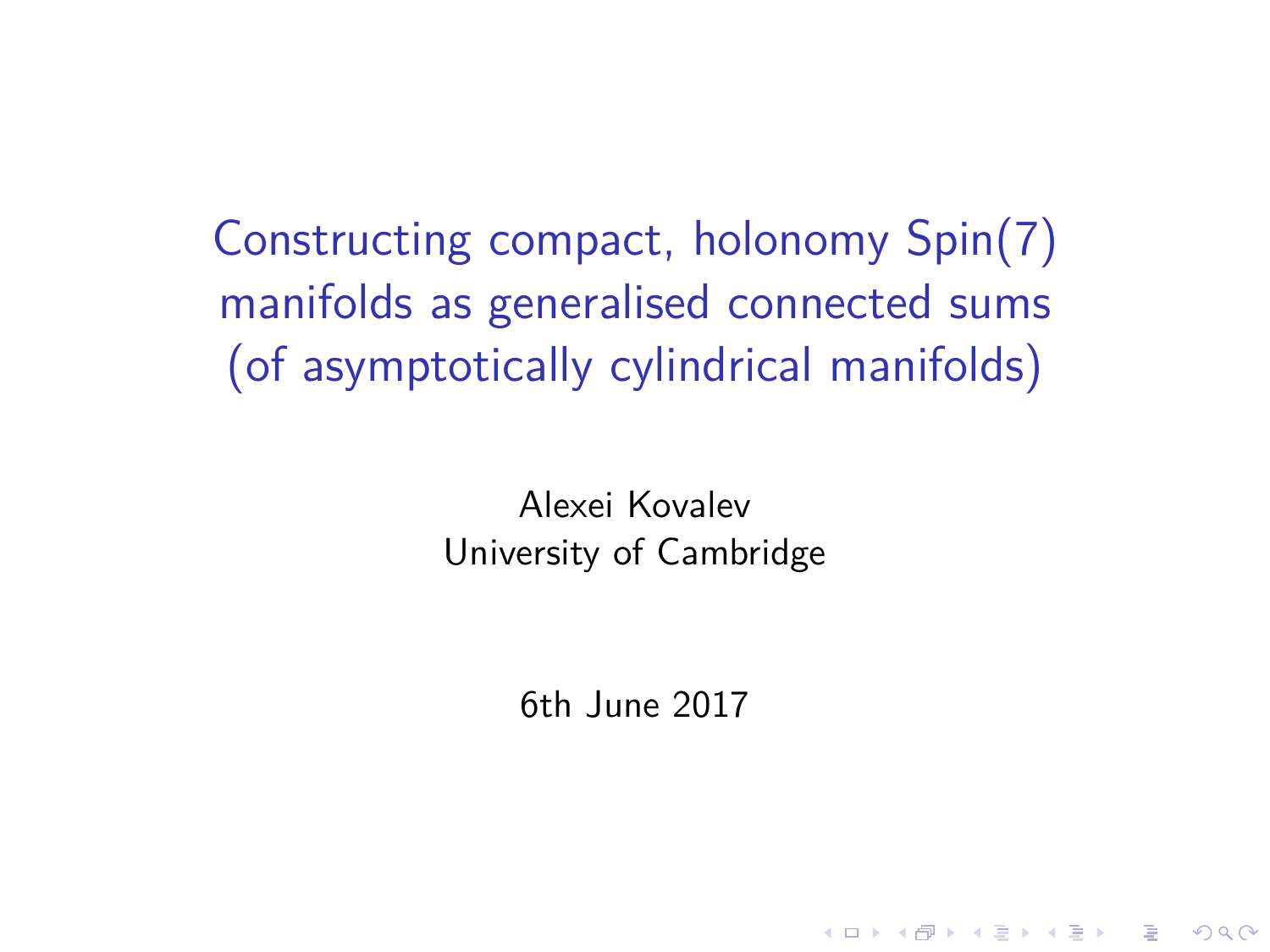# The group Spin(7)

The standard action of  $\mathit{GL}(8,\mathbb{R})$  on  $\mathbb{R}^8$  induces an action on 4-forms. The stabilizer of

 $\Phi_0 = dx_{1234} + dx_{1256} + dx_{1278} + dx_{1357} - dx_{1368} - dx_{1458} - dx_{1467}$  $-\frac{1}{2}$  dx<sub>2358</sub> − dx<sub>2457</sub> + dx<sub>2468</sub> + dx<sub>3456</sub> + dx<sub>3478</sub> + dx<sub>5678</sub>,

is isomorphic to Spin(7). (Here  $dx_{ijkl} = dx_i \wedge dx_j \wedge dx_k \wedge dx_l$ .) The 4-form is self-dual  $*\Phi_0 = \Phi_0$   $(*$  is the Hodge star of Euclidean  $\mathbb{R}^8).$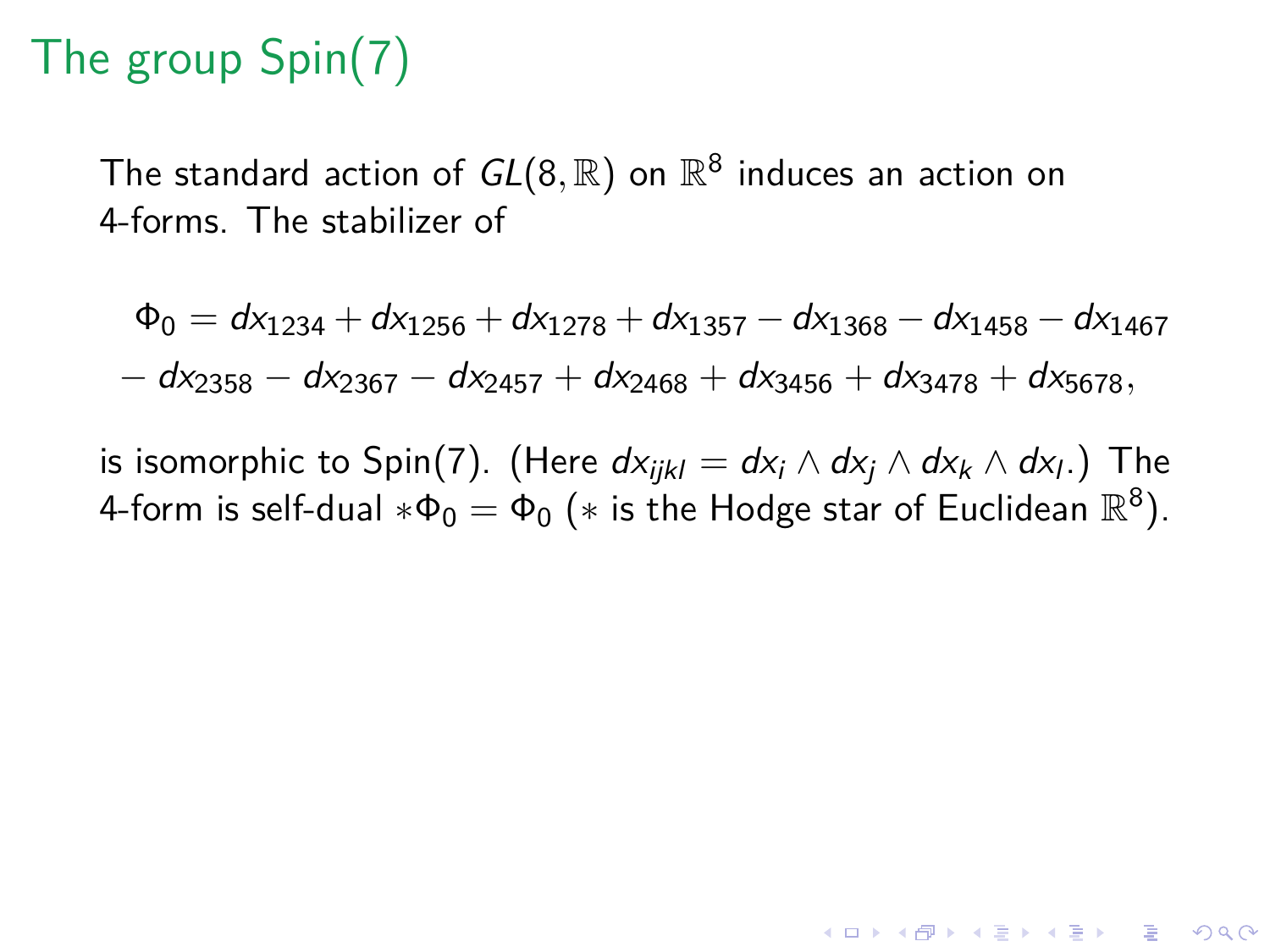# The group Spin(7)

The standard action of  $\mathit{GL}(8,\mathbb{R})$  on  $\mathbb{R}^8$  induces an action on 4-forms. The stabilizer of

 $\Phi_0 = dx_{1234} + dx_{1256} + dx_{1278} + dx_{1357} - dx_{1368} - dx_{1458} - dx_{1467}$ − dx<sup>2358</sup> − dx<sup>2367</sup> − dx<sup>2457</sup> + dx<sup>2468</sup> + dx<sup>3456</sup> + dx<sup>3478</sup> + dx5678*,*

is isomorphic to Spin(7). (Here  $dx_{ijkl} = dx_i \wedge dx_j \wedge dx_k \wedge dx_l$ .) The 4-form is self-dual  $*\Phi_0 = \Phi_0$   $(*$  is the Hodge star of Euclidean  $\mathbb{R}^8).$ 

**KORKAR KERKER SAGA** 

 $\Phi_0 = d\mathsf{x}_1 \wedge \varphi_0 + \ast_7 \varphi_0$  for some unique 3-form  $\varphi_0$  on  $\mathbb{R}^7$  (with coordinates  $x_2,\ldots,x_8)$ , where  $*_7$  is the Hodge star of  $\R^7.$  The subgroup of  $GL(7,\mathbb{R})$  fixing  $\varphi_0$  is the exceptional Lie group  $G_2$ .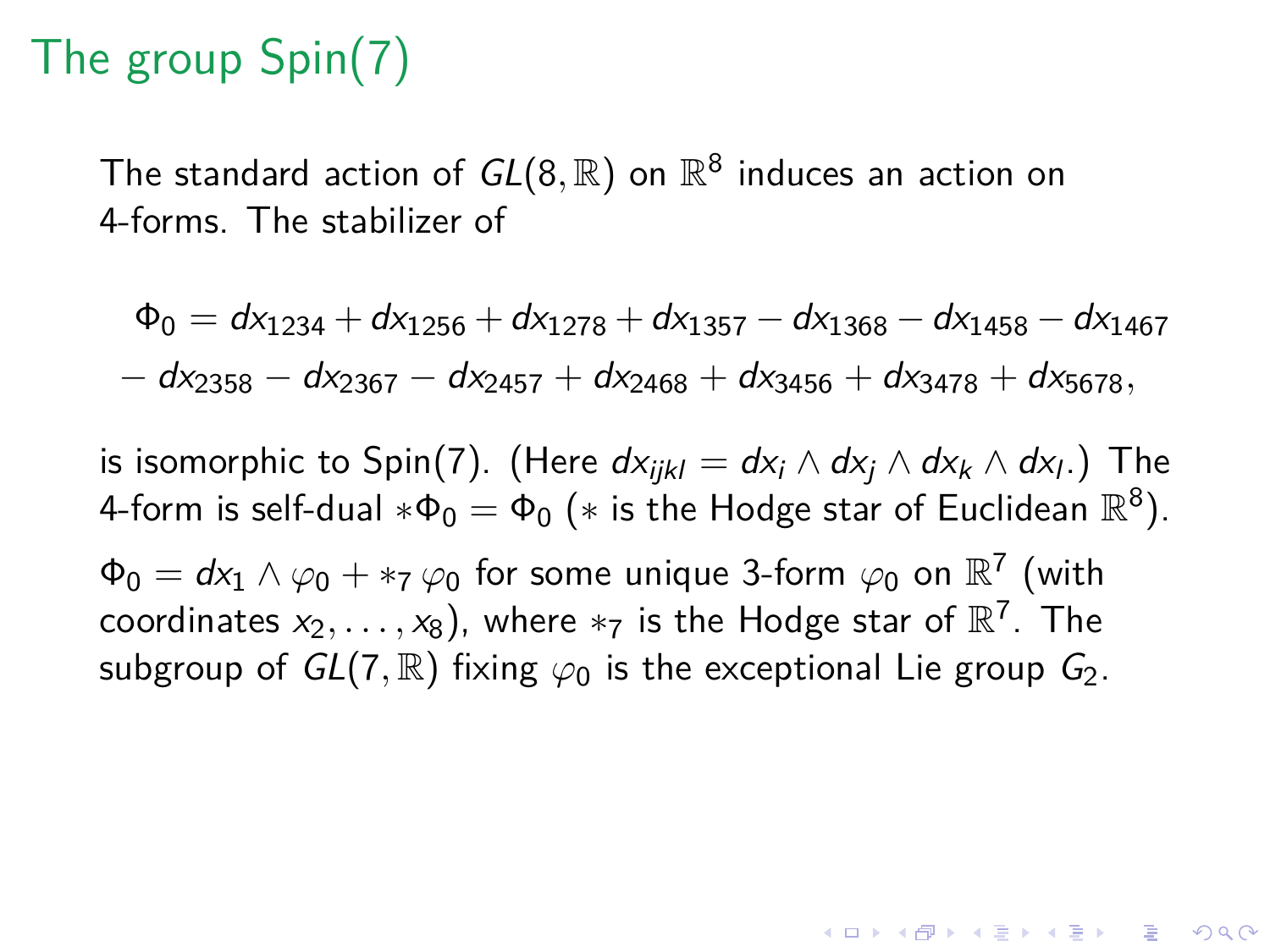## The group Spin(7)

The standard action of  $\mathit{GL}(8,\mathbb{R})$  on  $\mathbb{R}^8$  induces an action on 4-forms. The stabilizer of

 $\Phi_0 = dx_{1234} + dx_{1256} + dx_{1278} + dx_{1357} - dx_{1368} - dx_{1458} - dx_{1467}$  $-\frac{1}{2}$  dx<sub>2358</sub> − dx<sub>2457</sub> + dx<sub>2468</sub> + dx<sub>3456</sub> + dx<sub>3478</sub> + dx<sub>5678</sub>,

is isomorphic to Spin(7). (Here  $dx_{ijkl} = dx_i \wedge dx_j \wedge dx_k \wedge dx_l$ .) The 4-form is self-dual  $*\Phi_0 = \Phi_0$   $(*$  is the Hodge star of Euclidean  $\mathbb{R}^8).$ 

 $\Phi_0 = d\mathsf{x}_1 \wedge \varphi_0 + \ast_7 \varphi_0$  for some unique 3-form  $\varphi_0$  on  $\mathbb{R}^7$  (with coordinates  $x_2,\ldots,x_8)$ , where  $*_7$  is the Hodge star of  $\R^7.$  The subgroup of  $GL(7,\mathbb{R})$  fixing  $\varphi_0$  is the exceptional Lie group  $G_2$ . Also  $\Phi_0=\frac{1}{2}$  $\frac{1}{2}\omega_0\wedge\omega_0 + \text{Re}\,\theta_0$ , where  $\omega_0 = dx_1\wedge dx_2 + \ldots + dx_7\wedge dx_8$ and  $\theta_0 = (dx_1 + idx_2) \wedge ... \wedge (dx_7 + idx_8)$ . The stabilizer of pair  $(\omega_0, \theta_0)$  in the  $GL(8, \mathbb{R})$ -action is  $SU(4) \subset Spin(7)$ .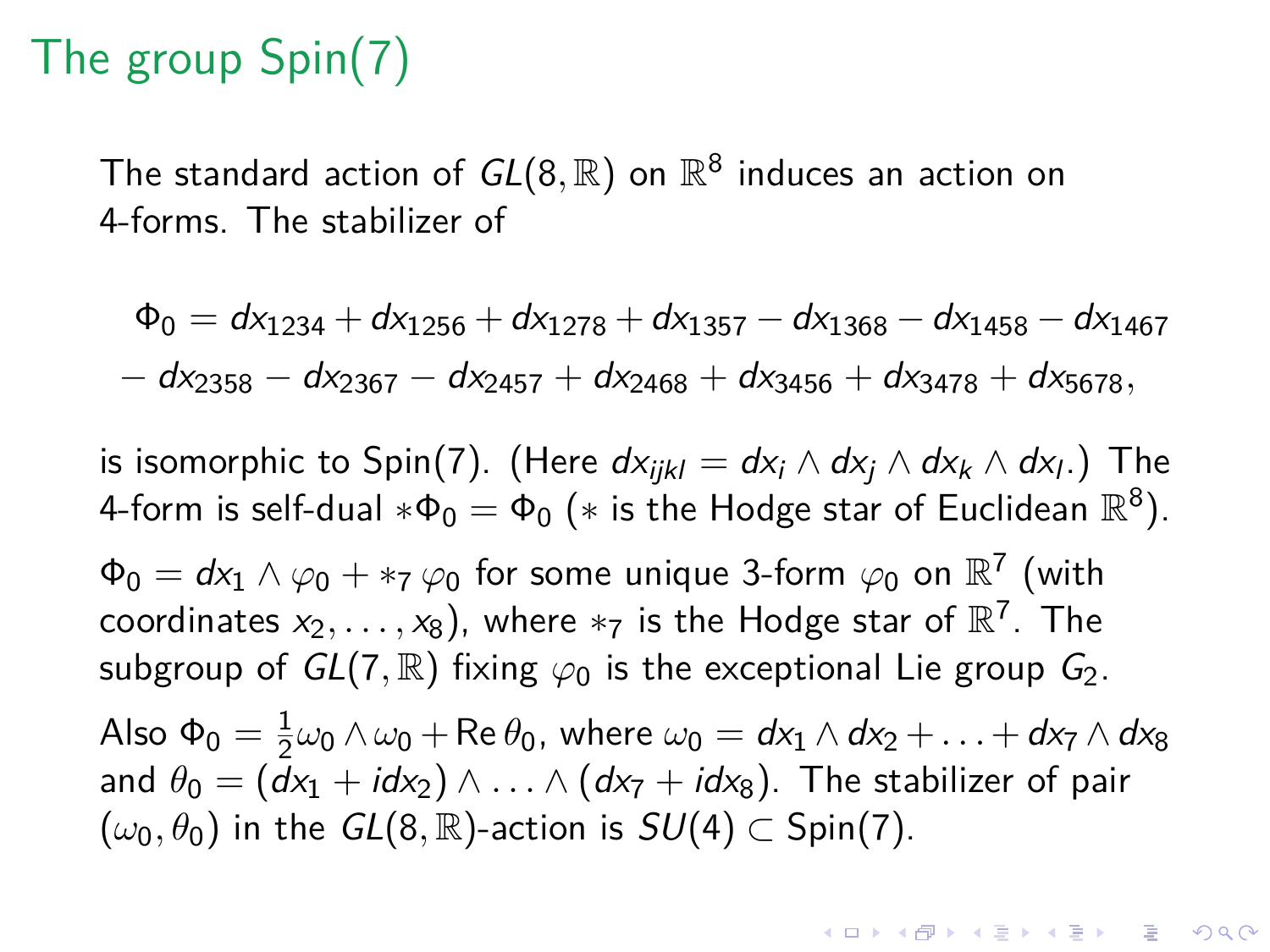### Torsion-free Spin(7)-structures

Let M be an 8-manifold. A differential 4-form  $\Phi$  on M is admissible if it is pointwise equivalent to  $\Phi_0$ , via a linear isomorphism  $\mathbb{R}^8 \to \mathcal{T}_{\mathsf{x}}\mathcal{M}$ , for each  $\mathsf{x} \in \mathcal{M}.$  Every admissible form induces a Spin(7)-structure on M, hence also a metric  $g(\Phi)$  and an orientation on M as  $Spin(7) \subset SO(8)$ .

4 0 > 4 4 + 4 = + 4 = + = + + 0 4 0 +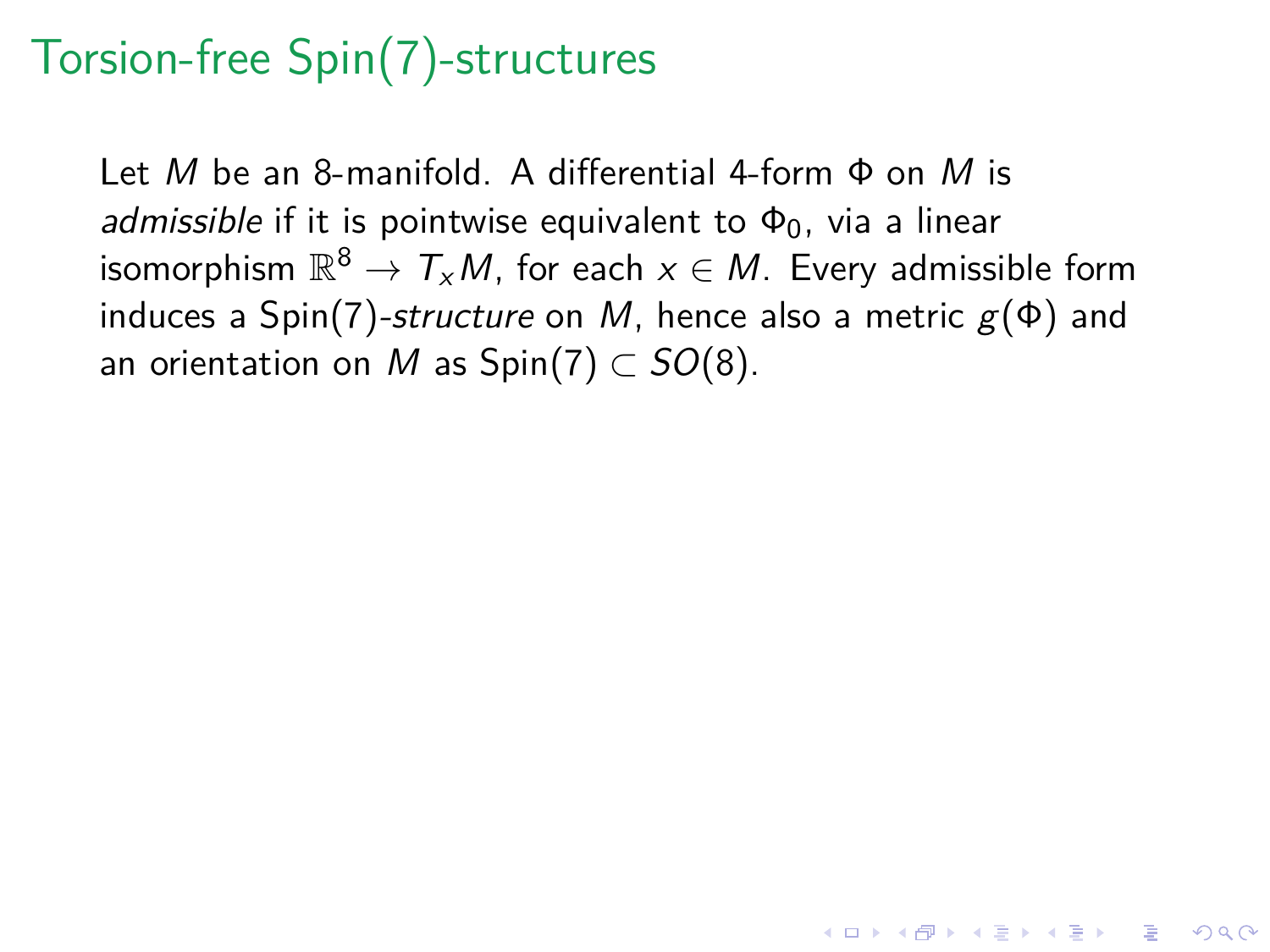### Torsion-free Spin(7)-structures

Let M be an 8-manifold. A differential 4-form  $\Phi$  on M is admissible if it is pointwise equivalent to  $\Phi_0$ , via a linear isomorphism  $\mathbb{R}^8 \to \mathcal{T}_{\mathsf{x}}\mathcal{M}$ , for each  $\mathsf{x} \in \mathcal{M}.$  Every admissible form induces a Spin(7)-structure on M, hence also a metric  $g(\Phi)$  and an orientation on M as  $Spin(7) \subset SO(8)$ .

The *holonomy* of  $g(\Phi)$  is contained in Spin(7) iff  $d\Phi = 0$ (Fernandez); in this case the  $Spin(7)$ -structure  $\Phi$  is said to be torsion-free and  $(M, \Phi)$  is a Spin(7)-manifold. Then the metric  $g(\Phi)$  is Ricci-flat (Bonan) and when its holonomy is all of Spin(7) the metric is not Kähler.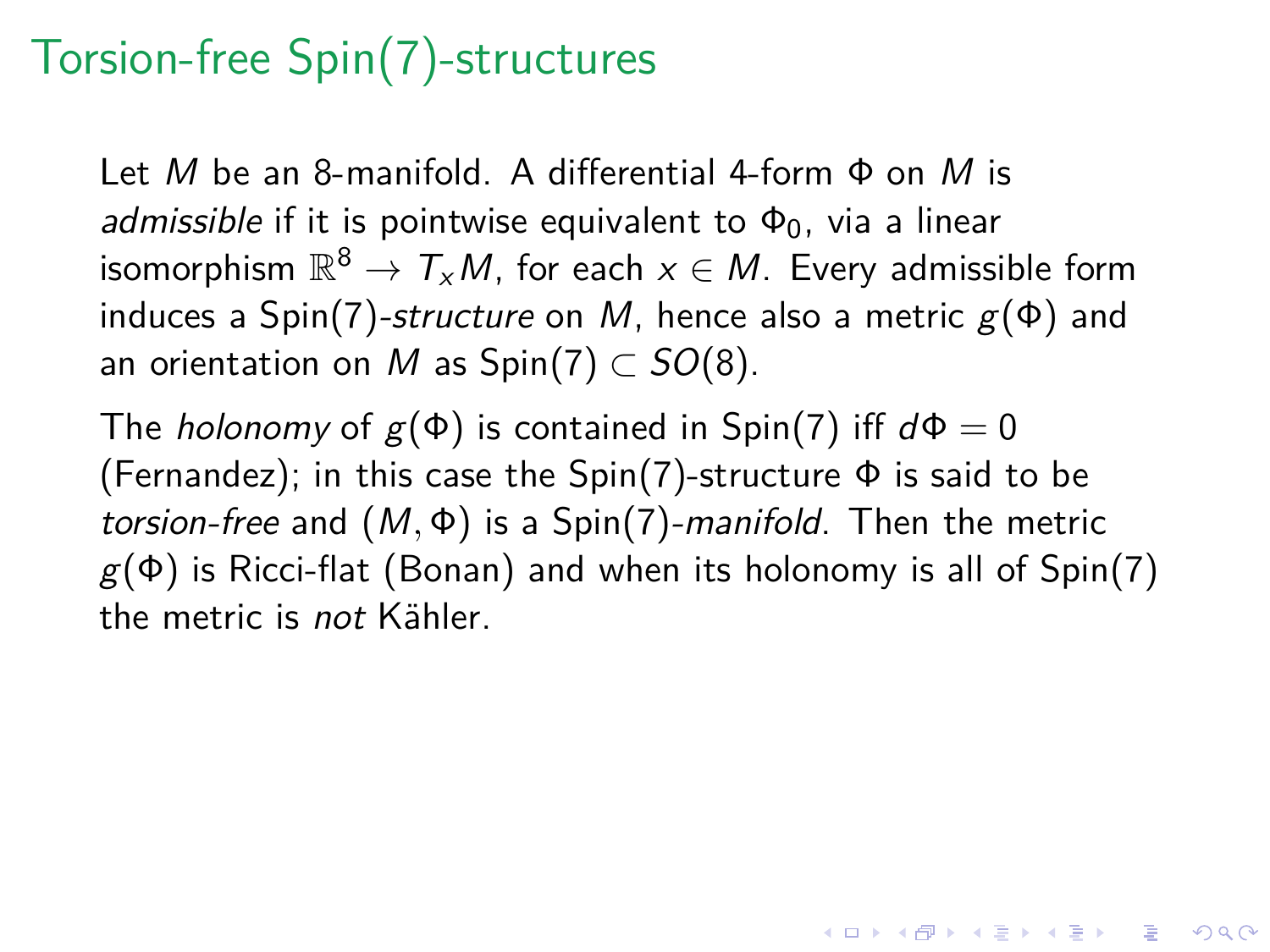### Torsion-free Spin(7)-structures

Let M be an 8-manifold. A differential 4-form  $\Phi$  on M is admissible if it is pointwise equivalent to  $\Phi_0$ , via a linear isomorphism  $\mathbb{R}^8 \to \mathcal{T}_{\mathsf{x}}\mathcal{M}$ , for each  $\mathsf{x} \in \mathcal{M}.$  Every admissible form induces a Spin(7)-structure on M, hence also a metric  $g(\Phi)$  and an orientation on M as  $Spin(7) \subset SO(8)$ .

The *holonomy* of  $g(\Phi)$  is contained in Spin(7) iff  $d\Phi = 0$ (Fernandez); in this case the  $Spin(7)$ -structure  $\Phi$  is said to be torsion-free and  $(M, \Phi)$  is a Spin(7)-manifold. Then the metric  $g(\Phi)$  is Ricci-flat (Bonan) and when its holonomy is all of Spin(7) the metric is not Kähler.

There are similar type results for torsion-free  $G_2$  structures on real 7-manifolds and torsion-free  $SU(4)$ -structures (Calabi-Yau structures) on complex 4-folds, in terms of closed forms, respectively,  $\varphi$ ,  $*_7\varphi$  and  $\omega$ ,  $\theta$ .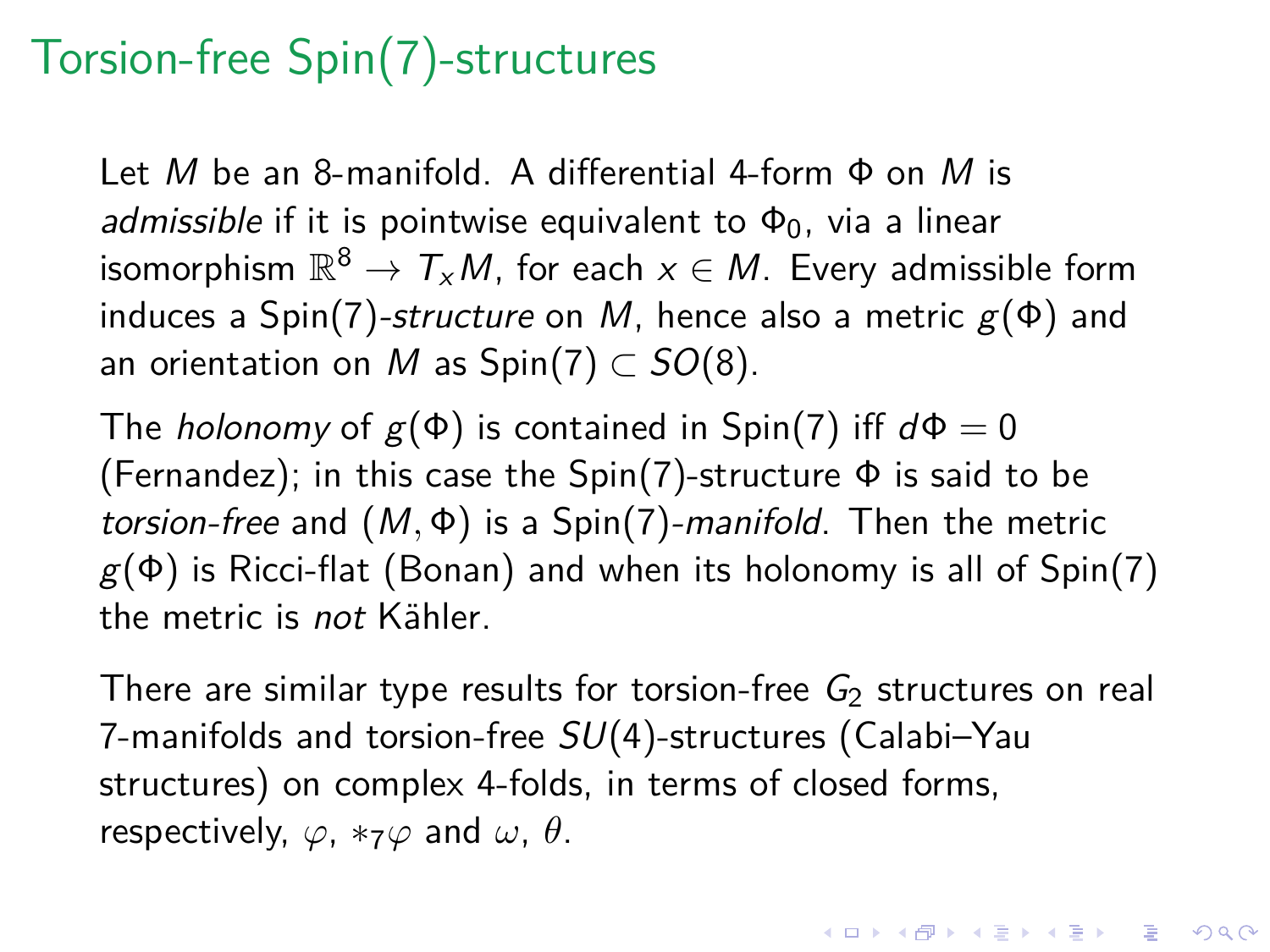## The holonomy of a Spin(7)-metric  $g(\Phi)$

Suppose that (M*,* Φ) is a compact Spin(7)-manifold. Then  $48\hat{A}(M) = 3 \operatorname{sign}(M) - \chi(M)$ , where  $\hat{A}(M)$  is the  $\hat{A}$ -genus of M,  $\mathsf{sign}(M) = \mathcal{b}_+^4(M) - \mathcal{b}_-^4(M)$  is the signature of the intersection form on  $H^4(M,\mathbb{R})$  and  $\chi(M)$  is the Euler characteristic.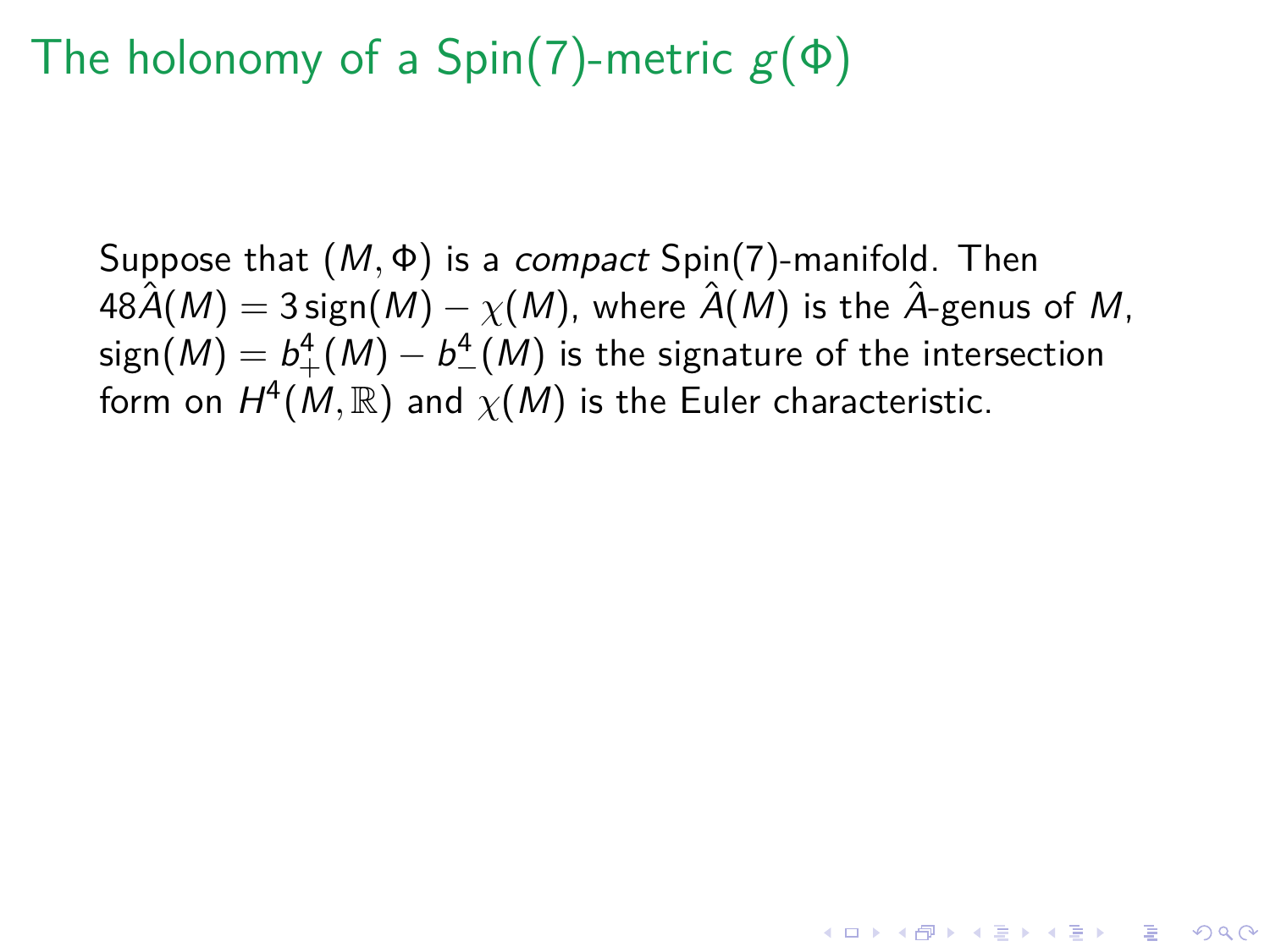### The holonomy of a Spin(7)-metric  $g(\Phi)$

Suppose that (M*,* Φ) is a compact Spin(7)-manifold. Then  $48\hat{A}(M) = 3$  sign $(M) - \chi(M)$ , where  $\hat{A}(M)$  is the  $\hat{A}$ -genus of M,  $\mathsf{sign}(M) = \mathcal{b}_+^4(M) - \mathcal{b}_-^4(M)$  is the signature of the intersection form on  $H^4(M,\mathbb{R})$  and  $\chi(M)$  is the Euler characteristic.

If, in addition, M is simply-connected, then the holonomy of the induced metric  $g(\Phi)$  is determined by the  $\hat{A}$ -genus. In particular, the holonomy will be all of Spin(7) if and only if  $\hat{A} = 1$ .

YO A 4 4 4 4 5 A 4 5 A 4 D + 4 D + 4 D + 4 D + 4 D + 4 D + + E + + D + + E + + O + O + + + + + + + +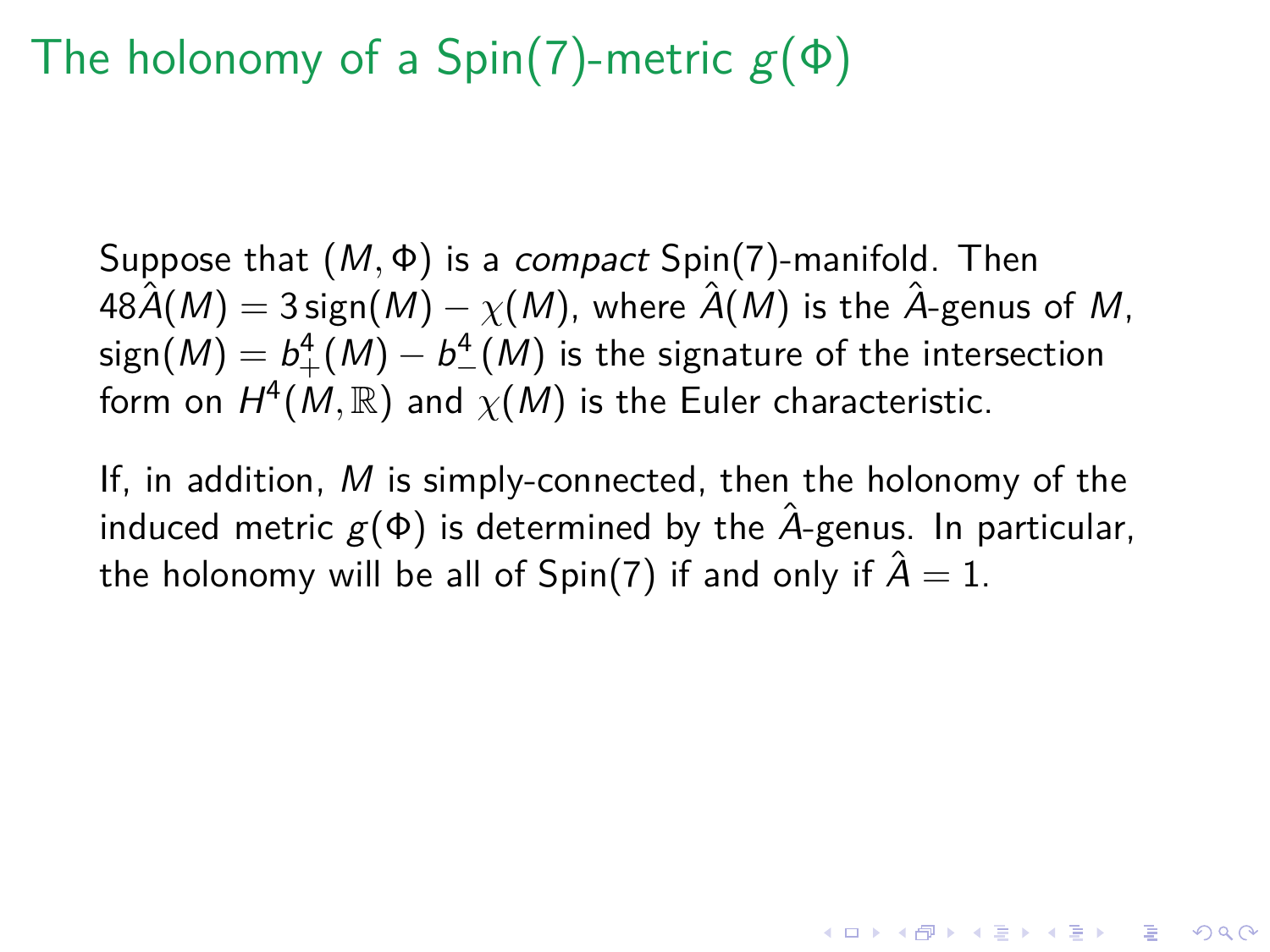## The holonomy of a Spin(7)-metric  $g(\Phi)$

Suppose that (M*,* Φ) is a compact Spin(7)-manifold. Then  $48\hat{A}(M) = 3$  sign $(M) - \chi(M)$ , where  $\hat{A}(M)$  is the  $\hat{A}$ -genus of M,  $\mathsf{sign}(M) = \mathcal{b}_+^4(M) - \mathcal{b}_-^4(M)$  is the signature of the intersection form on  $H^4(M,\mathbb{R})$  and  $\chi(M)$  is the Euler characteristic.

If, in addition, M is simply-connected, then the holonomy of the induced metric  $g(\Phi)$  is determined by the  $\hat{A}$ -genus. In particular, the holonomy will be all of Spin(7) if and only if  $\hat{A} = 1$ .

<span id="page-9-0"></span>Conversely, if the holonomy group of a compact Spin(7)-manifold (M*,* Φ) is Spin(7), then M is simply-connected. (Joyce)

YO A 4 4 4 4 5 A 4 5 A 4 D + 4 D + 4 D + 4 D + 4 D + 4 D + + E + + D + + E + + O + O + + + + + + + +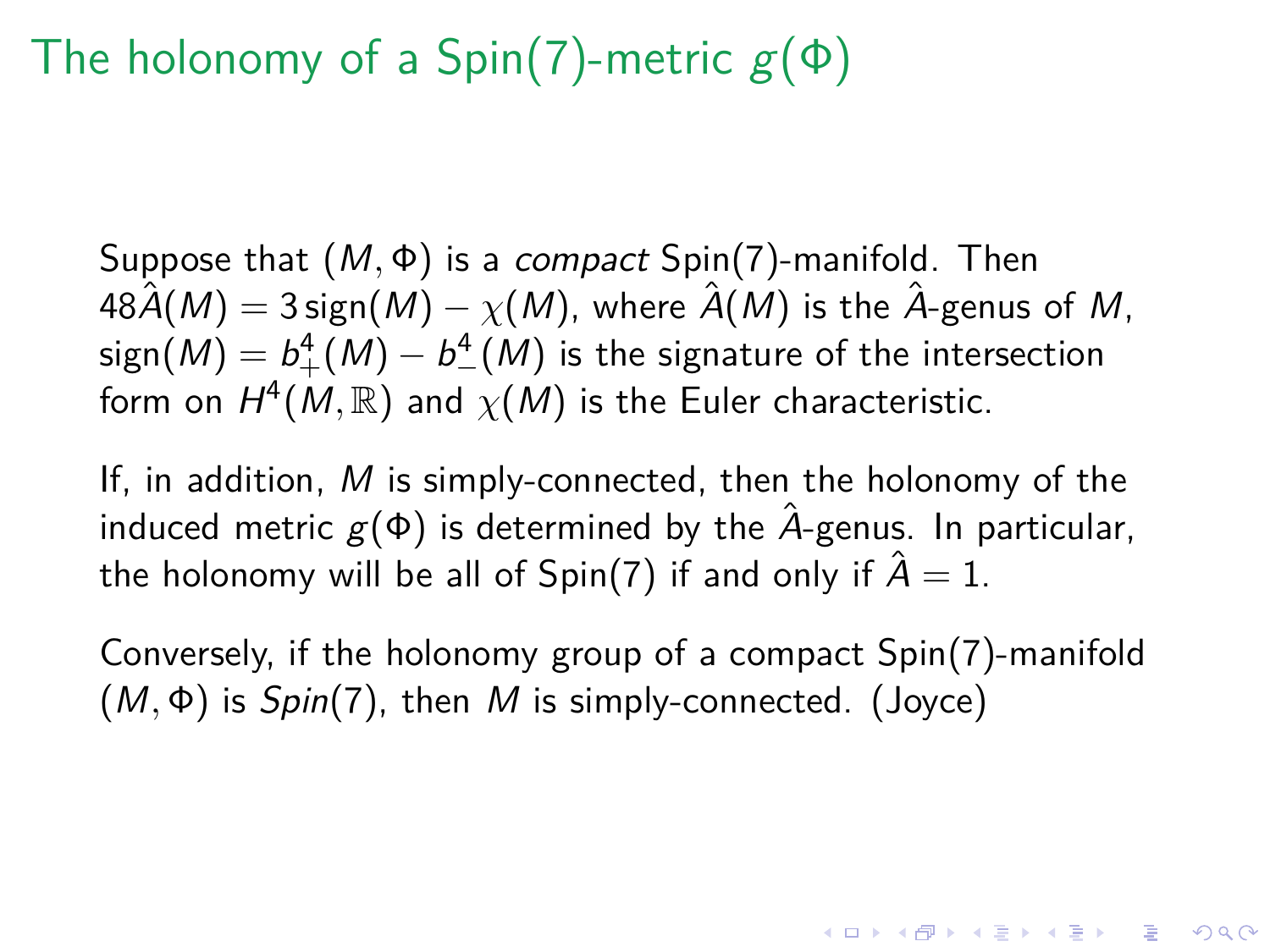# The holonomy of asymptotically cylindrical Spin(7)-manifolds

#### Theorem

<span id="page-10-0"></span>Assume that an asymptotically cylindrical Spin(7)-manifold (M*,* Φ) is simply-connected. Let Y denote its cross-section. Then the only possible holonomy of the metric  $g(\Phi)$  is:

**KORKARYKERKER POLO**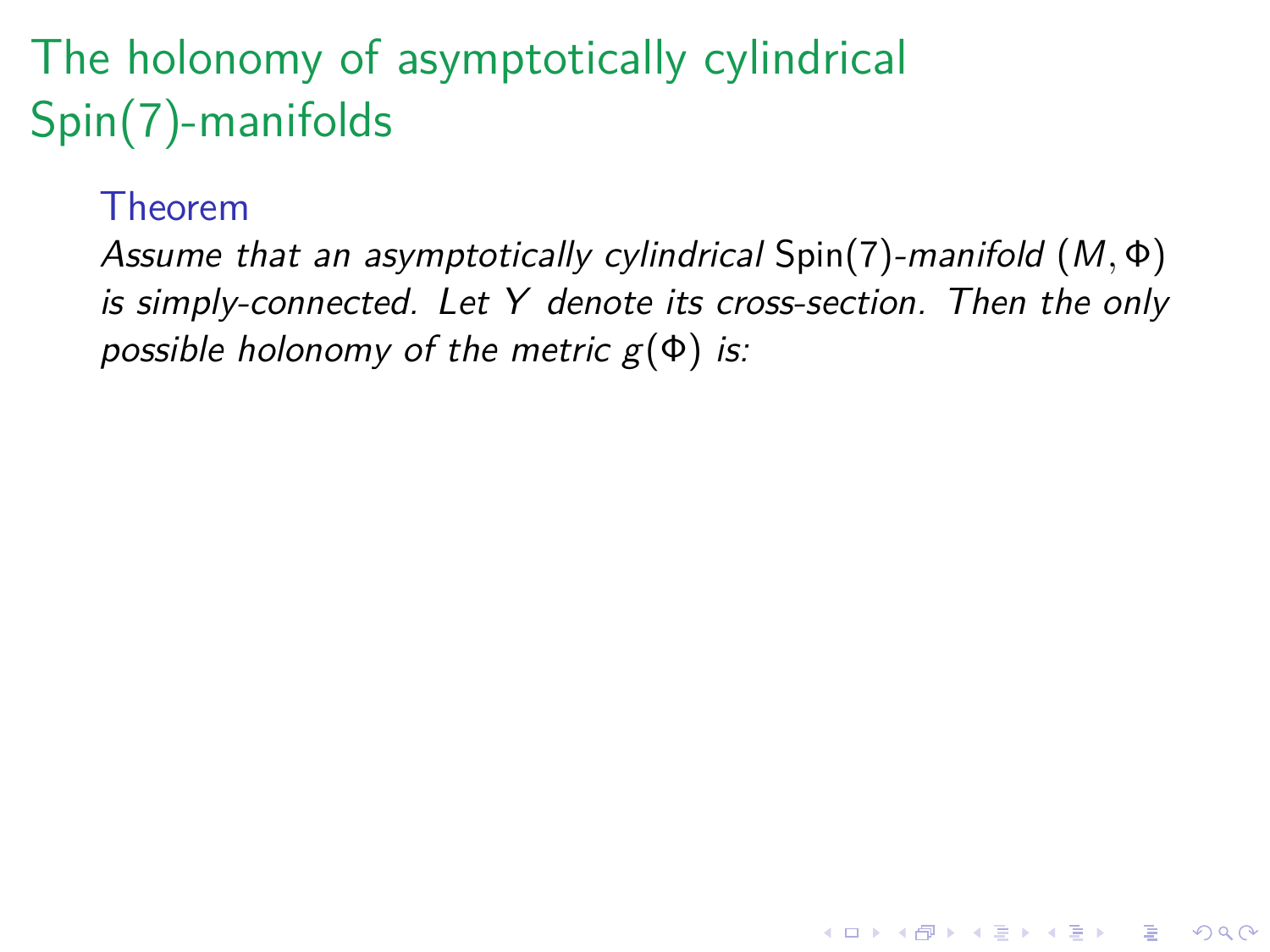# The holonomy of asymptotically cylindrical Spin(7)-manifolds

#### Theorem

Assume that an asymptotically cylindrical Spin(7)-manifold (M*,* Φ) is simply-connected. Let Y denote its cross-section. Then the only possible holonomy of the metric  $g(\Phi)$  is:

- $\blacktriangleright$  Spin(7) iff Y is connected and  $b^1(Y) = 0$ ;
- ►  $G_2$  iff  $M \cong \mathbb{R} \times Y$  and Y is a compact 7-manifold with holonomy  $G_2$ ;
- $\blacktriangleright$  SU(4) iff  $b^1(Y)=1$ ;
- <span id="page-11-0"></span> $\blacktriangleright$  SU(2)  $\times$  SU(2) iff  $M = S_1 \times S_2$  with  $S_1$  a K3 surface and  $S_2$ an asymptotically cylindrical Calabi–Yau surface.

KELK KØLK VELKEN EL 1990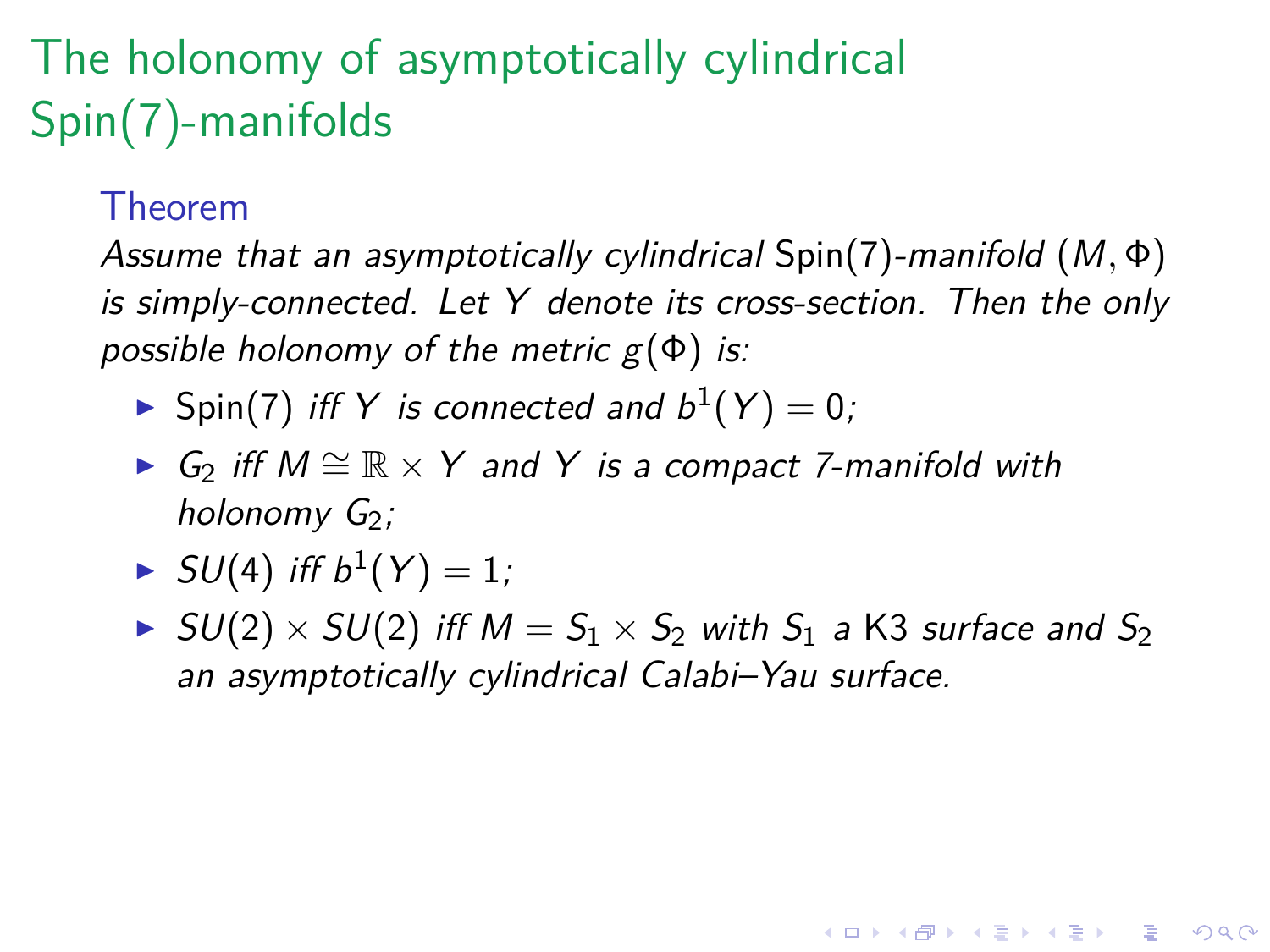# The holonomy of asymptotically cylindrical Spin(7)-manifolds

#### Theorem

Assume that an asymptotically cylindrical Spin(7)-manifold (M*,* Φ) is simply-connected. Let Y denote its cross-section. Then the only possible holonomy of the metric  $g(\Phi)$  is:

 $\blacktriangleright$  Spin(7) iff Y is connected and  $b^1(Y) = 0$ ;

- ► G<sub>2</sub> iff  $M \cong \mathbb{R} \times Y$  and Y is a compact 7-manifold with holonomy  $G_2$ ;
- $\blacktriangleright$  SU(4) iff  $b^1(Y)=1$ ;
- $\blacktriangleright$  SU(2)  $\times$  SU(2) iff  $M = S_1 \times S_2$  with  $S_1$  a K3 surface and  $S_2$ an asymptotically cylindrical Calabi–Yau surface.

The criterion for holonomy Spin(7) was first obtained by Nordström in 2008

<span id="page-12-0"></span>Examples for the last 3 cases are obtainable from known results of Joyce, A.K., Haskins–Hein–Nordström, Biqu[ard](#page-11-0)[–](#page-13-0)[M](#page-9-0)[in](#page-10-0)[er](#page-13-0)[be](#page-0-0)[.](#page-48-0)<br>Experiment and the second service of the second service of the second service of the service of the service of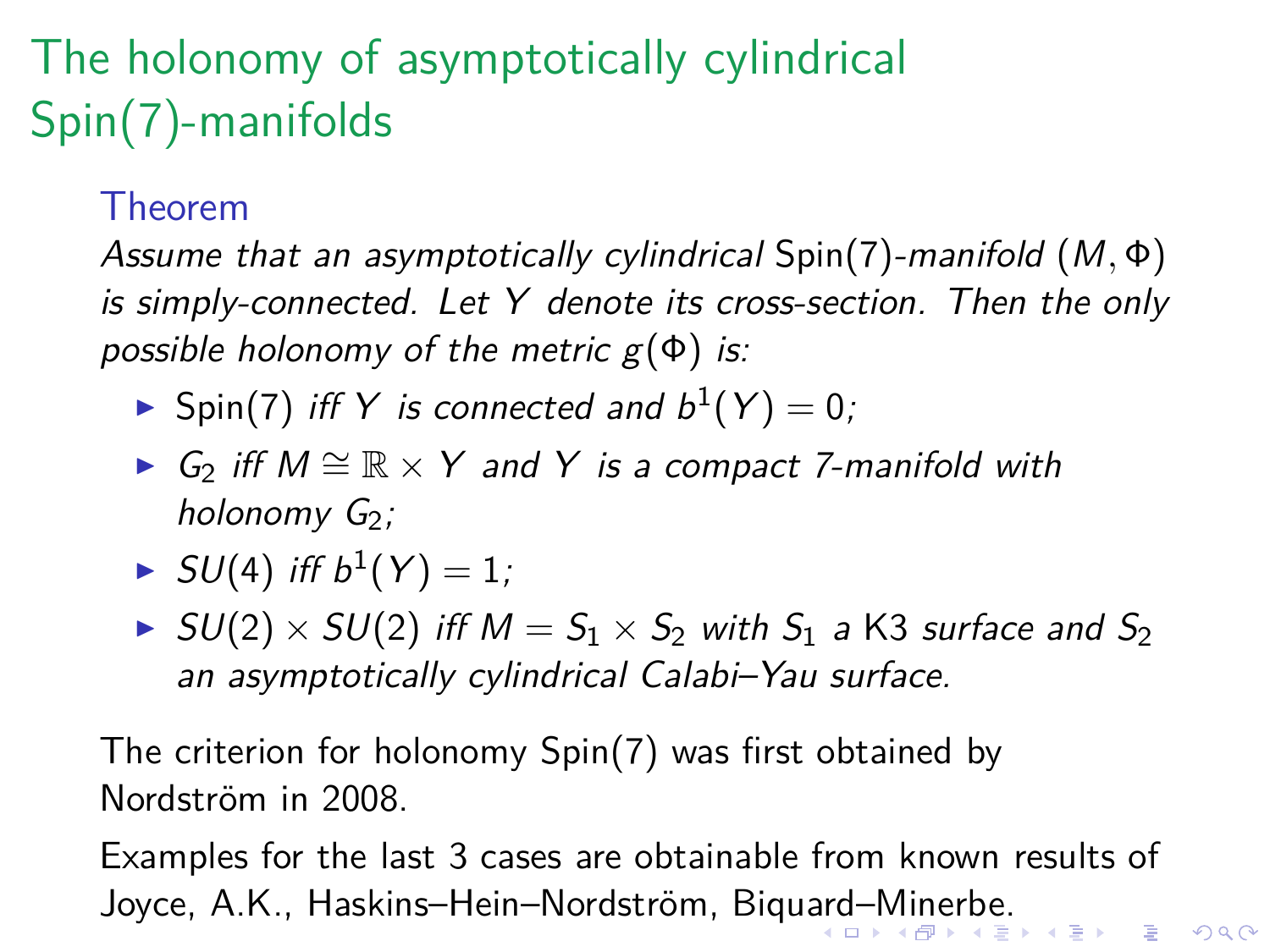#### Theorem

<span id="page-13-0"></span>Let M be an 8-manifold with cylindrical end  $M_{\infty} = \mathbb{R}_+ \times Y$  and suppose that an admissible 4-form  $\tilde{\Phi} = \tilde{\Phi}(s)$  defines on M a Spin(7)-structure whose restriction to the end  $M_{\infty} \subset M$  is asymptotically cylindrical and torsion-free  $d\tilde{\Phi}|_{M_{\infty}} = 0$ .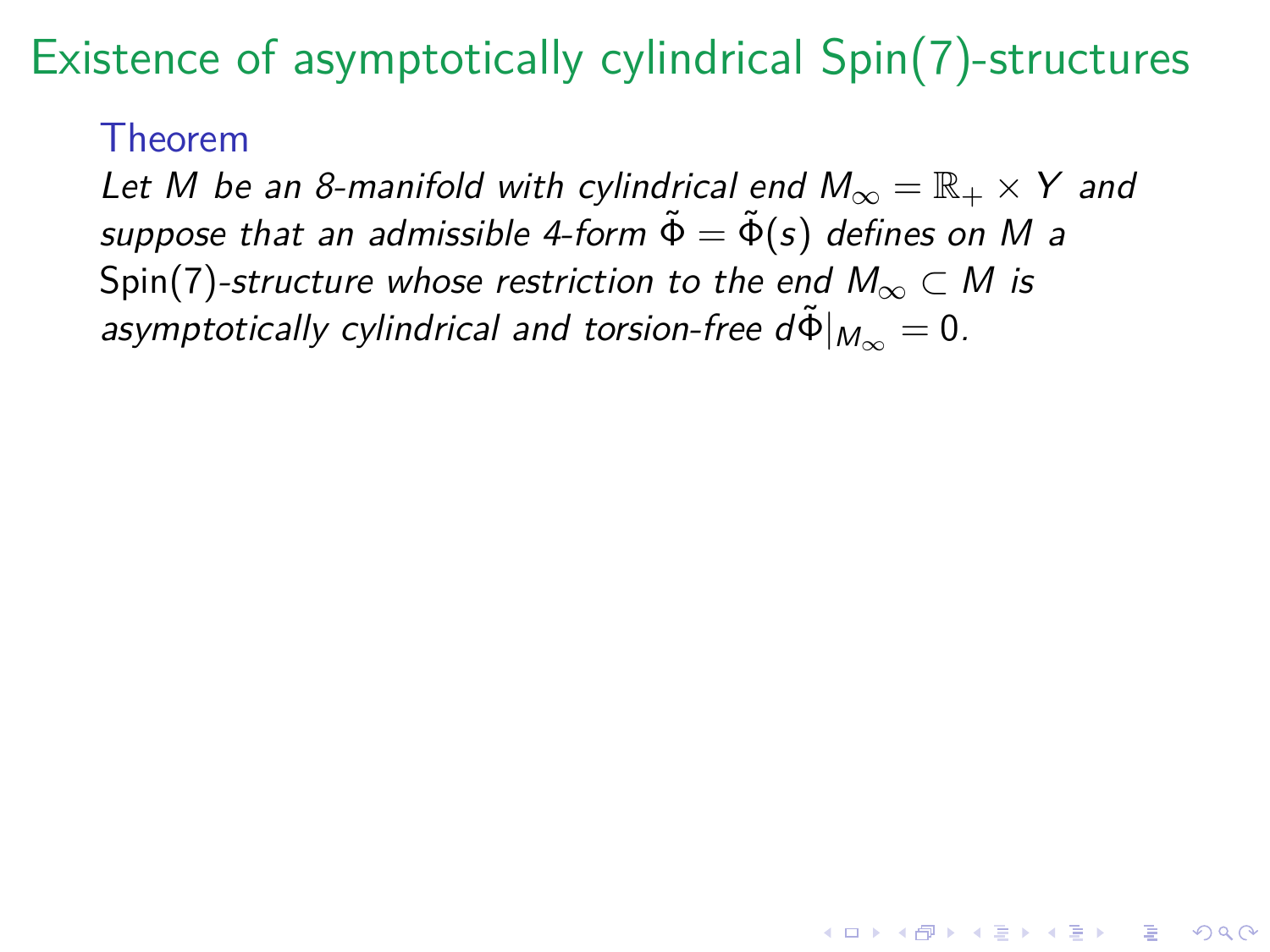#### Theorem

Let M be an 8-manifold with cylindrical end  $M_{\infty} = \mathbb{R}_+ \times Y$  and suppose that an admissible 4-form  $\tilde{\Phi} = \tilde{\Phi}(s)$  defines on M a Spin(7)-structure whose restriction to the end  $M_{\infty} \subset M$  is asymptotically cylindrical and torsion-free  $d\tilde{\Phi}|_{M_{\infty}} = 0$ .

Assumer further that for  $0 < s < \kappa$  there exists  $\psi = \psi(s) \in \Omega^4(M)$ with  $d\tilde{\Phi} + d\psi = 0$  satisfying the estimates  $\|\psi\|_{L^2(M)} \leq \lambda s^{13/3}$ ,  $\Vert d\phi\Vert\leq\lambda s^{7/5}$  and such that the injectivity radius of  $g(\tilde{\Phi})$  is  $\geq\mu s$ and the curvature  $\|R(\mathcal{g}(\tilde{\Phi}))\|_{\mathcal{C}^0(M)}\leq \mu^{-1}\mathsf{s}^{-2}.$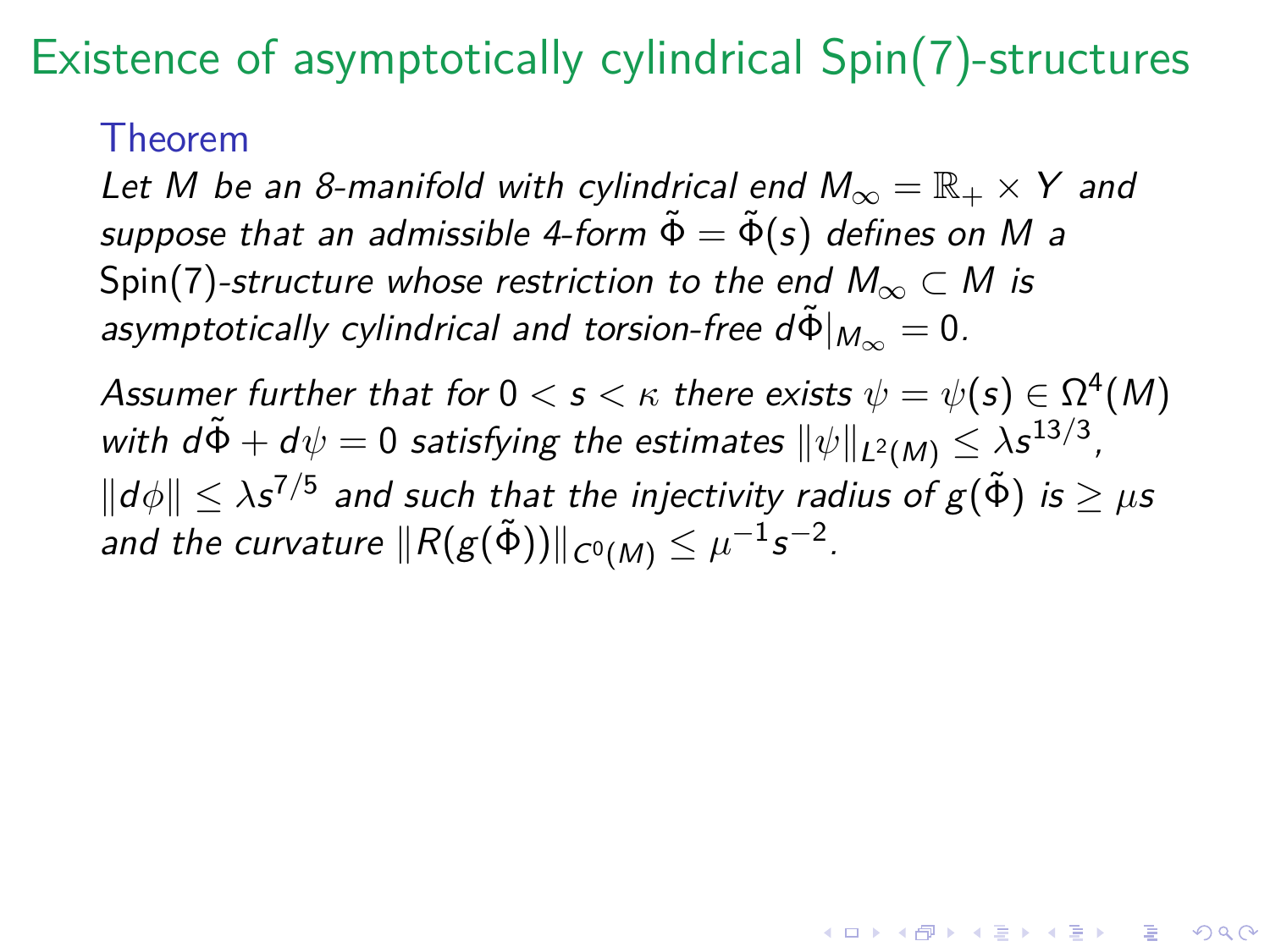#### Theorem

Let M be an 8-manifold with cylindrical end  $M_{\infty} = \mathbb{R}_+ \times Y$  and suppose that an admissible 4-form  $\tilde{\Phi} = \tilde{\Phi}(s)$  defines on M a Spin(7)-structure whose restriction to the end  $M_{\infty} \subset M$  is asymptotically cylindrical and torsion-free  $d\tilde{\Phi}|_{M_{\infty}} = 0$ .

Assumer further that for  $0 < s < \kappa$  there exists  $\psi = \psi(s) \in \Omega^4(M)$ with  $d\tilde{\Phi} + d\psi = 0$  satisfying the estimates  $\|\psi\|_{L^2(M)} \leq \lambda s^{13/3}$ ,  $\Vert d\phi\Vert\leq\lambda s^{7/5}$  and such that the injectivity radius of  $g(\tilde{\Phi})$  is  $\geq\mu s$ and the curvature  $\|R(\mathcal{g}(\tilde{\Phi}))\|_{\mathcal{C}^0(M)}\leq \mu^{-1}\mathsf{s}^{-2}.$ 

<span id="page-15-0"></span>Then the equation  $d\eta = d\psi + dF(\eta)$  has for each sufficiently small  $s>0$  a solution  $\eta\in\Omega^4_-(M)$  exponentially decaying along the end  $M_\infty$  and satisfying  $\|\eta\|_{\mathcal{C}^0(M)}\leq K\mathsf{s}^{1/3}.$  Hence  $d(\Theta(\tilde{\Phi}+\eta))=0$ and  $\Phi = \Theta(\tilde{\Phi} + \eta)$  is an admissible 4-form inducing a torsion-free asymptotically cylindrical Spin(7)-structure on all of M.

YO A 4 4 4 4 5 A 4 5 A 4 D + 4 D + 4 D + 4 D + 4 D + + E + + E + + O + O + + E + + O + + C + + + + +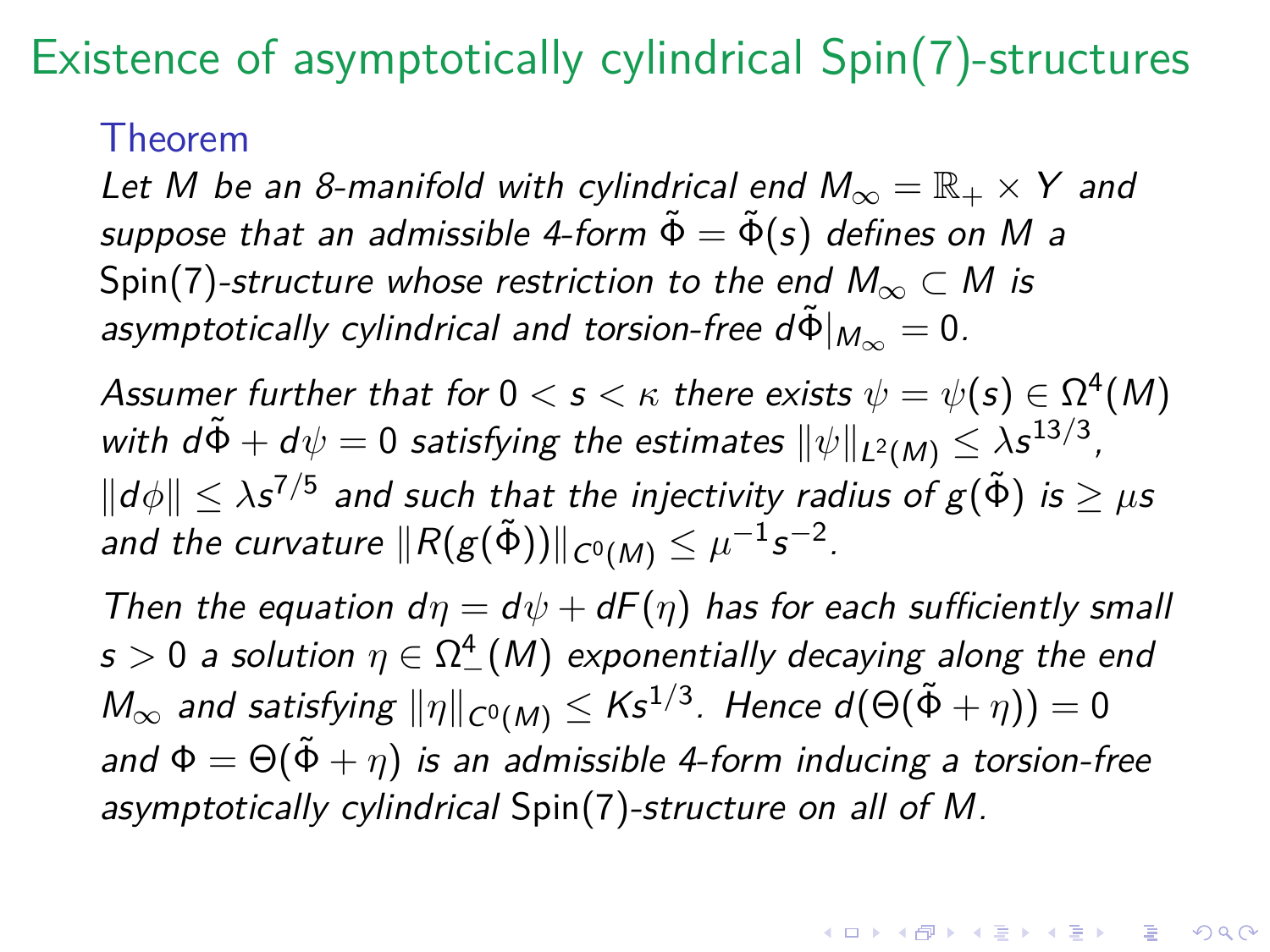#### Theorem

Let M be an 8-manifold with cylindrical end  $M_{\infty} = \mathbb{R}_+ \times Y$  and suppose that an admissible 4-form  $\tilde{\Phi} = \tilde{\Phi}(s)$  defines on M a Spin(7)-structure whose restriction to the end  $M_{\infty} \subset M$  is asymptotically cylindrical and torsion-free  $d\tilde{\Phi}|_{M_{\infty}} = 0$ .

Assumer further that for  $0 < s < \kappa$  there exists  $\psi = \psi(s) \in \Omega^4(M)$ with  $d\tilde{\Phi} + d\psi = 0$  satisfying the estimates  $\|\psi\|_{L^2(M)} \leq \lambda s^{13/3}$ ,  $\Vert d\phi\Vert\leq\lambda s^{7/5}$  and such that the injectivity radius of  $g(\tilde{\Phi})$  is  $\geq\mu s$ and the curvature  $\|R(\mathcal{g}(\tilde{\Phi}))\|_{\mathcal{C}^0(M)}\leq \mu^{-1}\mathsf{s}^{-2}.$ 

Then the equation  $d\eta = d\psi + dF(\eta)$  has for each sufficiently small  $s>0$  a solution  $\eta\in\Omega^4_-(M)$  exponentially decaying along the end  $M_\infty$  and satisfying  $\|\eta\|_{\mathcal{C}^0(M)}\leq K\mathsf{s}^{1/3}.$  Hence  $d(\Theta(\tilde{\Phi}+\eta))=0$ and  $\Phi = \Theta(\tilde{\Phi} + \eta)$  is an admissible 4-form inducing a torsion-free asymptotically cylindrical Spin(7)-structure on all of M.

<span id="page-16-0"></span>This extends a result proved by Dominic Joyce for compact 8-manifolds to non-compact 8-manifolds wit[h c](#page-15-0)[yli](#page-17-0)[n](#page-12-0)[d](#page-13-0)[r](#page-16-0)[ic](#page-17-0)[al](#page-0-0) [en](#page-48-0)[ds](#page-0-0)[.](#page-48-0)

 $\Omega$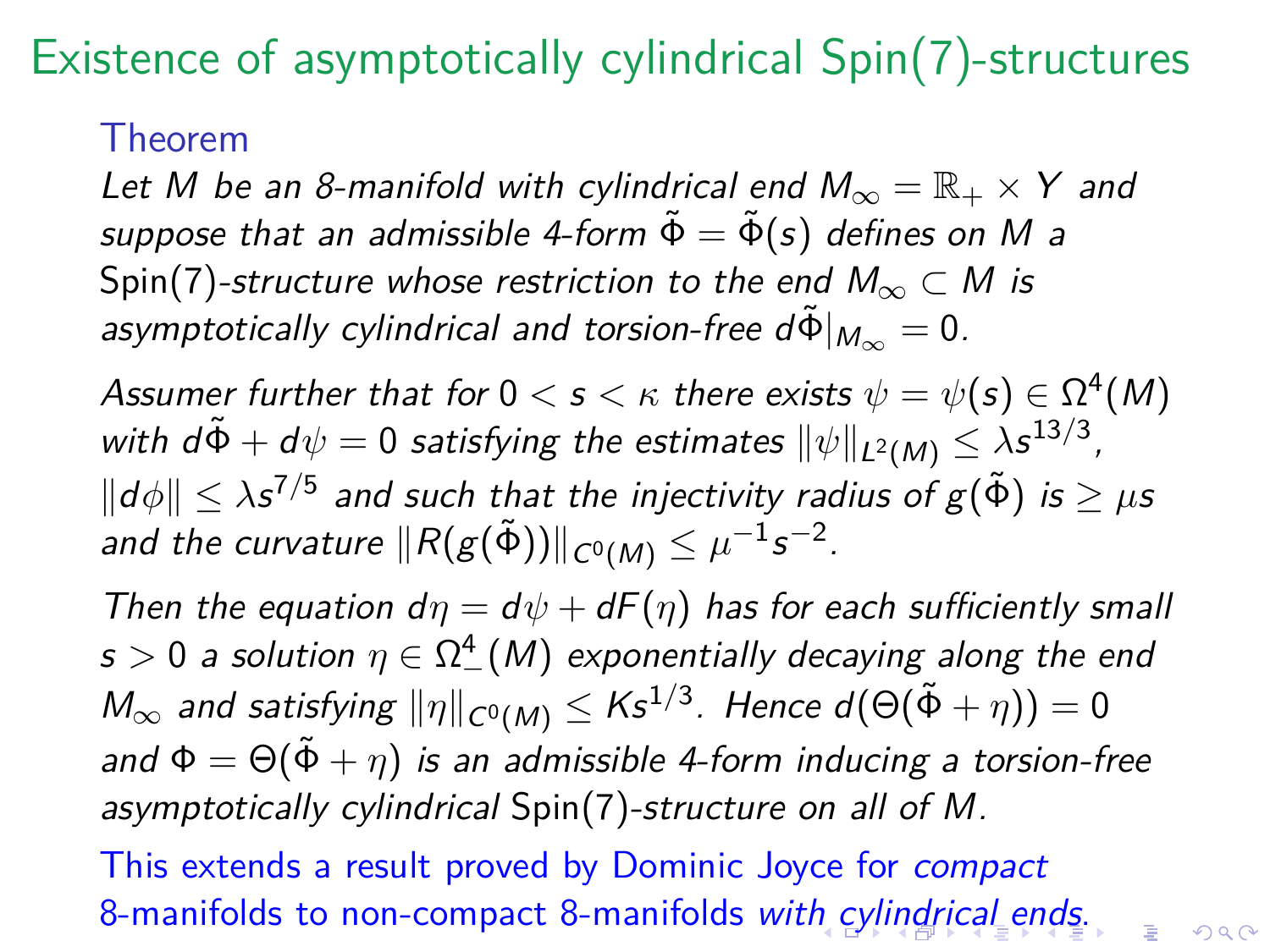<span id="page-17-0"></span>A new feature in the case of manifolds with cylindrical ends is the exponential rate of decay to a product cylindrical metric along the end. This is also very useful in the following

**KORK ERKER ADAM ADA**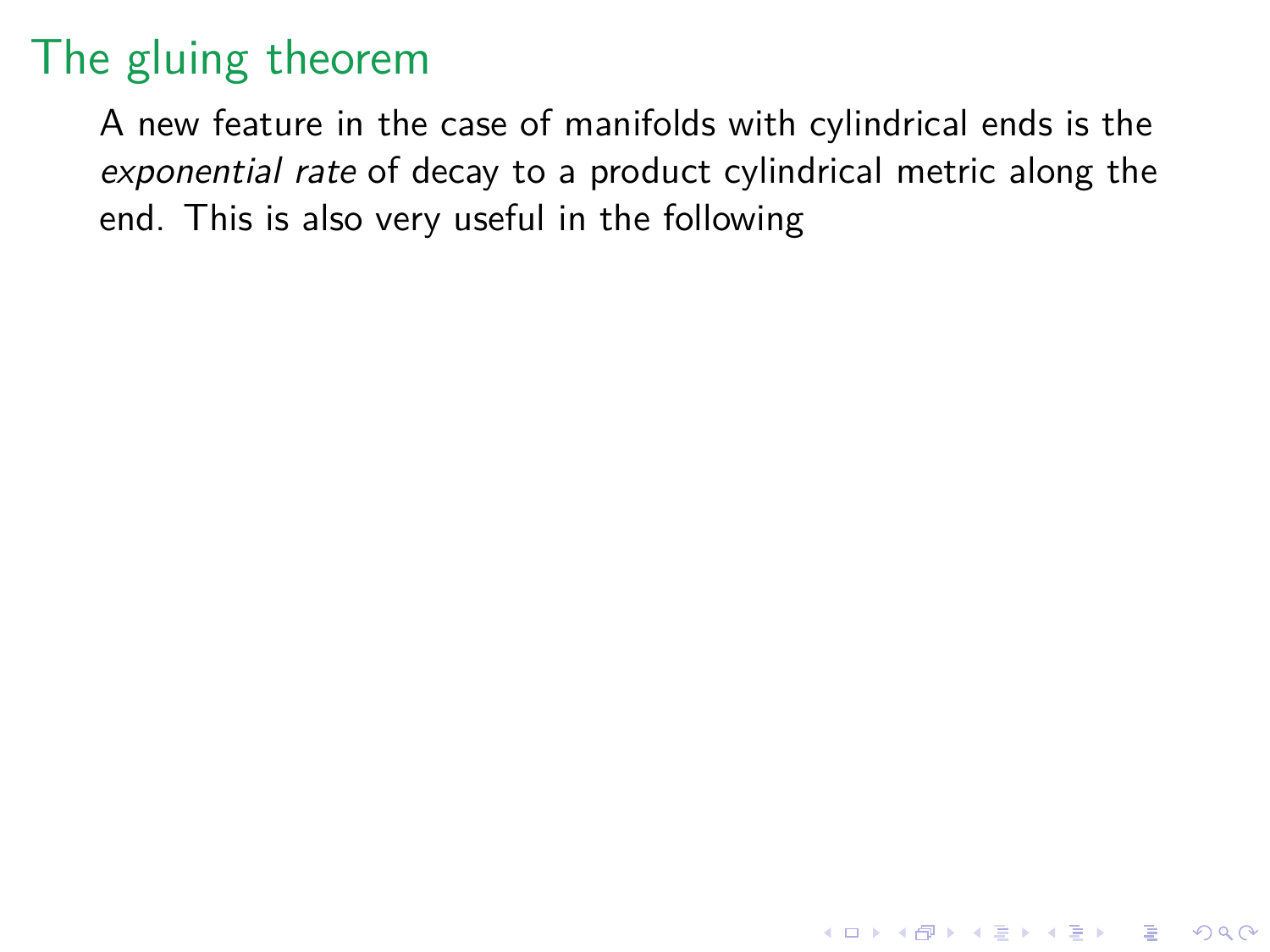A new feature in the case of manifolds with cylindrical ends is the exponential rate of decay to a product cylindrical metric along the end. This is also very useful in the following

#### Theorem

For  $i = 1, 2$ , let  $(M_i, \Phi_i)$  be asymptotically cylindrical Spin(7)manifolds with cross-sections G<sub>2</sub>-manifolds  $(Y_i, \varphi_i)$  at infinity. Suppose there is an orientation-reversing diffeomorphism  $Y_2 \rightarrow Y_1$ sending  $\varphi_1 \mapsto -\varphi_2$  and  $*_7\varphi_1 \rightarrow *_7\varphi_2$ . Thus the generalized connected sum  $M = M_1 \# \gamma M_2$  has a natural family of  $\mathsf{Spin}(7)$ -structures  $\tilde{\Phi}_\mathcal{T}$ ,  $\mathcal{T}>1$  (with 'small' torsion).

4 0 > 4 4 + 4 = + 4 = + = + + 0 4 0 +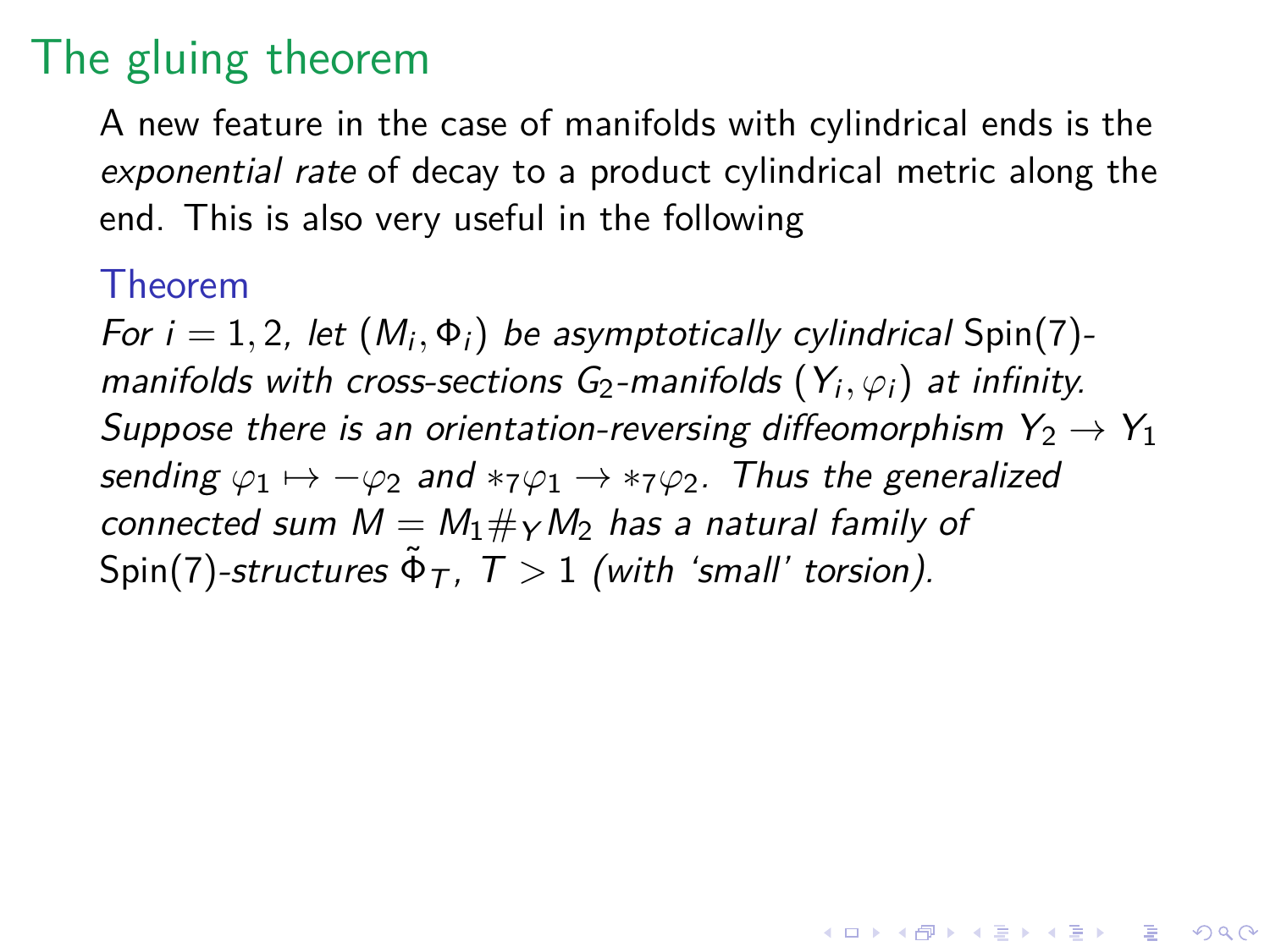A new feature in the case of manifolds with cylindrical ends is the exponential rate of decay to a product cylindrical metric along the end. This is also very useful in the following

#### Theorem

For  $i = 1, 2$ , let  $(M_i, \Phi_i)$  be asymptotically cylindrical Spin(7)manifolds with cross-sections G<sub>2</sub>-manifolds  $(Y_i, \varphi_i)$  at infinity. Suppose there is an orientation-reversing diffeomorphism  $Y_2 \rightarrow Y_1$ sending  $\varphi_1 \mapsto -\varphi_2$  and  $*_7\varphi_1 \rightarrow *_7\varphi_2$ . Thus the generalized connected sum  $M = M_1 \#_Y M_2$  has a natural family of  $\mathsf{Spin}(7)$ -structures  $\tilde{\Phi}_\mathcal{T}$ ,  $\mathcal{T}>1$  (with 'small' torsion).

**KORKAR KERKER SAGA** 

Then there exists  $T_0 > 1$  and, for each  $T > T_0$ , a form  $\eta_{\,\mathcal{T}} \in \Omega^4_-(M)$  with  $\|\eta_{\,\mathcal{T}}\|_{\rho,k} = O(\mathrm{e}^{-\lambda \, \mathcal{T}})$ , such that the  $\mathsf{Spin}(7)$ -structure  $\mathsf \Phi_{\mathcal T} = \Theta(\tilde{\mathsf \Phi}_{\mathcal T} + \eta_{\mathcal T})$  is torsion-free.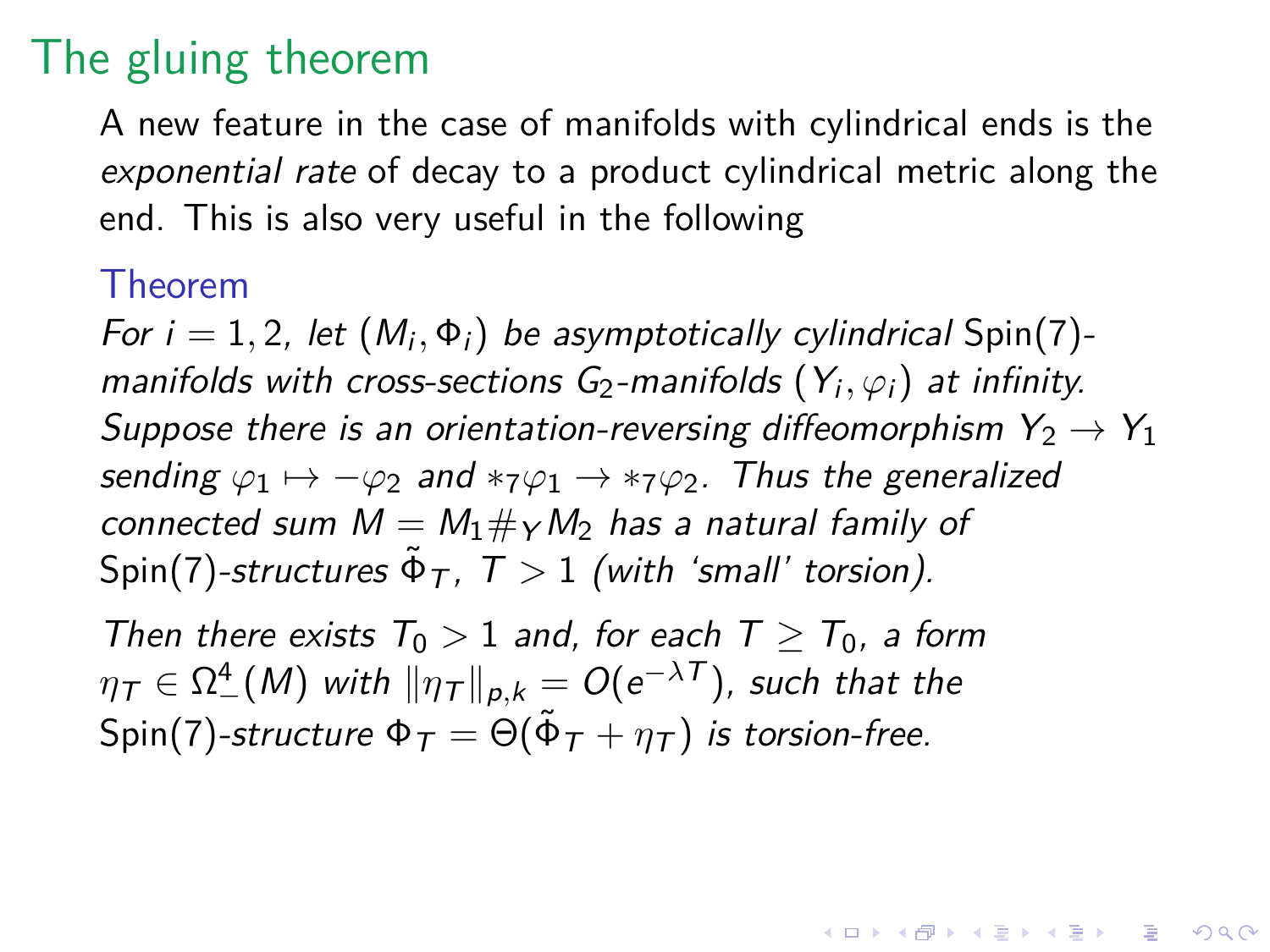A new feature in the case of manifolds with cylindrical ends is the exponential rate of decay to a product cylindrical metric along the end. This is also very useful in the following

#### Theorem

For  $i = 1, 2$ , let  $(M_i, \Phi_i)$  be asymptotically cylindrical Spin(7)manifolds with cross-sections G<sub>2</sub>-manifolds  $(Y_i, \varphi_i)$  at infinity. Suppose there is an orientation-reversing diffeomorphism  $Y_2 \rightarrow Y_1$ sending  $\varphi_1 \mapsto -\varphi_2$  and  $*_7\varphi_1 \rightarrow *_7\varphi_2$ . Thus the generalized connected sum  $M = M_1 \#_Y M_2$  has a natural family of  $\mathsf{Spin}(7)$ -structures  $\tilde{\Phi}_\mathcal{T}$ ,  $\mathcal{T}>1$  (with 'small' torsion).

Then there exists  $T_0 > 1$  and, for each  $T > T_0$ , a form  $\eta_{\,\mathcal{T}} \in \Omega^4_-(M)$  with  $\|\eta_{\,\mathcal{T}}\|_{\rho,k} = O(\mathrm{e}^{-\lambda \, \mathcal{T}})$ , such that the  $\mathsf{Spin}(7)$ -structure  $\mathsf \Phi_{\mathcal T} = \Theta(\tilde{\mathsf \Phi}_{\mathcal T} + \eta_{\mathcal T})$  is torsion-free.

Furthermore, if  $b^{j}(M_{i}) = b_{c}^{j}(M_{i}) = 0$  for  $j = 1, 2, 3$  and  $b^{1}(Y) = b^{2}(Y) = 0$  and  $3 \text{sign}(M_{i}) - b^{4}(M_{i}) = 25$ , then the holonomy of  $g(\Phi_T)$  is Spin(7). KELK KØLK VELKEN EL 1990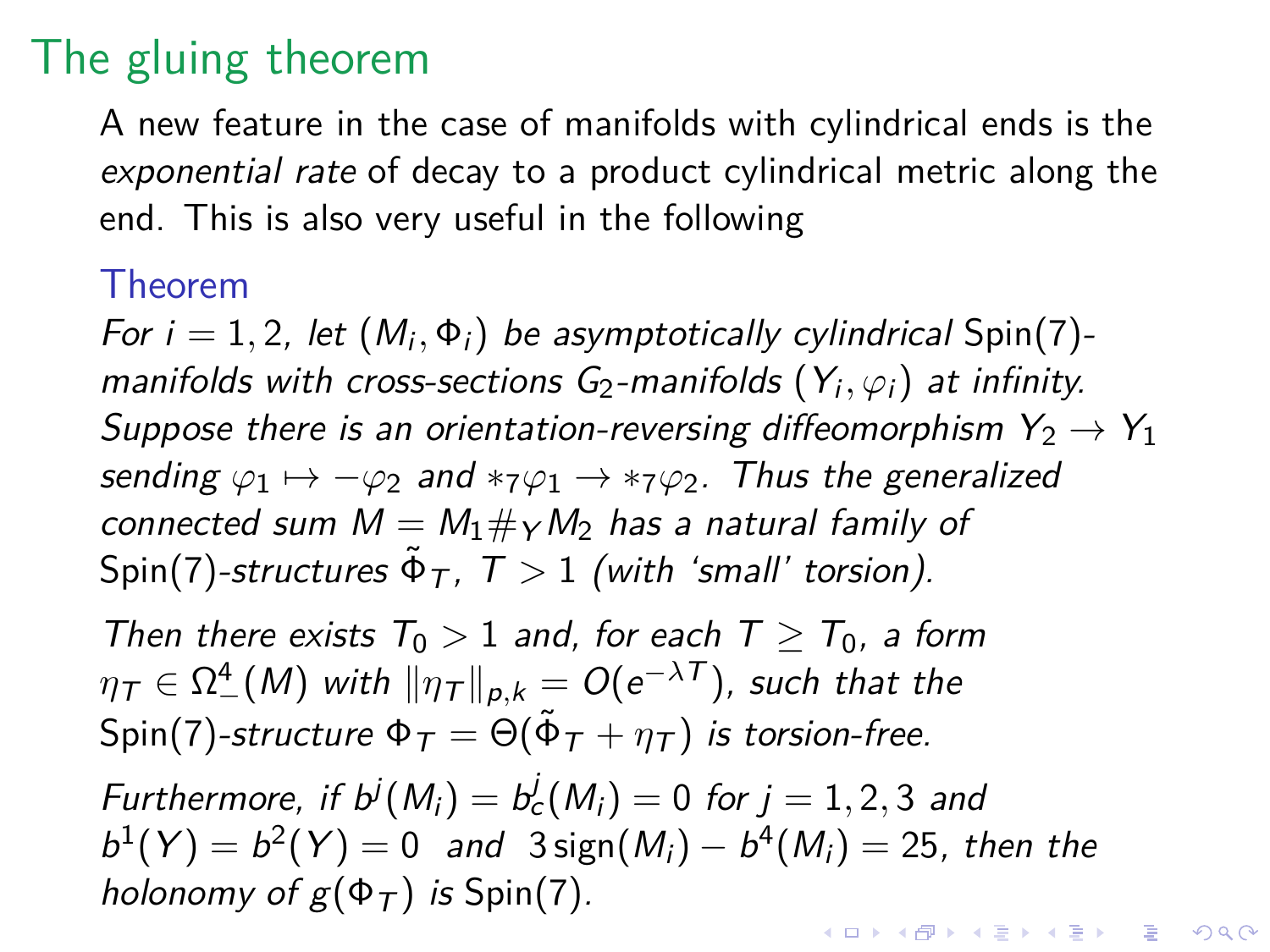## The 'Fano type' orbifold configuration (V*,* D*,* Σ*, ρ*)

We require these condisions

1.  $V$  is a compact Kähler complex 4-dimensional orbifold. The singular locus of V is non-empty and finite  $\{p_1, \ldots, p_k\}$ . Each singularity is isomorphic to  $\mathbb{C}^4/\langle i\cdot\textsf{Id}\rangle$  with isotropy group  $\mathbb{Z}_4$ .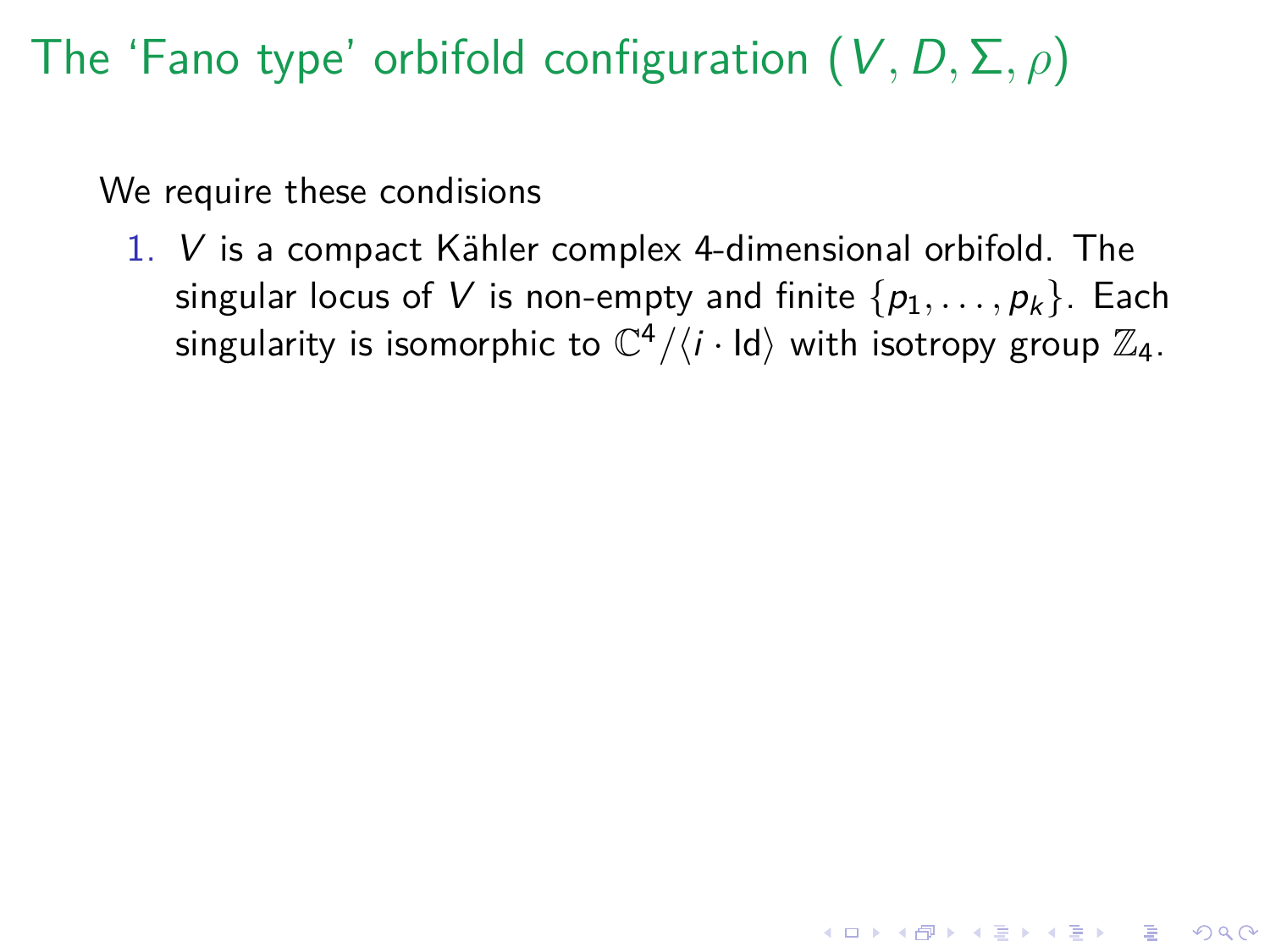## The 'Fano type' orbifold configuration (V*,* D*,* Σ*, ρ*)

We require these condisions

- 1.  $V$  is a compact Kähler complex 4-dimensional orbifold. The singular locus of V is non-empty and finite  $\{p_1, \ldots, p_k\}$ . Each singularity is isomorphic to  $\mathbb{C}^4/\langle i\cdot\textsf{Id}\rangle$  with isotropy group  $\mathbb{Z}_4$ .
- 2. The smooth locus  $V^*$  of V is simply-connected and there exists a simply-connected smooth divisor  $D \in |-K_V|$ , with  $D \subset V^*$  and  $V^* \setminus D$  simply-connected. The self-intersection  $D \cdot D$ , in the sense of the Chow ring, is represented by an effective divisor  $\Sigma=\sum_i n_i\Sigma_i$ , where each  $\Sigma_i$  is a smooth connected complex surface in D.

YO A 4 4 4 4 5 A 4 5 A 4 D + 4 D + 4 D + 4 D + 4 D + + E + + E + + O + O + + E + + O + + C + + + + +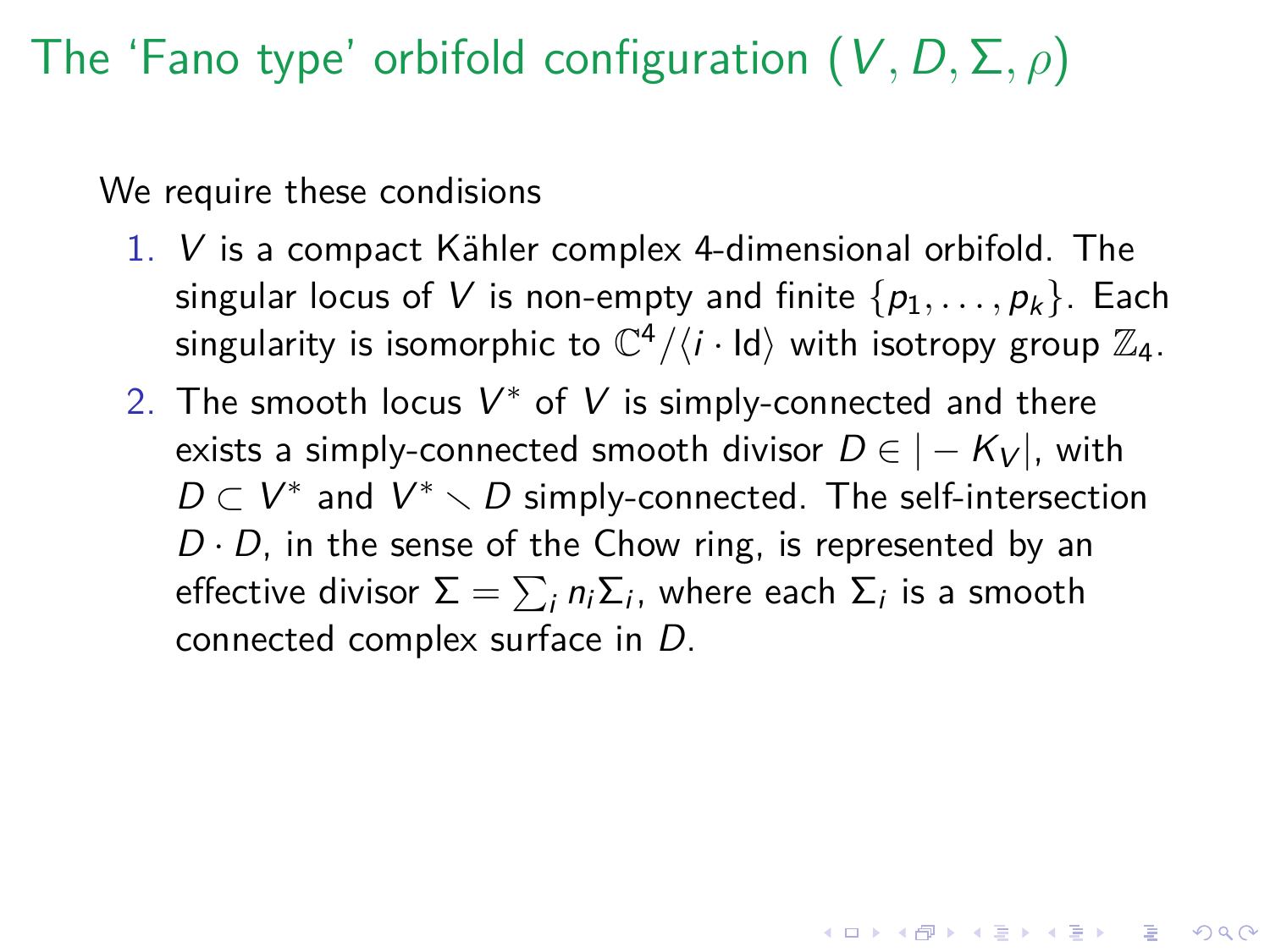## The 'Fano type' orbifold configuration (V*,* D*,* Σ*, ρ*)

We require these condisions

- 1.  $V$  is a compact Kähler complex 4-dimensional orbifold. The singular locus of V is non-empty and finite  $\{p_1, \ldots, p_k\}$ . Each singularity is isomorphic to  $\mathbb{C}^4/\langle i\cdot\textsf{Id}\rangle$  with isotropy group  $\mathbb{Z}_4$ .
- 2. The smooth locus  $V^*$  of V is simply-connected and there exists a simply-connected smooth divisor  $D \in |-K_V|$ , with  $D \subset V^*$  and  $V^* \setminus D$  simply-connected. The self-intersection  $D \cdot D$ , in the sense of the Chow ring, is represented by an effective divisor  $\Sigma=\sum_i n_i\Sigma_i$ , where each  $\Sigma_i$  is a smooth connected complex surface in D.
- <span id="page-23-0"></span>3. There is an antiholomorphic involution *ρ* of V fixing the singular locus and no other points in  $V$  and such that  $\rho(D)=D$  and  $\rho(\Sigma_i)=\Sigma_i$ , for each *i*.

KID KA KERKER E VOLO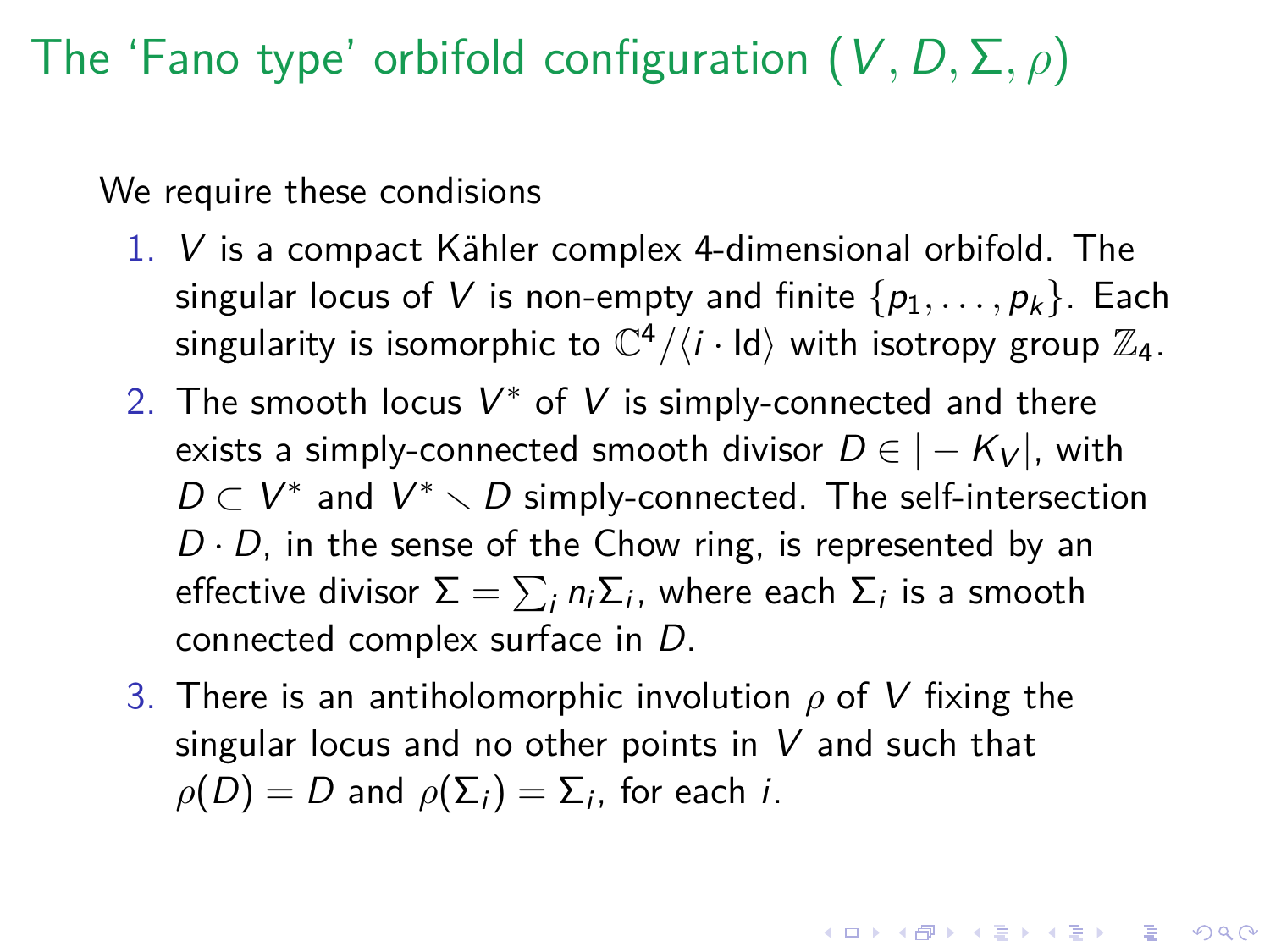<span id="page-24-0"></span> $\triangleright$  Blow up Σ in V, obtaining a Kähler orbifold  $\tilde{V}$ . Then the proper transform  $\tilde{D}$  of  $D$  is an anticanonical divisor  $\tilde{D} \in |-K_{\tilde{V}}|$  with holomorphically trivial normal bundle. Also,  $ρ$  lifts to an anticanonical involution of  $\tilde{V}$  preserving  $\tilde{D}$ .

4 0 > 4 4 + 4 = + 4 = + = + + 0 4 0 +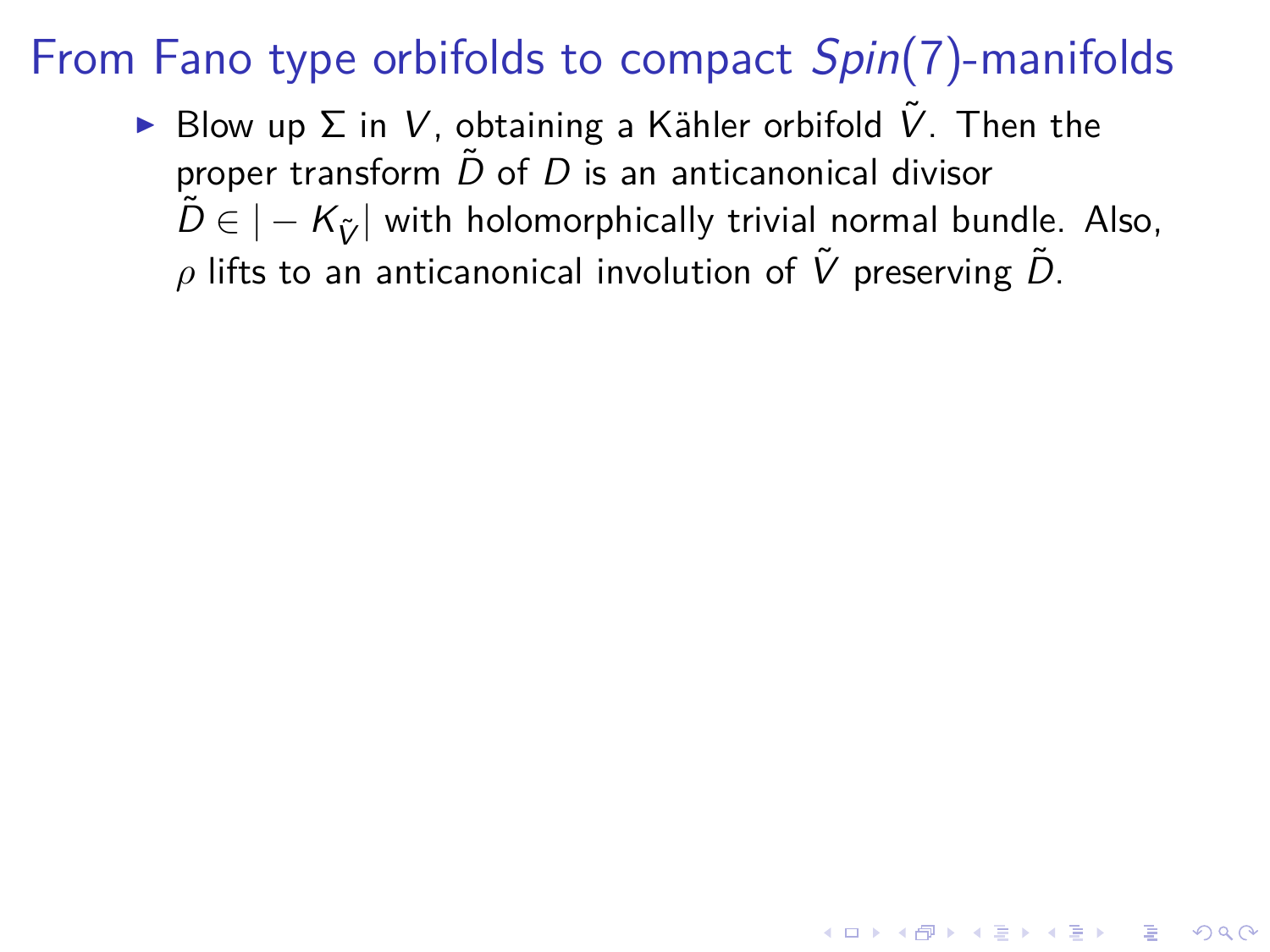- ► Blow up  $\Sigma$  in V, obtaining a Kähler orbifold  $\tilde{V}$ . Then the proper transform  $\tilde{D}$  of  $D$  is an anticanonical divisor  $\tilde{D} \in |-K_{\tilde{V}}|$  with holomorphically trivial normal bundle. Also,  $ρ$  lifts to an anticanonical involution of  $\tilde{V}$  preserving  $\tilde{D}$ .
- $\blacktriangleright$  Then  $\tilde{V}\smallsetminus\tilde{D}$  admits an asymptotically cylindrical Calabi–Yau structure (ω, θ). (Tian–Yau, A.K., Haskins–Hein–Nordström)  $M$ oreover,  $\widetilde{\rho}^*(\omega) = -\omega$  and  $\widetilde{\rho}^*(\theta) = \bar{\theta}$ , so the  $\mathsf{Spin}(7)$ -structure  $\mathsf{\Phi}_{\mathsf{CY}}=\frac{1}{2}$  $\frac{1}{2}$ ω  $\wedge$  ω  $+$  Re  $\theta$  is invariant under  $\tilde{\rho}$ .

YO A 4 4 4 4 5 A 4 5 A 4 D + 4 D + 4 D + 4 D + 4 D + + E + + E + + O + O + + E + + O + + C + + + + +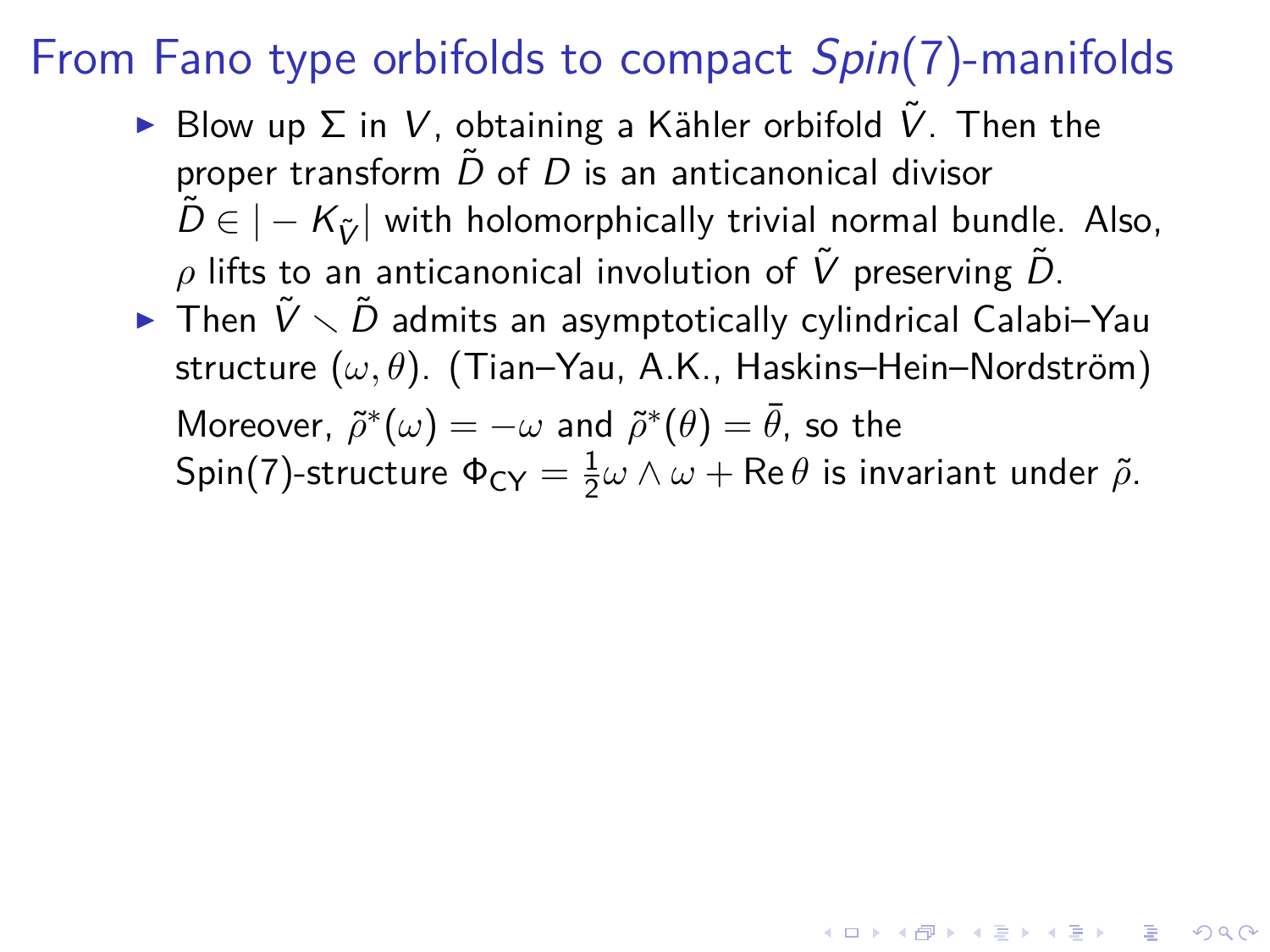- $\triangleright$  Blow up Σ in V, obtaining a Kähler orbifold  $\tilde{V}$ . Then the proper transform  $\tilde{D}$  of  $D$  is an anticanonical divisor  $\tilde{D} \in |-K_{\tilde{V}}|$  with holomorphically trivial normal bundle. Also,  $\rho$  lifts to an anticanonical involution of  $\tilde{V}$  preserving  $\tilde{D}$ .
- $\blacktriangleright$  Then  $\tilde{V}\smallsetminus\tilde{D}$  admits an asymptotically cylindrical Calabi–Yau structure (ω, θ). (Tian–Yau, A.K., Haskins–Hein–Nordström)  $M$ oreover,  $\widetilde{\rho}^*(\omega) = -\omega$  and  $\widetilde{\rho}^*(\theta) = \bar{\theta}$ , so the  $\mathsf{Spin}(7)$ -structure  $\mathsf{\Phi}_{\mathsf{CY}}=\frac{1}{2}$  $\frac{1}{2}\omega\wedge\omega+{\sf Re}\,\theta$  is invariant under  $\tilde\rho.$
- <span id="page-26-0"></span>**Figure 1** The quotient  $M_0 = (\tilde{V} \setminus \tilde{D})/\tilde{\rho}$  can be made into a smooth, simply-connected 8-manifold M by replacing neighbourhoods of the singular points by a certain ALE Spin(7)-spaces (given by Dominic Joyce). We obtain on M, by patching, an asymptotically cylindrical Spin(7)-structure  $\tilde{\Phi}$  satisfying the hypotheses of existence theorem, so  $\tilde{\Phi}$  can be perturbed into a torsion-free asymptotically cylindrical Spin(7)-structure Φ.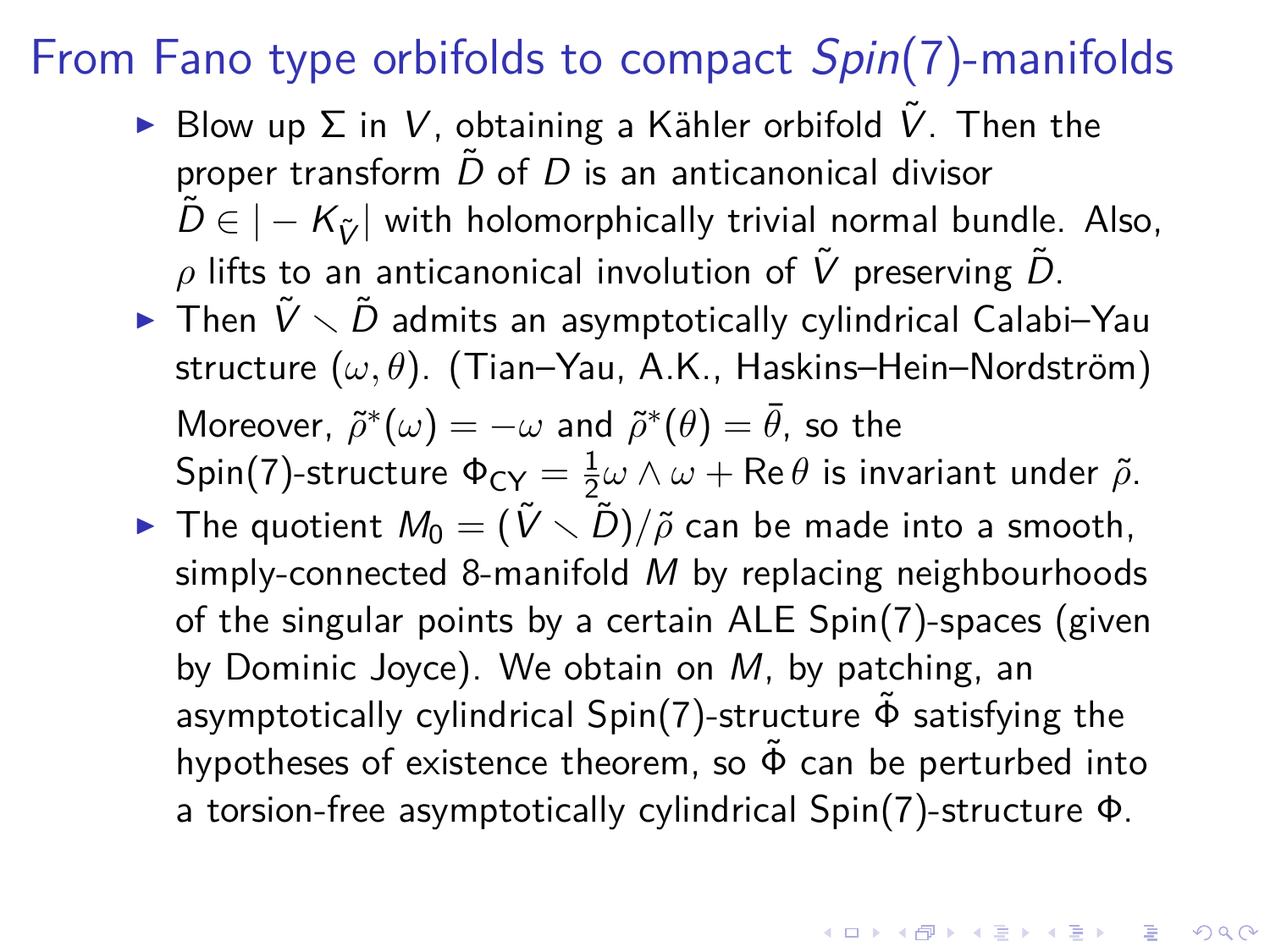- $\triangleright$  Blow up  $\Sigma$  in V, obtaining a Kähler orbifold V. Then the proper transform  $\tilde{D}$  of  $D$  is an anticanonical divisor  $\tilde{D} \in |-K_{\tilde{V}}|$  with holomorphically trivial normal bundle. Also,  $\rho$  lifts to an anticanonical involution of  $\tilde{V}$  preserving  $\tilde{D}$ .
- $\blacktriangleright$  Then  $\tilde{V}\smallsetminus\tilde{D}$  admits an asymptotically cylindrical Calabi–Yau structure (ω, θ). (Tian–Yau, A.K., Haskins–Hein–Nordström)  $M$ oreover,  $\widetilde{\rho}^*(\omega) = -\omega$  and  $\widetilde{\rho}^*(\theta) = \bar{\theta}$ , so the  $\mathsf{Spin}(7)$ -structure  $\mathsf{\Phi}_{\mathsf{CY}}=\frac{1}{2}$  $\frac{1}{2}\omega\wedge\omega+{\sf Re}\,\theta$  is invariant under  $\tilde\rho.$
- **Figure 1** The quotient  $M_0 = (\tilde{V} \setminus \tilde{D})/\tilde{\rho}$  can be made into a smooth, simply-connected 8-manifold M by replacing neighbourhoods of the singular points by a certain ALE Spin(7)-spaces (given by Dominic Joyce). We obtain on M, by patching, an asymptotically cylindrical Spin(7)-structure  $\tilde{\Phi}$  satisfying the hypotheses of existence theorem, so  $\tilde{\Phi}$  can be perturbed into a torsion-free asymptotically cylindrical Spin(7)-structure Φ.
- <span id="page-27-0"></span>For a *pair M, M'* as above with isomorphic  $(D, \rho)$   $(D', \rho')$  the gluing theorem applies to give a compa[ct](#page-26-0) [Sp](#page-28-0)[in](#page-23-0)[\(](#page-24-0)[7](#page-27-0)[\)](#page-28-0)[-m](#page-0-0)[an](#page-48-0)[if](#page-0-0)[old](#page-48-0)[.](#page-0-0)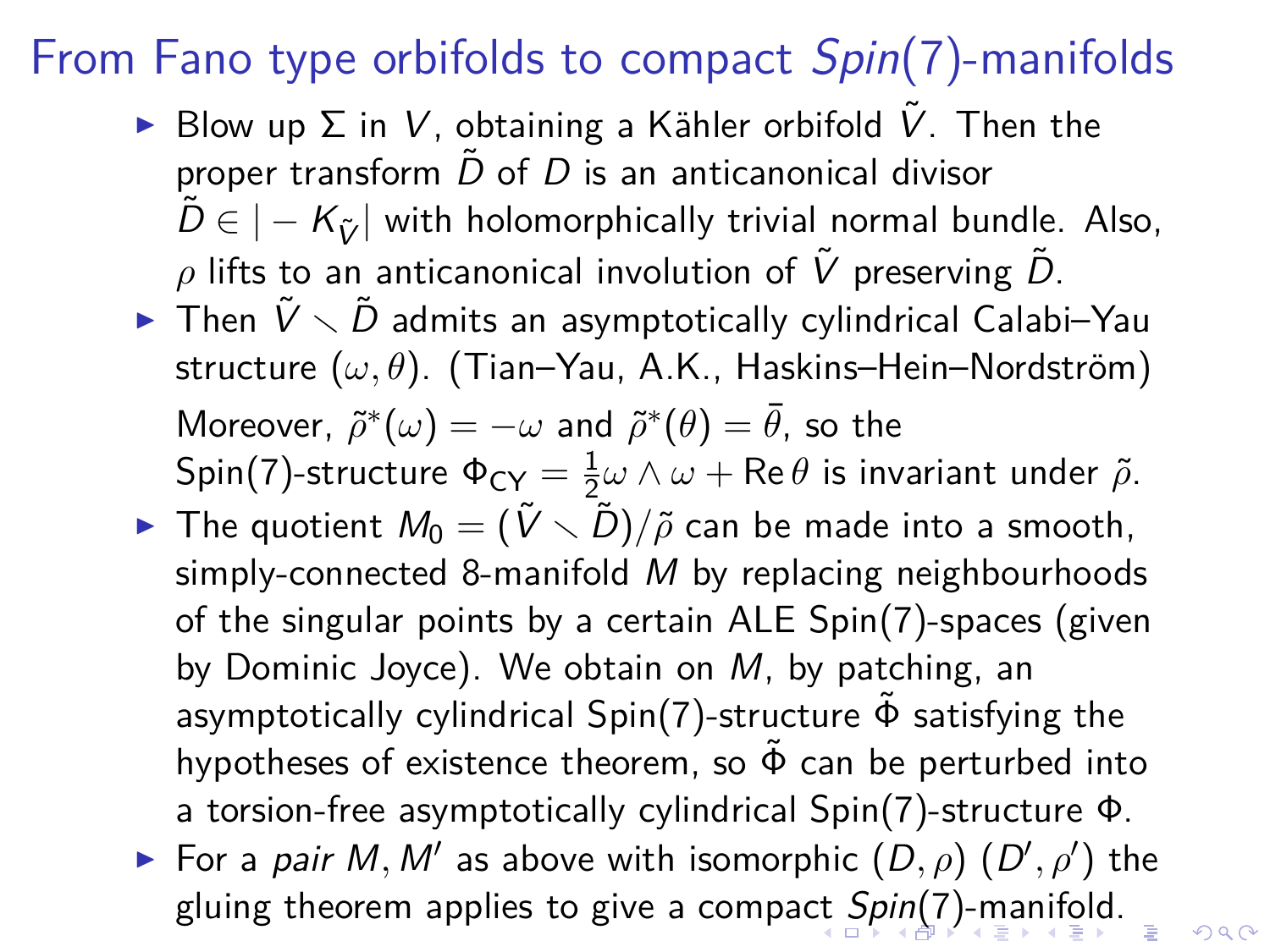## Examples: asymptotically cylindrical Spin(7)-manifolds from complex orbifolds

<span id="page-28-0"></span>A weighted projective space  $V=\mathbb{C} P^4_{1,1,1,1,4}$  has just one singular point  $p_0 = [0, 0, 0, 0, 1]$ . Let  $D = \{ z_0^8 + z_1^8 + z_2^8 + z_3^8 + z_4^2 = 0 \}$  and  $\Sigma = D \cap D'$ , where  $D' = z_0^8 - z_1^8 + 2z_2^8 - 2z_3^8 + i z_4^2$ , and  $\rho$  :  $[z_0, \ldots, z_4] \mapsto [\bar{z}_1, -\bar{z}_0, \bar{z}_3, -\bar{z}_2, \bar{z}_4].$ This configuration produces a  $Spin(7)$ -manifold  $M_1$  with  $b^4(M) = 839$ , signature (488, 200) and cross-section satisfying  $b^3(Y) = 151.$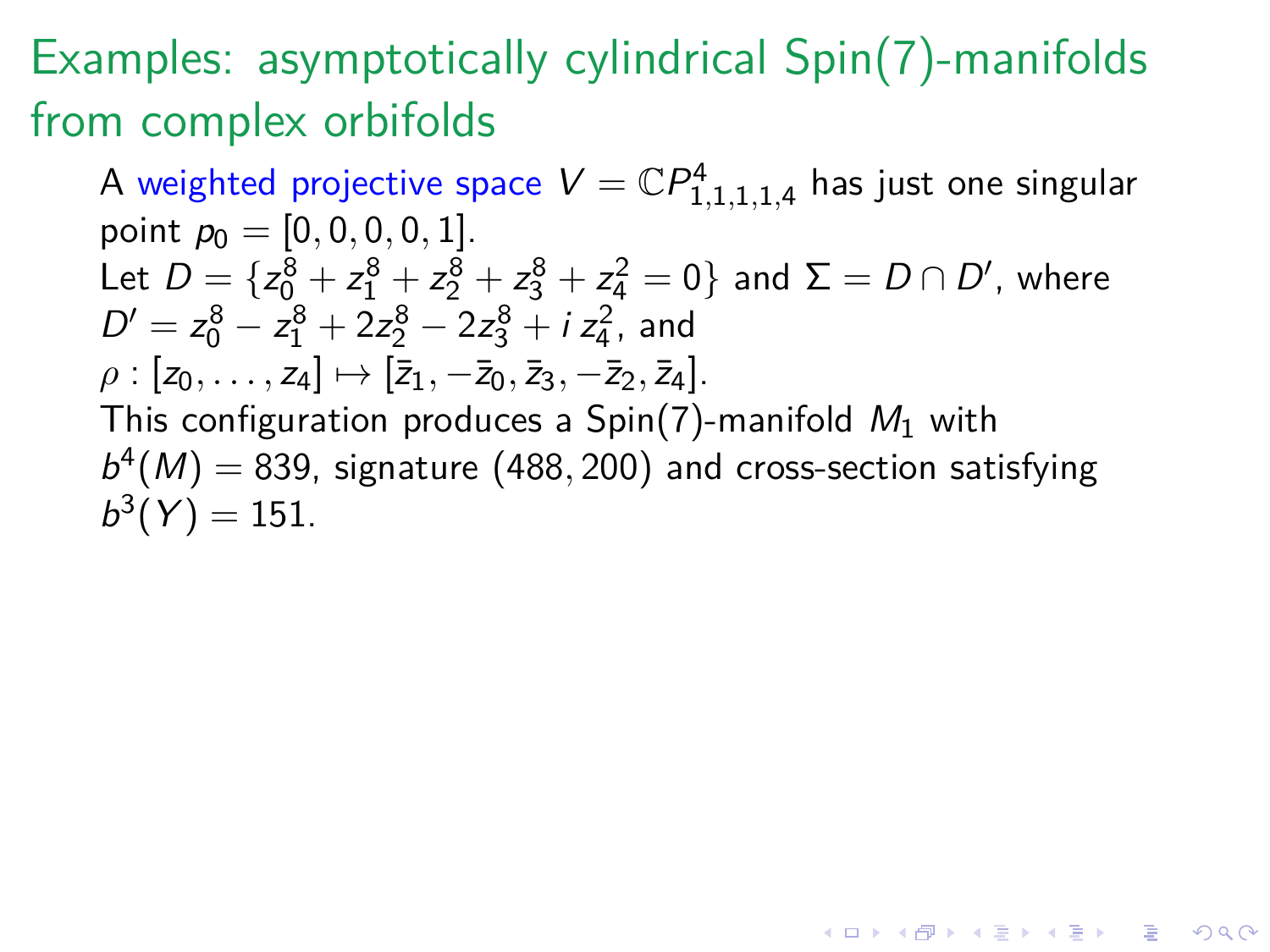## Examples: asymptotically cylindrical Spin(7)-manifolds from complex orbifolds

A weighted projective space  $V=\mathbb{C} P^4_{1,1,1,1,4}$  has just one singular point  $p_0 = [0, 0, 0, 0, 1]$ . Let  $D = \{ z_0^8 + z_1^8 + z_2^8 + z_3^8 + z_4^2 = 0 \}$  and  $\Sigma = D \cap D'$ , where  $D' = z_0^8 - z_1^8 + 2z_2^8 - 2z_3^8 + i z_4^2$ , and  $\rho$  :  $[z_0, \ldots, z_4] \mapsto [\bar{z}_1, -\bar{z}_0, \bar{z}_3, -\bar{z}_2, \bar{z}_4].$ This configuration produces a  $Spin(7)$ -manifold  $M_1$  with  $b^4(M) = 839$ , signature (488, 200) and cross-section satisfying  $b^3(Y) = 151.$ 

Another example: a hypersurface  $V = \{f_8(z) = z_0^8 + z_1^8 + z_2^8 + z_3^8 + z_4^2 + z_5^2 = 0\} \subset \mathbb{C}P^5_{1,1,1,1,4,4}$  has two singular points  $p_+ = [0, 0, 0, 0, i, \pm 1]$ . Take  $D = V ∩ {z<sup>4</sup> + z<sup>5</sup> = 0}$  and  $Σ = D ∩ {z<sub>4</sub> - z<sub>5</sub> = 0}$  and  $\rho : [z_0, \ldots, z_5] \mapsto [\overline{z}_1, -\overline{z}_0, \overline{z}_3, -\overline{z}_2, \overline{z}_5, \overline{z}_4].$ A Spin(7)-manifold  $M_2$  we then obtain has  $b^4(M_2)=$  455 and signature (232, 72). The cross-section Y of  $M_2$  is isomorphic (as a  $G_2$ -manifold) to the cross section of  $M_2$ . KID KA KERKER E VOLO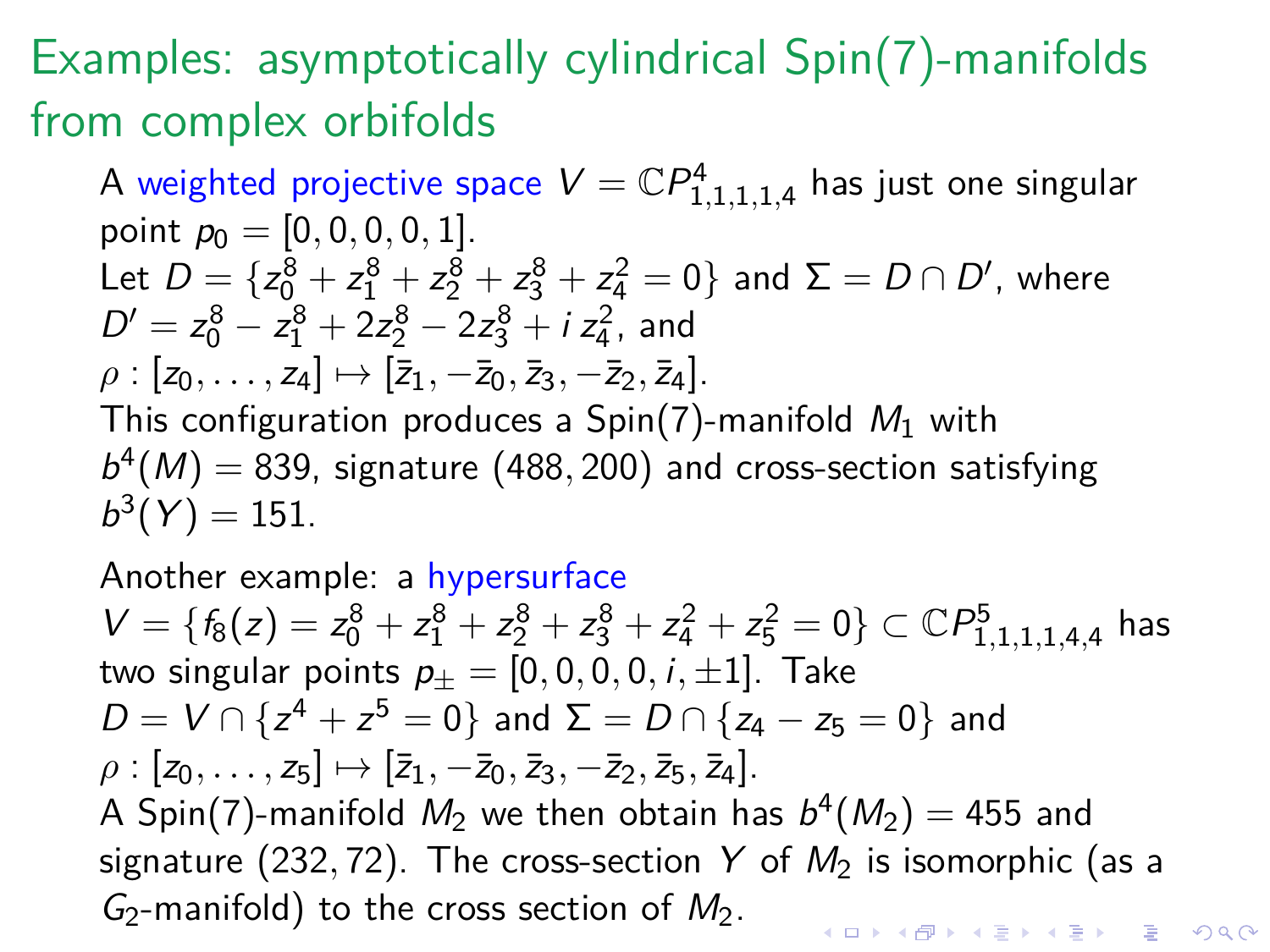### Properties of the Spin(7)-manifolds  $M_i$

The cross-section of  $M_i$  is a 7-manifold  $Y \cong (D \times S^1)/\rho$  with  $\rho$ acting on  $S^1$  by reflection. Then  $b^1(\mathit{Y}) = 0$  and any torsion-free  $\mathsf{Spin}(7)$ -structure  $\Phi$  on  $M_i$  induces a metric with holonomy Spin(7). The limit  $G_2$ -structure on Y 'at infinity' induces a metric on Y with holonomy  $\mathbb{Z} \ltimes SU(3)$  (not  $G_2$  as  $\pi_1(Y)$  is infinite).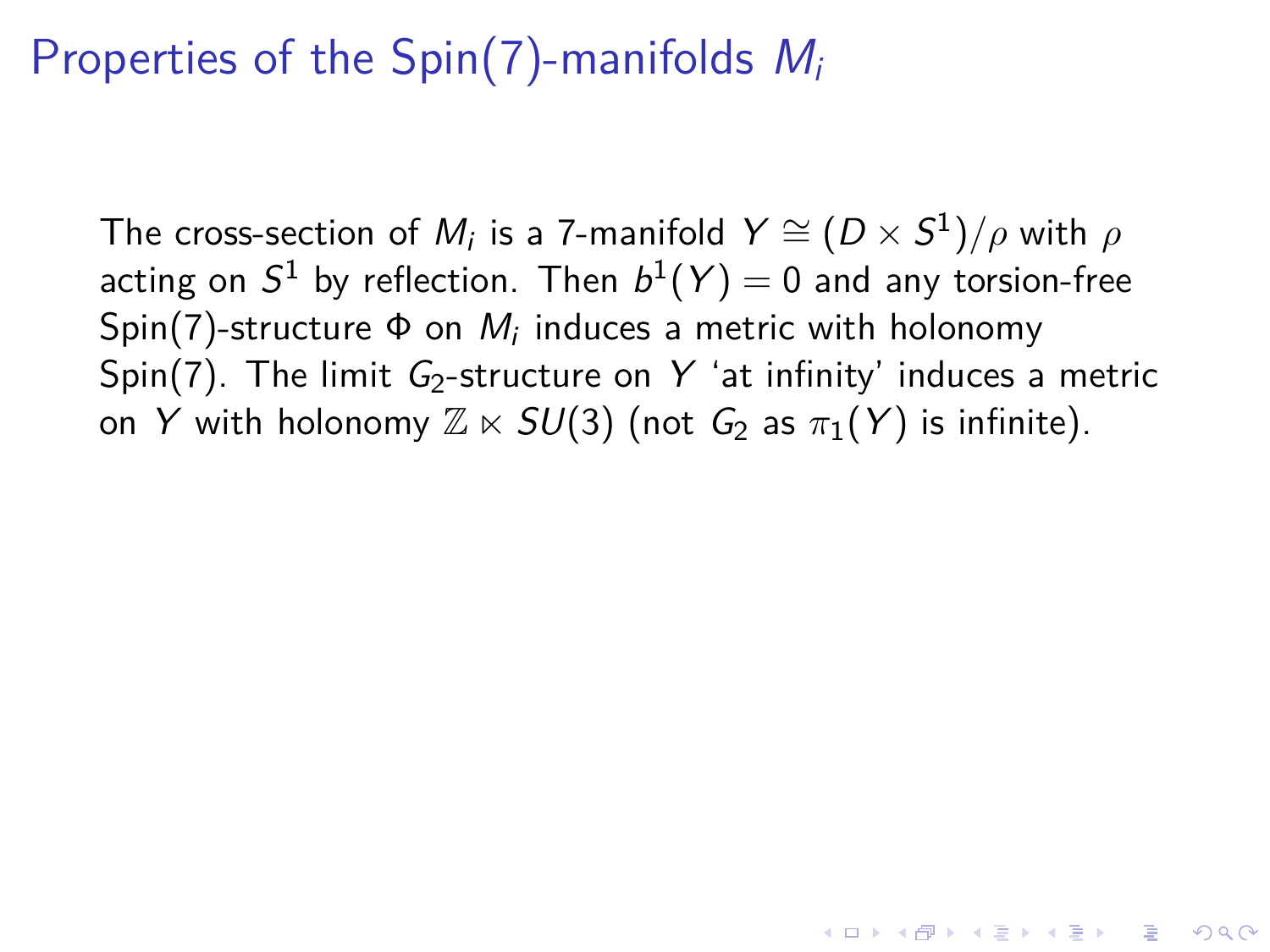### Properties of the Spin(7)-manifolds  $M_i$

The cross-section of  $M_i$  is a 7-manifold  $Y \cong (D \times S^1)/\rho$  with  $\rho$ acting on  $S^1$  by reflection. Then  $b^1(\mathit{Y}) = 0$  and any torsion-free  $\mathsf{Spin}(7)$ -structure  $\Phi$  on  $M_i$  induces a metric with holonomy Spin(7). The limit  $G_2$ -structure on Y 'at infinity' induces a metric on Y with holonomy  $\mathbb{Z} \ltimes SU(3)$  (not  $G_2$  as  $\pi_1(Y)$  is infinite).

These holonomy Spin(7) manifolds are simply-connected and have Betti numbers

 $b^1(M_i) = b_c^1(M_i) = b^2(M_i) = b_c^2(M_i) = b^3(M_i) = b_c^3(M_i) = 0$ with  $b^1(\mathit{Y})=b^2(\mathit{Y})=0$  for their cross-section. N.B. no further 'independent' Betti numbers of M or Y could vanish.

YO A 4 4 4 4 5 A 4 5 A 4 D + 4 D + 4 D + 4 D + 4 D + + E + + E + + O + O + + E + + O + + C + + + + +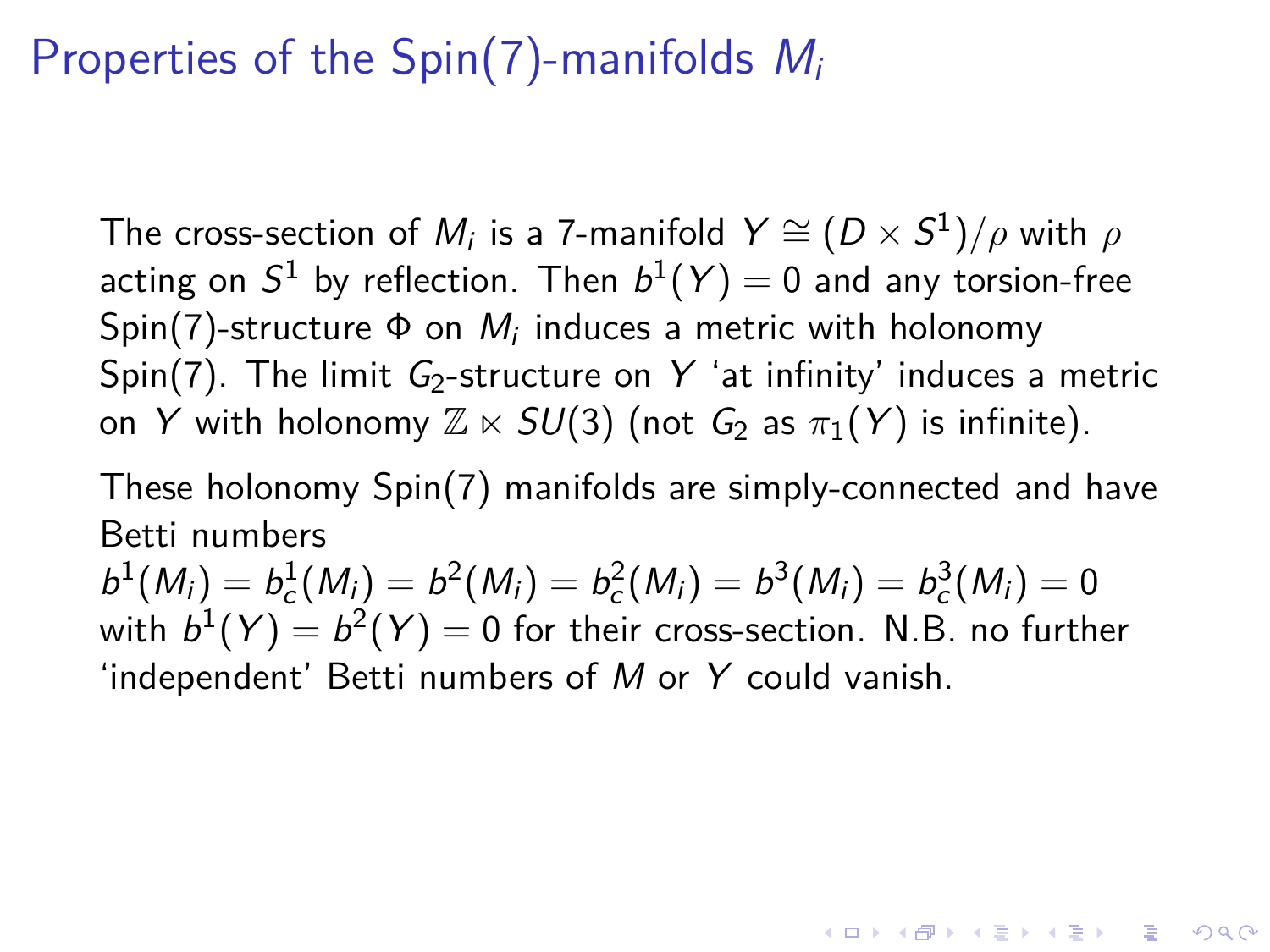#### Properties of the Spin(7)-manifolds  $M_i$

The cross-section of  $M_i$  is a 7-manifold  $Y \cong (D \times S^1)/\rho$  with  $\rho$ acting on  $S^1$  by reflection. Then  $b^1(\mathit{Y}) = 0$  and any torsion-free  $\mathsf{Spin}(7)$ -structure  $\Phi$  on  $M_i$  induces a metric with holonomy Spin(7). The limit  $G_2$ -structure on Y 'at infinity' induces a metric on Y with holonomy  $\mathbb{Z} \ltimes SU(3)$  (not  $G_2$  as  $\pi_1(Y)$  is infinite).

These holonomy Spin(7) manifolds are simply-connected and have Betti numbers

 $b^1(M_i) = b_c^1(M_i) = b^2(M_i) = b_c^2(M_i) = b^3(M_i) = b_c^3(M_i) = 0$ with  $b^1(\mathit{Y})=b^2(\mathit{Y})=0$  for their cross-section. N.B. no further 'independent' Betti numbers of M or Y could vanish.

YO A 4 4 4 4 5 A 4 5 A 4 D + 4 D + 4 D + 4 D + 4 D + + E + + E + + O + O + + E + + O + + C + + + + +

<span id="page-32-0"></span>By the inverse Hurewicz theorem,  $M_i$  are 3-connected.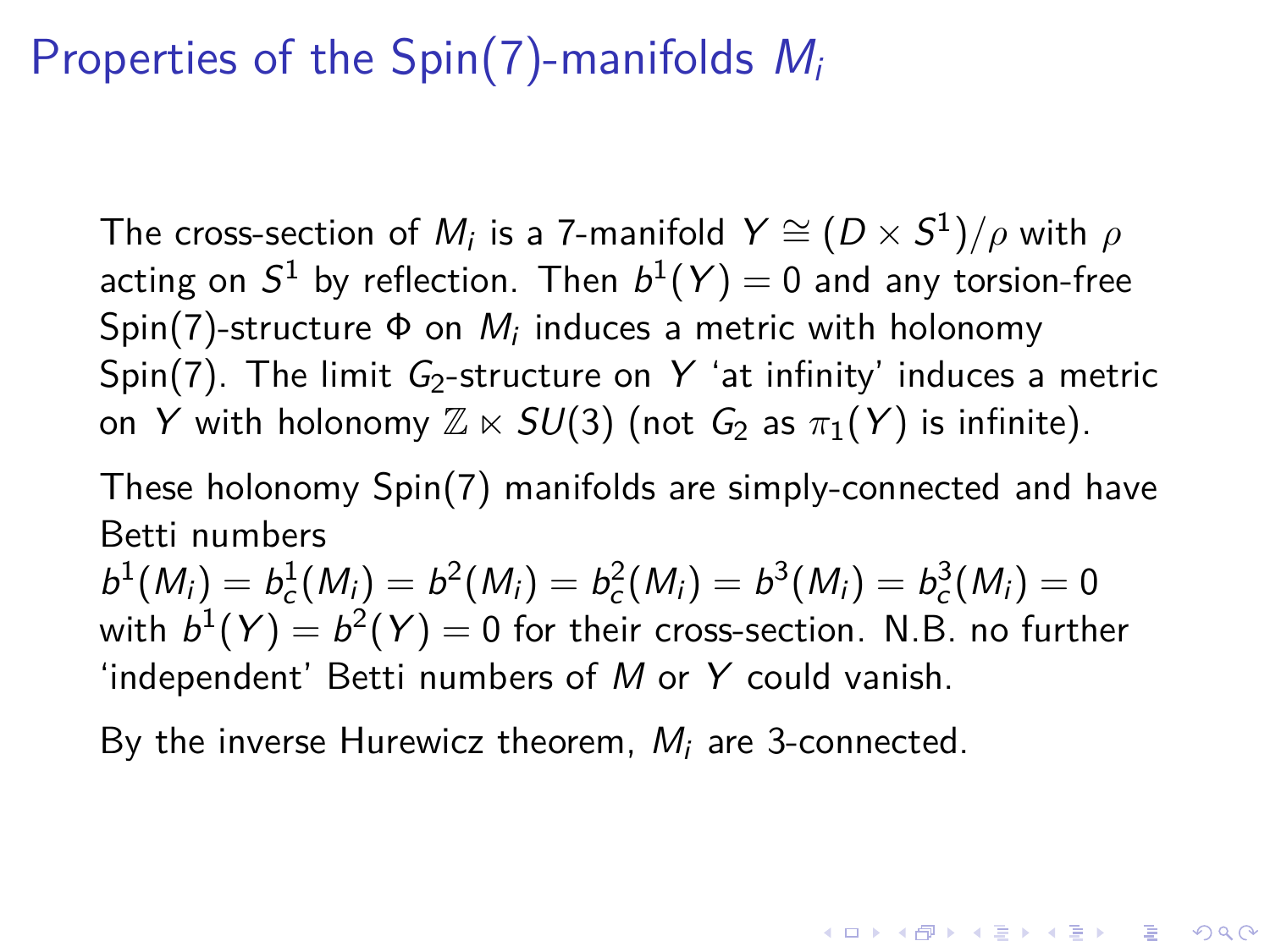<span id="page-33-0"></span>The two asymptotically cylindrical examples  $M_1$ ,  $M_2$  satisfy the topological hypotheses of the gluing theorem.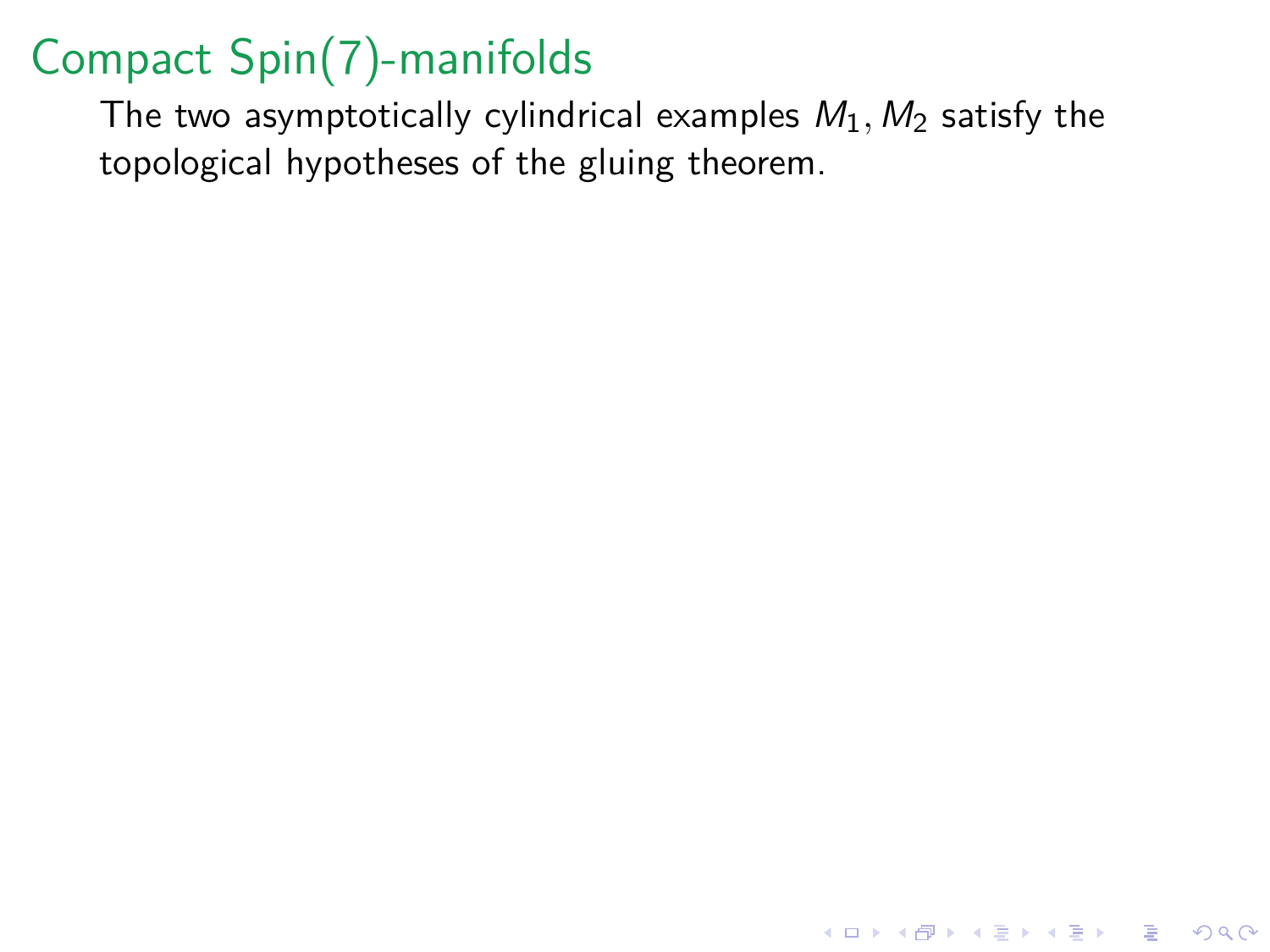The two asymptotically cylindrical examples  $M_1$ ,  $M_2$  satisfy the topological hypotheses of the gluing theorem. The map  $(y,e^{is})\mapsto (y,e^{-is})$  of  $D\times S^1$  descends to a  $G_2$ -compatible orientation-reversing isometry of  $Y = (D \times S^1)/\rho$ .

**KORKARYKERKER OQO**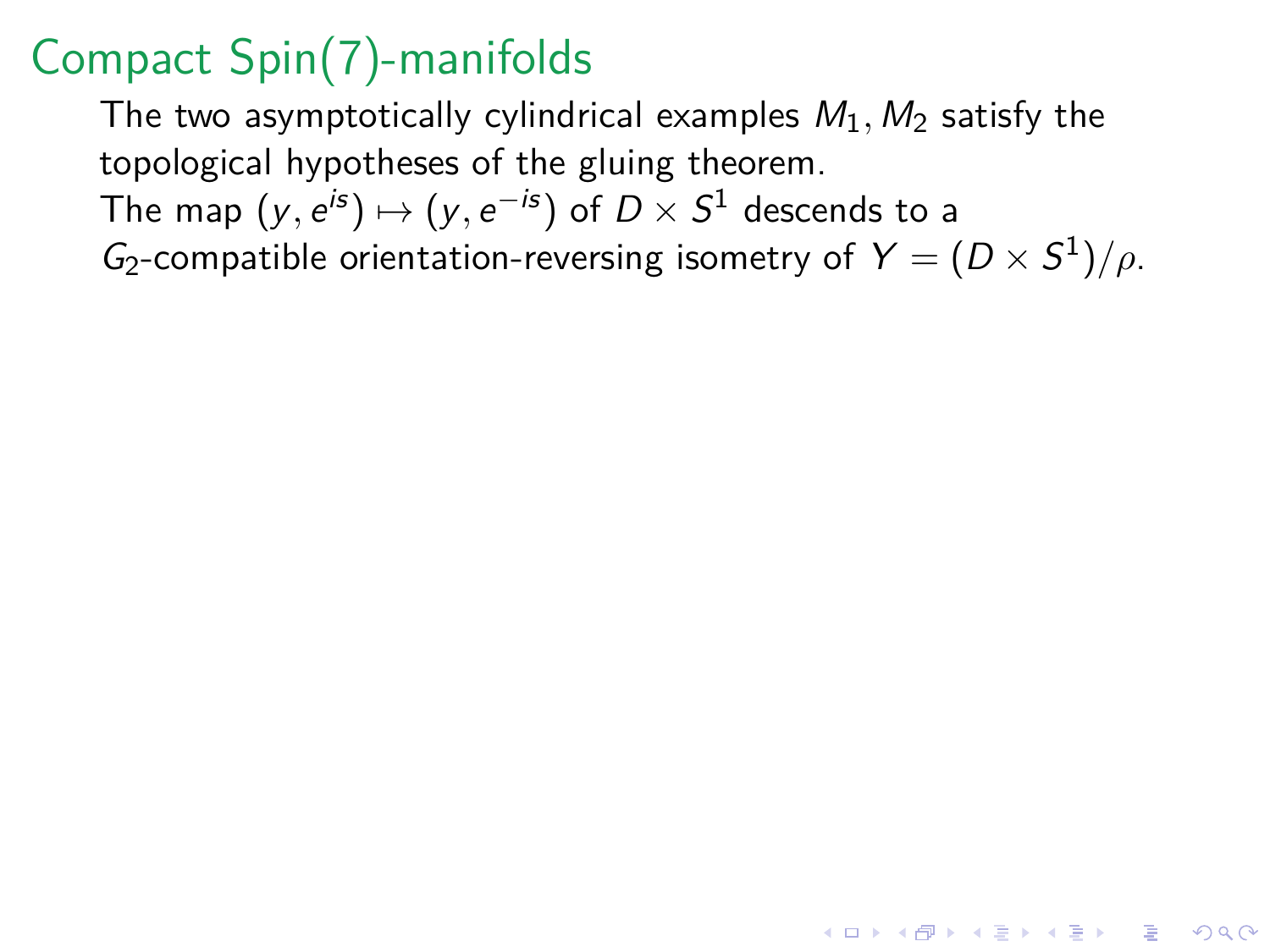The two asymptotically cylindrical examples  $M_1$ ,  $M_2$  satisfy the topological hypotheses of the gluing theorem. The map  $(y,e^{is})\mapsto (y,e^{-is})$  of  $D\times S^1$  descends to a  $G_2$ -compatible orientation-reversing isometry of  $Y = (D \times S^1)/\rho$ . We obtain, by application of the gluing theorem, three compact examples  $M_{ii}$  of 8-manifolds with holonomy Spin(7). These are 3-connected and have

$$
b^{4}(M_{ij}) = b^{4}(M_{i}) + b^{4}(M_{j})
$$
 and  

$$
b^{4}_{\pm}(M_{ij}) = b^{4}_{\pm}(M_{i}) + b^{4}_{\pm}(M_{j}) + b^{4}(Y).
$$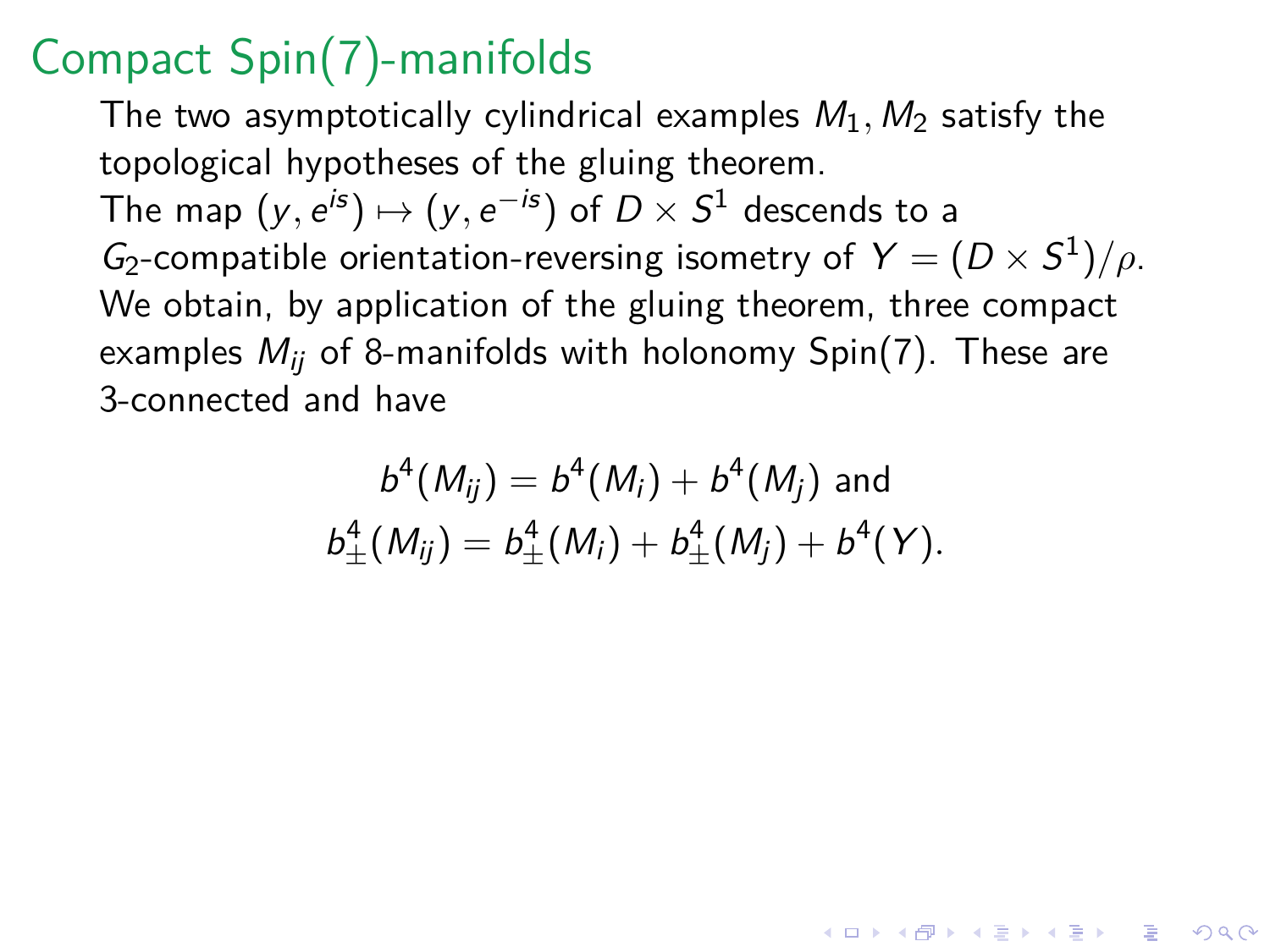The two asymptotically cylindrical examples  $M_1$ ,  $M_2$  satisfy the topological hypotheses of the gluing theorem. The map  $(y,e^{is})\mapsto (y,e^{-is})$  of  $D\times S^1$  descends to a  $G_2$ -compatible orientation-reversing isometry of  $Y = (D \times S^1)/\rho$ . We obtain, by application of the gluing theorem, three compact examples  $M_{ii}$  of 8-manifolds with holonomy Spin(7). These are 3-connected and have

$$
b^4(M_{ij}) = b^4(M_i) + b^4(M_j) \text{ and}
$$
  

$$
b^4_{\pm}(M_{ij}) = b^4_{\pm}(M_i) + b^4_{\pm}(M_j) + b^4(Y).
$$

<span id="page-36-0"></span>The values of (b 4 <sup>+</sup>*,* b 4 <sup>−</sup>) are (615*,* 295), (871*,* 423), (1127*,* 551). The first two are deformation equivalent to Spin(7)-manifolds found by Dominic Joyce. The third example, with  $b^4 = 1678$ , is topologically new.

YO A 4 4 4 4 5 A 4 5 A 4 D + 4 D + 4 D + 4 D + 4 D + + E + + E + + O + O + + E + + O + + C + + + + +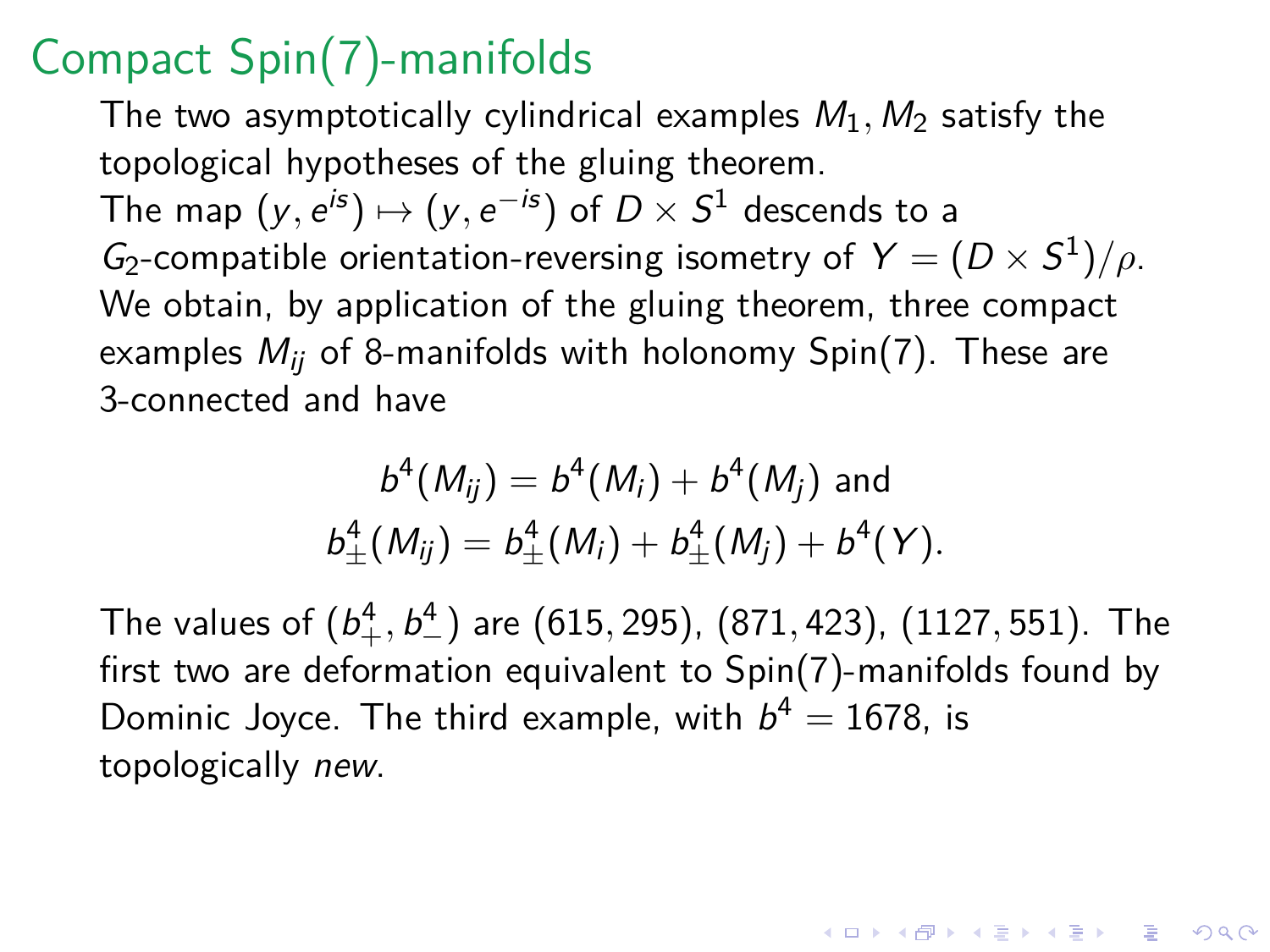The two asymptotically cylindrical examples  $M_1$ ,  $M_2$  satisfy the topological hypotheses of the gluing theorem. The map  $(y,e^{is})\mapsto (y,e^{-is})$  of  $D\times S^1$  descends to a  $G_2$ -compatible orientation-reversing isometry of  $Y = (D \times S^1)/\rho$ . We obtain, by application of the gluing theorem, three compact examples  $M_{ii}$  of 8-manifolds with holonomy Spin(7). These are 3-connected and have

$$
b^4(M_{ij}) = b^4(M_i) + b^4(M_j) \text{ and}
$$
  

$$
b^4_{\pm}(M_{ij}) = b^4_{\pm}(M_i) + b^4_{\pm}(M_j) + b^4(Y).
$$

The values of (b 4 <sup>+</sup>*,* b 4 <sup>−</sup>) are (615*,* 295), (871*,* 423), (1127*,* 551). The first two are deformation equivalent to Spin(7)-manifolds found by Dominic Joyce. The third example, with  $b^4 = 1678$ , is topologically new.

<span id="page-37-0"></span>Previously, Joyce (1999) and Clancy (2011) found 15 compact Spin(7)-manifolds with  $b^1=b^2=b^3=0$ , by a different method. Of these, 5 have  $b^4 < 1678$  $b^4 < 1678$  $b^4 < 1678$  $b^4 < 1678$  and 10 have  $b^4 > 1678$  $b^4 > 1678$  $b^4 > 1678$ ,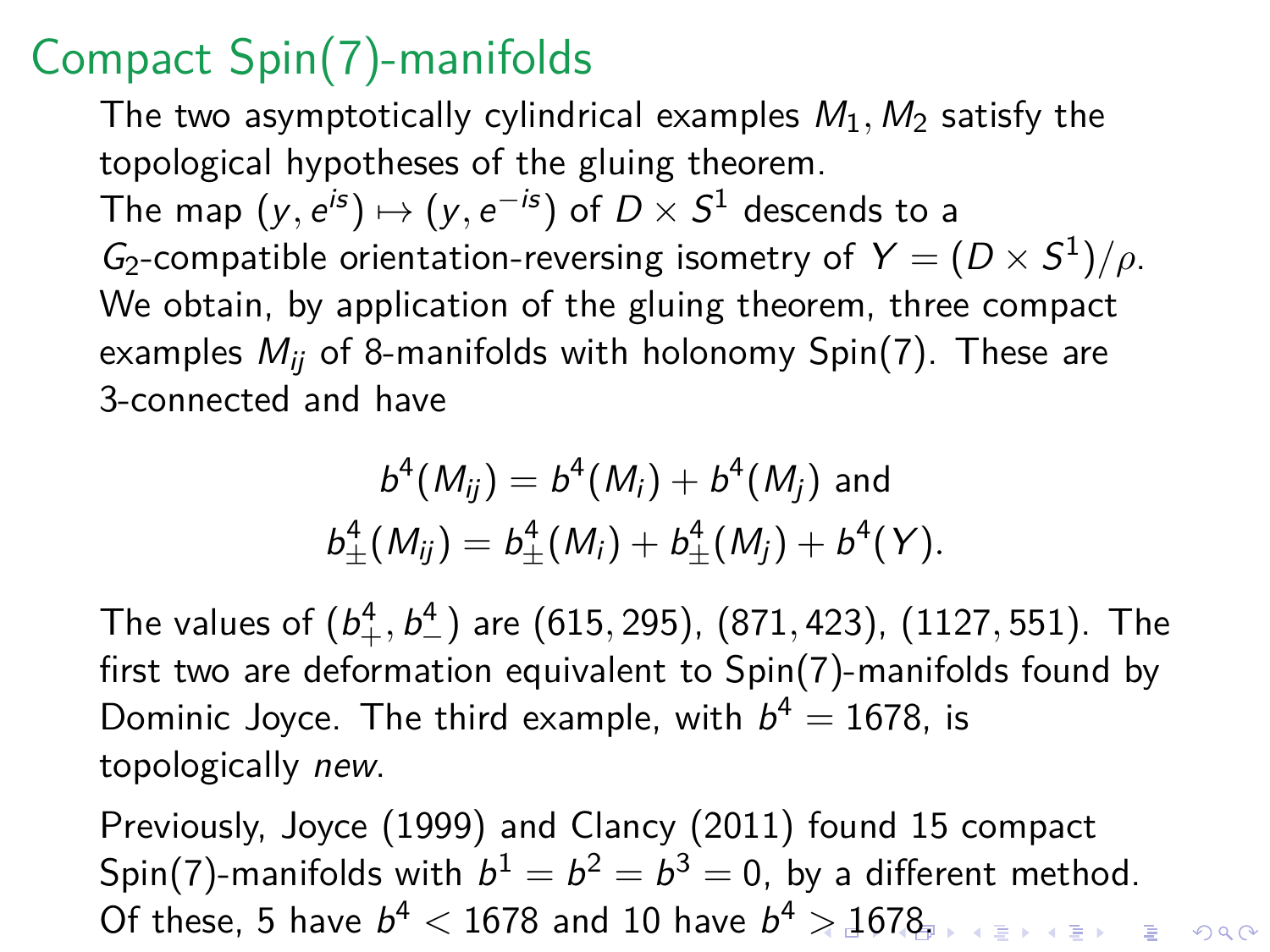<span id="page-38-0"></span>A hypersurface  $W=\{z_0^8+\ldots+z_5^4=0\}$  of weighted degree 8 in weighted projective space  $\mathbb{C}P^5_{1,1,1,1,2,2}$  is invariant under a holomorphic involution  $\beta$  :  $[z_0, \ldots, z_5] \mapsto [iz_0, iz_1, iz_2, iz_3, z_4, z_5]$ .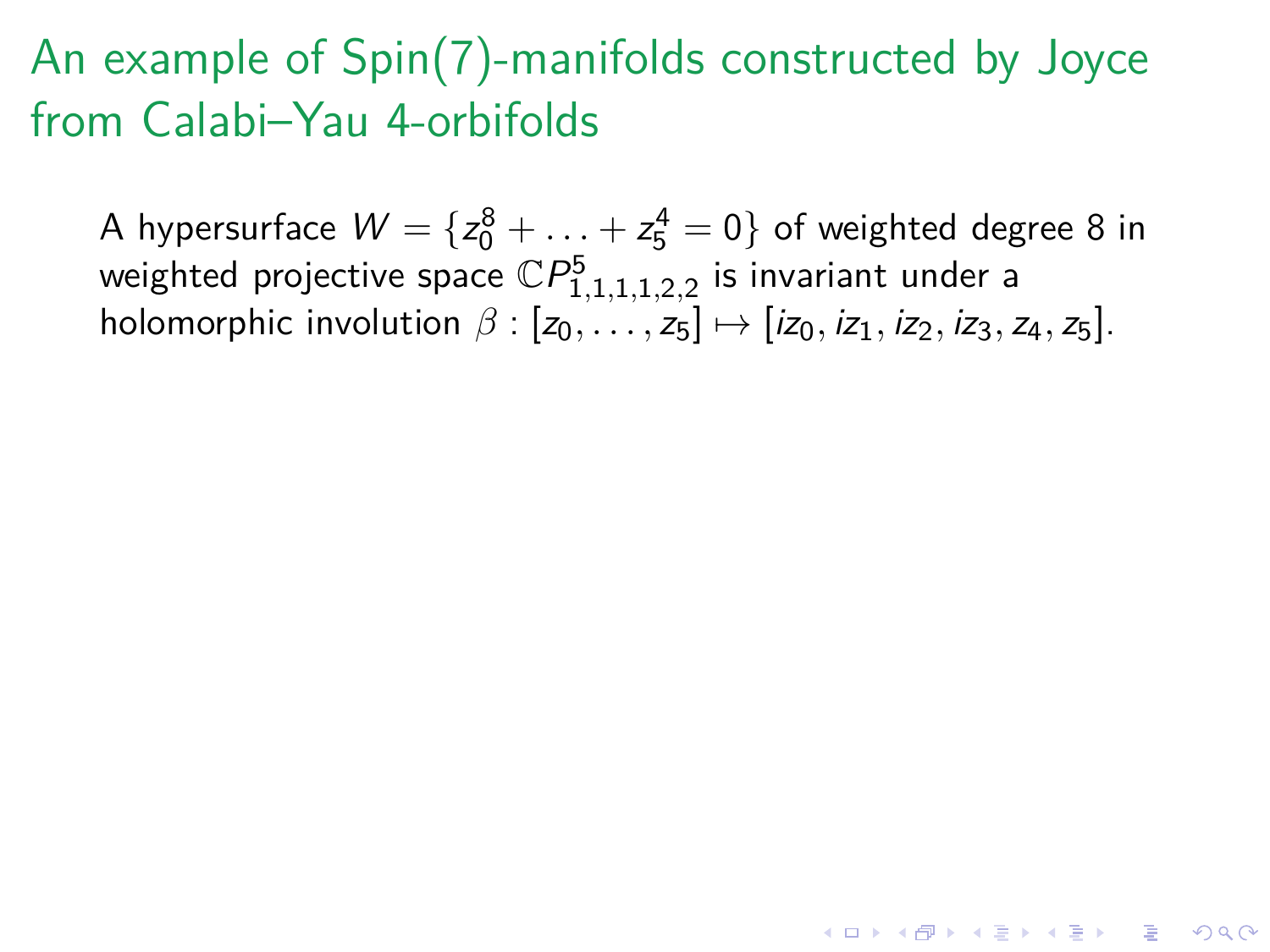A hypersurface  $W=\{z_0^8+\ldots+z_5^4=0\}$  of weighted degree 8 in weighted projective space  $\mathbb{C}P^5_{1,1,1,1,2,2}$  is invariant under a holomorphic involution  $\beta$  :  $[z_0, \ldots, z_5] \mapsto [iz_0, iz_1, iz_2, iz_3, z_4, z_5]$ .

The singular locus of  $W/\beta$  consists of 4 isolated  $\mathbb{Z}_4$ -orbifold singularities and  $W/\beta \cap \{z_4 = z_5 = 0\}$  a copy of the octic Fermat surface  $\Sigma_8\subset \mathbb{C}P^3.$  Let  $\tilde{W}$  be the blow-up of  $\Sigma_8$  in  $W/\beta.$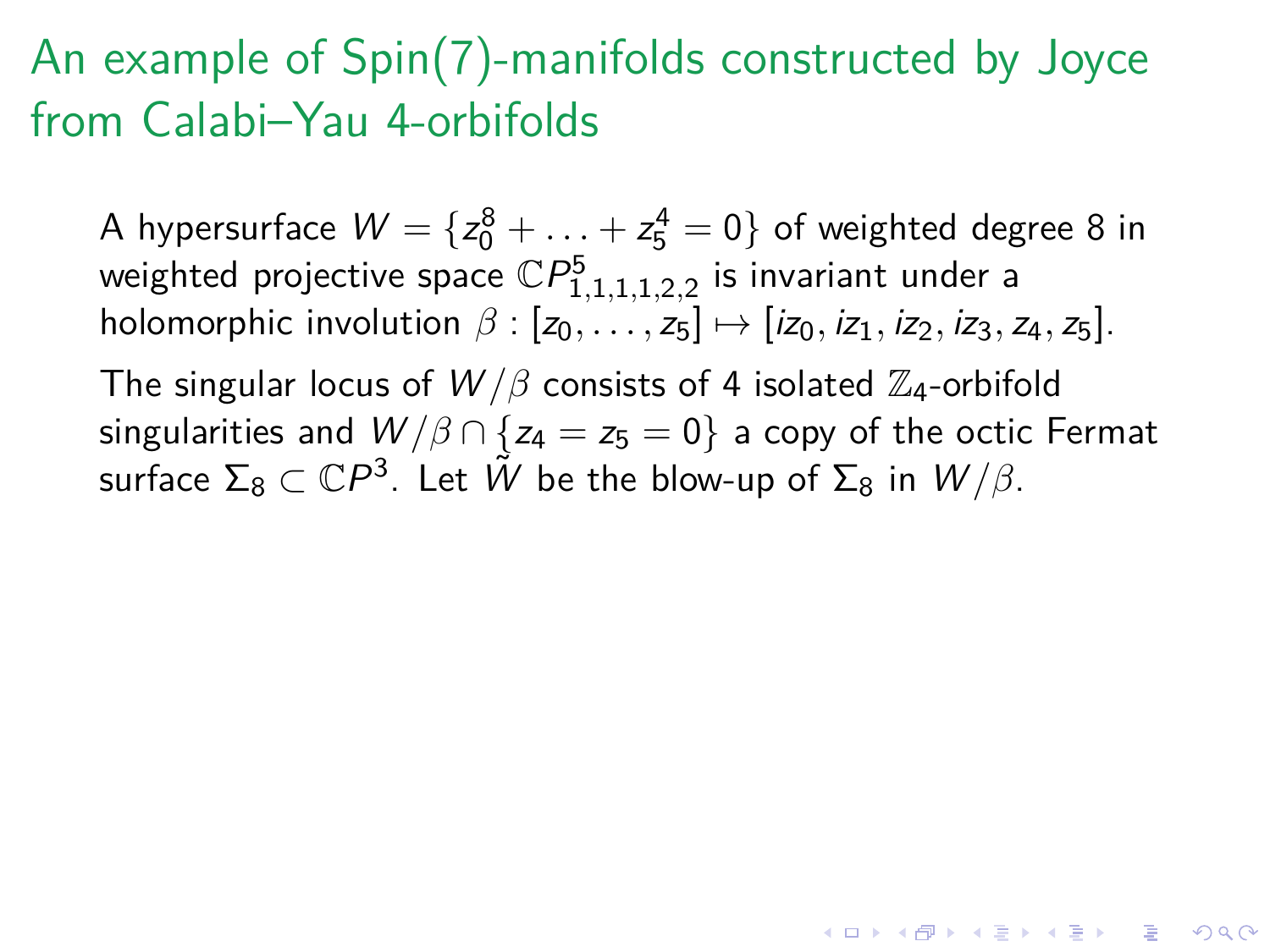A hypersurface  $W=\{z_0^8+\ldots+z_5^4=0\}$  of weighted degree 8 in weighted projective space  $\mathbb{C}P^5_{1,1,1,1,2,2}$  is invariant under a holomorphic involution  $\beta$  :  $[z_0, \ldots, z_5] \mapsto [iz_0, iz_1, iz_2, iz_3, z_4, z_5]$ .

The singular locus of  $W/\beta$  consists of 4 isolated  $\mathbb{Z}_4$ -orbifold singularities and  $W/\beta \cap \{z_4 = z_5 = 0\}$  a copy of the octic Fermat surface  $\Sigma_8\subset \mathbb{C}P^3.$  Let  $\tilde{W}$  be the blow-up of  $\Sigma_8$  in  $W/\beta.$ 

The anti-holomorphic involution

 $\sigma$  :  $[z_0, \ldots, z_5] \mapsto [\bar{z}_1, -\bar{z}_0, \bar{z}_3, -\bar{z}_2, \bar{z}_5, \bar{z}_4]$  of W fixes only its isolated singular points, commutes with  $β$  and acts freely on  $\Sigma_8$ . Thus  $\sigma$  lifts to an anti-holomorphic involution of the blow-up W.

YO A 4 4 4 4 5 A 4 5 A 4 D + 4 D + 4 D + 4 D + 4 D + 4 D + + E + + D + + E + + O + O + + + + + + + +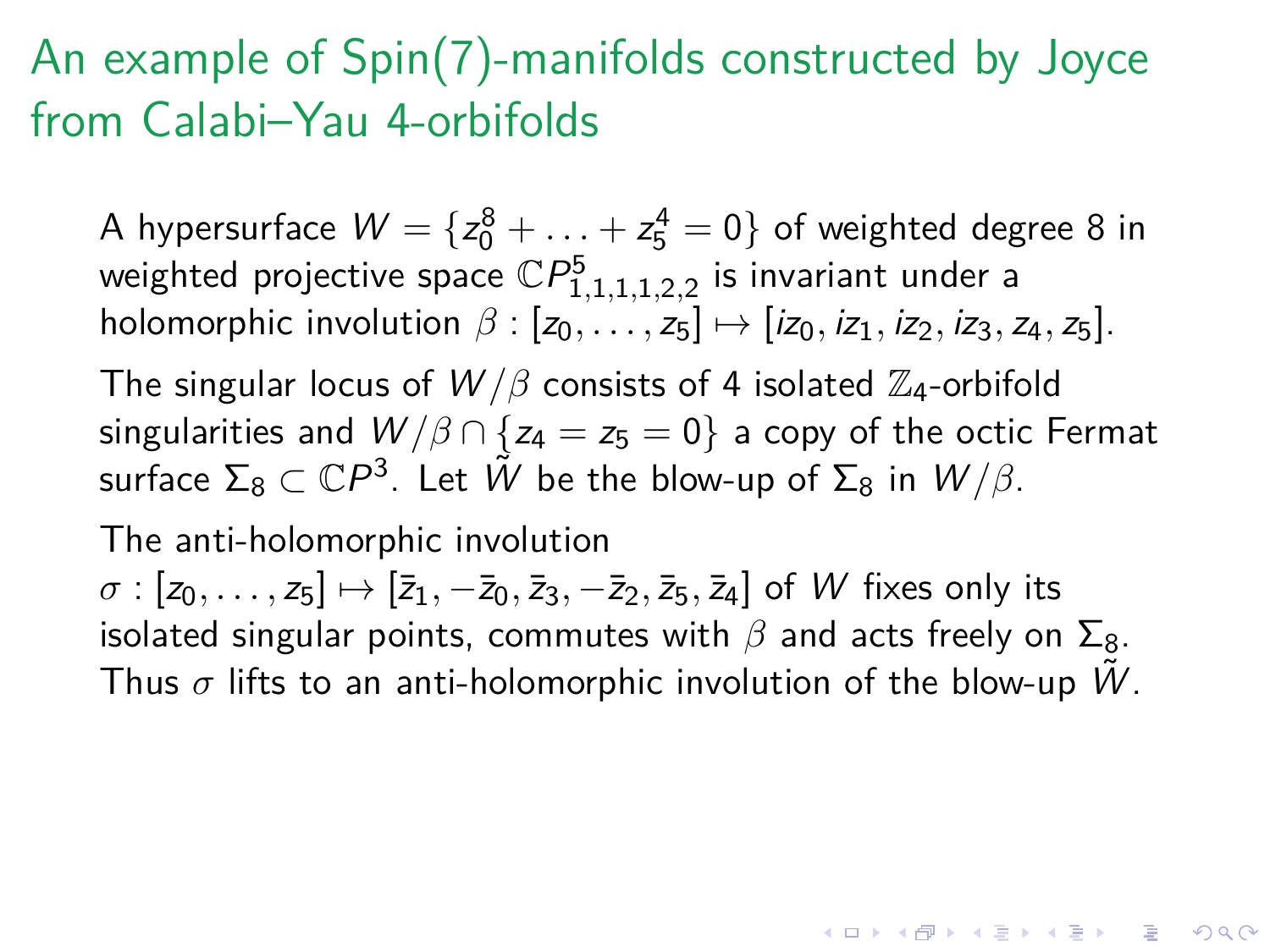A hypersurface  $W=\{z_0^8+\ldots+z_5^4=0\}$  of weighted degree 8 in weighted projective space  $\mathbb{C}P^5_{1,1,1,1,2,2}$  is invariant under a holomorphic involution  $\beta$  :  $[z_0, \ldots, z_5] \mapsto [iz_0, iz_1, iz_2, iz_3, z_4, z_5]$ .

The singular locus of  $W/\beta$  consists of 4 isolated  $\mathbb{Z}_4$ -orbifold singularities and  $W/\beta \cap \{z_4 = z_5 = 0\}$  a copy of the octic Fermat surface  $\Sigma_8\subset \mathbb{C}P^3.$  Let  $\tilde{W}$  be the blow-up of  $\Sigma_8$  in  $W/\beta.$ 

#### The anti-holomorphic involution

 $\sigma$  :  $[z_0, \ldots, z_5] \mapsto [\bar{z}_1, -\bar{z}_0, \bar{z}_3, -\bar{z}_2, \bar{z}_5, \bar{z}_4]$  of W fixes only its isolated singular points, commutes with  $β$  and acts freely on  $Σ_8$ . Thus  $\sigma$  lifts to an anti-holomorphic involution of the blow-up W.

<span id="page-41-0"></span>Dominic Joyce proved that the desingularization M of the orbifold  $\tilde{W}/\sigma$  is a holonomy Spin(7) manifold which has  $b^1 = b^2 = b^3 = 0$ and the signature  $(b^4_+, b^4_-) = (615, 295).$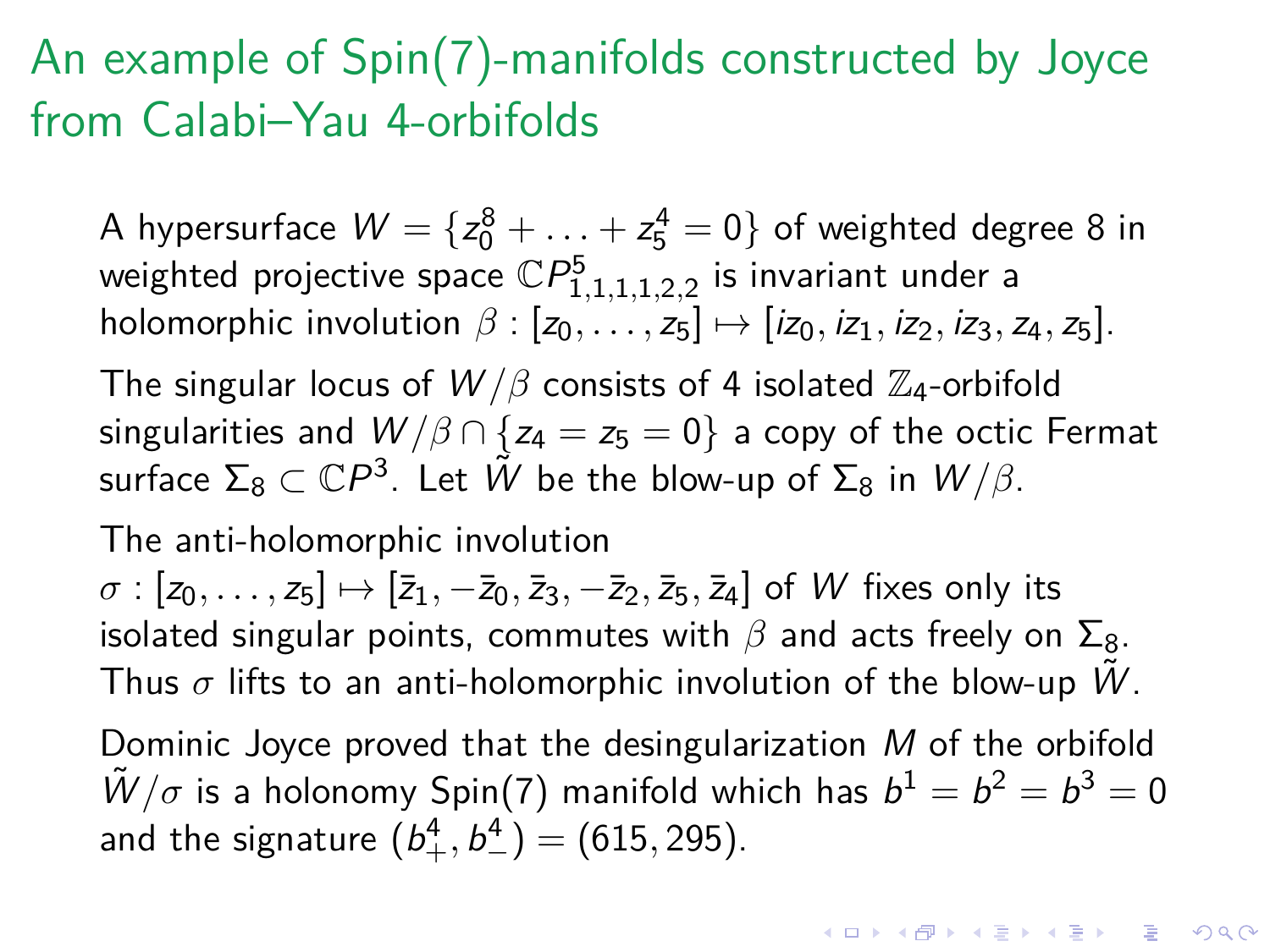#### Connecting  $M_2 \# M_2$  with Joyce's Spin(7)-manifold

Now, in our generalized connected sum  $M_2 \# M_2$  each  $M_2$  arises from a degree 8 hypersurface  $V$  in  $\mathbb{C}P^5_{1,1,1,1,4,4}$ . The natural map  $\pi : [z_0, z_1, z_2, z_3, z_4, z_5] \in \mathbb{C} P^5_{1,1,1,1,2,2} \rightarrow [z_0, z_1, z_2, z_3, z_4^2, z_5^2] \in \mathbb{C} P^5_{1,1,1,1,2,2}$  $\mathbb{C}P^5_{1,1,1,1,4,4}$  induces a 2-to-1 branched covering

<span id="page-42-0"></span> $[\pi]: W/\beta \to V$ 

**KORKAR KERKER E VOOR**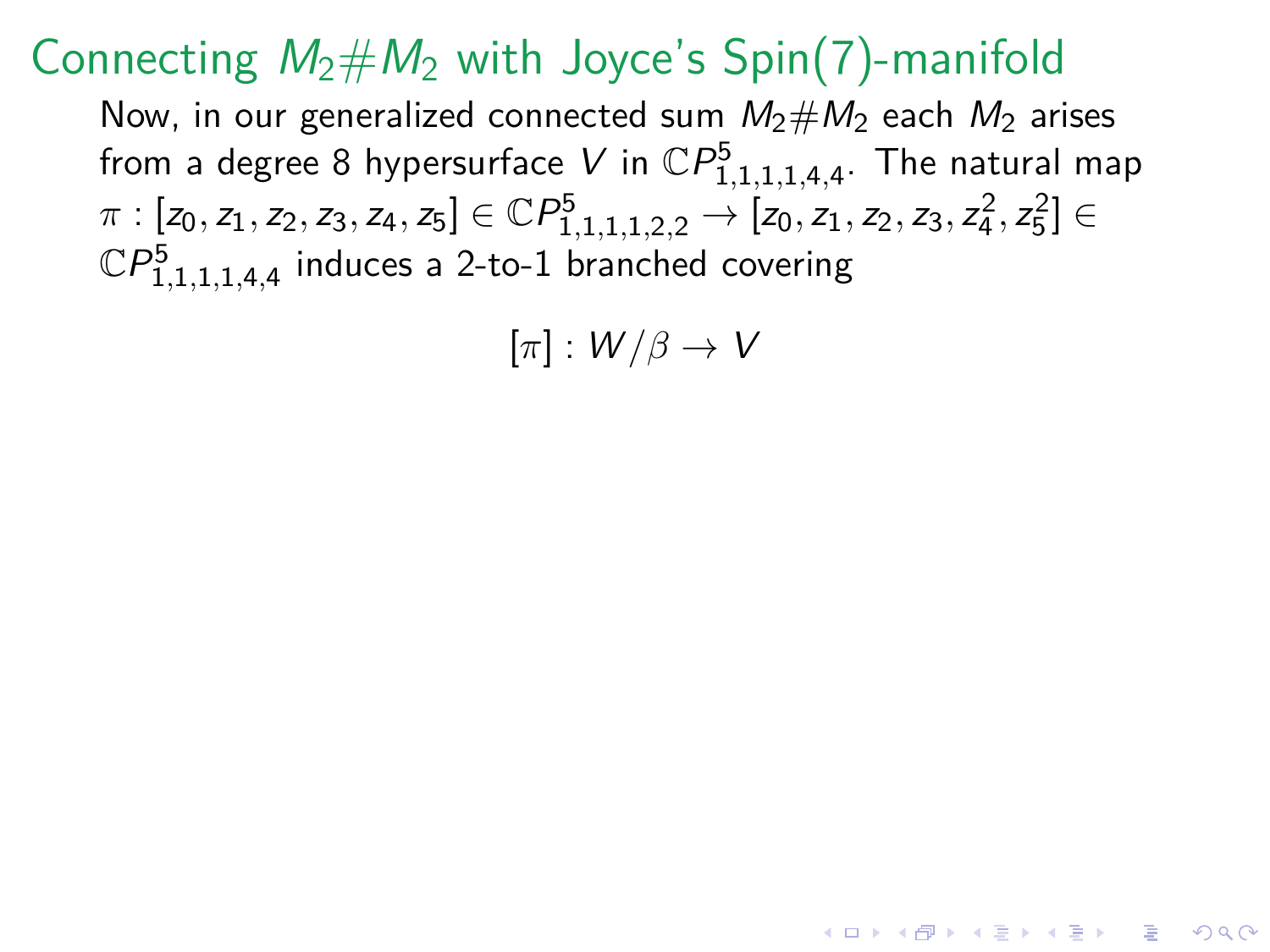#### Connecting  $M_2 \# M_2$  with Joyce's Spin(7)-manifold

Now, in our generalized connected sum  $M_2 \# M_2$  each  $M_2$  arises from a degree 8 hypersurface  $V$  in  $\mathbb{C}P^5_{1,1,1,1,4,4}$ . The natural map  $\pi : [z_0, z_1, z_2, z_3, z_4, z_5] \in \mathbb{C} P^5_{1,1,1,1,2,2} \rightarrow [z_0, z_1, z_2, z_3, z_4^2, z_5^2] \in \mathbb{C} P^5_{1,1,1,1,2,2}$  $\mathbb{C}P^5_{1,1,1,1,4,4}$  induces a 2-to-1 branched covering

$$
[\pi]:W/\beta\to V
$$

<span id="page-43-0"></span>with branch locus a surface  $\Sigma_8 \subset V$ . It lifts to a branched covering  $\tilde{\pi}$  :  $\tilde{W} \rightarrow \tilde{V}$  between the respective blow-ups, with branch locus the exceptional divisor  $E$  on  $\tilde{V}$ . Furthermore, the anti-holomorphic involution  $\rho$  in the construction of  $M_2$  corresponds to the  $\sigma$  above.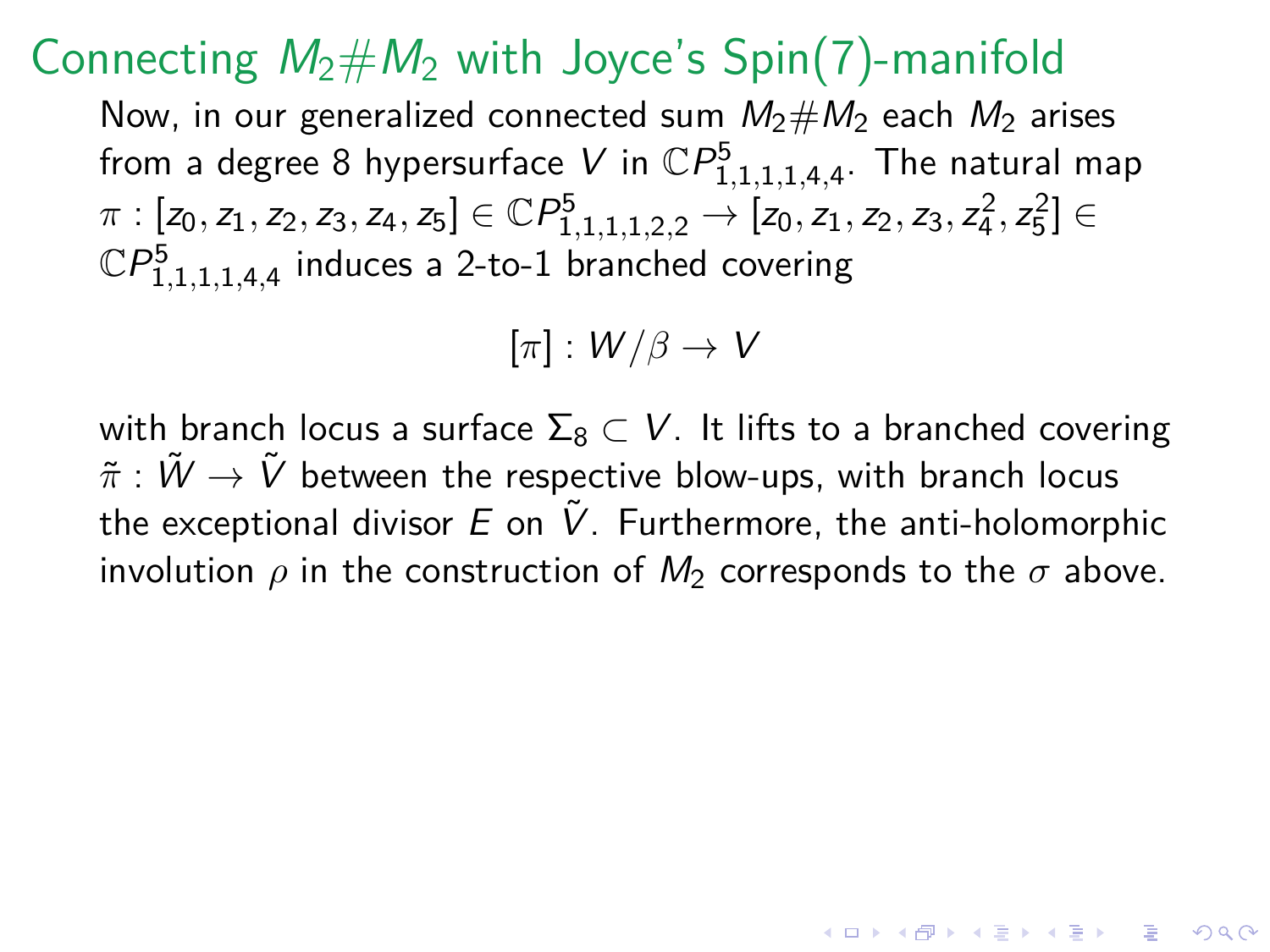### Connecting  $M_2 \# M_2$  with Joyce's Spin(7)-manifold

Now, in our generalized connected sum  $M_2 \# M_2$  each  $M_2$  arises from a degree 8 hypersurface  $V$  in  $\mathbb{C}P^5_{1,1,1,1,4,4}$ . The natural map  $\pi : [z_0, z_1, z_2, z_3, z_4, z_5] \in \mathbb{C} P^5_{1,1,1,1,2,2} \rightarrow [z_0, z_1, z_2, z_3, z_4^2, z_5^2] \in \mathbb{C} P^5_{1,1,1,1,2,2}$  $\mathbb{C}P^5_{1,1,1,1,4,4}$  induces a 2-to-1 branched covering

 $[\pi]: W/\beta \to V$ 

with branch locus a surface  $\Sigma_8 \subset V$ . It lifts to a branched covering  $\tilde{\pi}:\tilde{W}\to\tilde{V}$  between the respective blow-ups, with branch locus the exceptional divisor E on  $\tilde{V}$ . Furthermore, the anti-holomorphic involution  $\rho$  in the construction of  $M_2$  corresponds to the  $\sigma$  above.

<span id="page-44-0"></span>The path of Spin(7)-metrics on  $M_2 \# M_2$  defined by the gluing theorem correspond to 'pulling apart'  $M$  at the pre-image of  $E$ . An asymptotic path of Spin(7)-metrics is obtained by first making a compact Calabi–Yau 4-orbifold by gluing the asymptotically cylindrical pieces  $\tilde{V} \setminus \tilde{D}$  and then applying Joyce's construction. For 'large' values of neck length, the two Spin(7) 4-forms are in the same coordinate patch of the Spin(7)-m[od](#page-43-0)[uli](#page-45-0) [s](#page-41-0)[p](#page-42-0)[a](#page-44-0)[c](#page-45-0)[e.](#page-0-0) $\equiv$ 

 $000$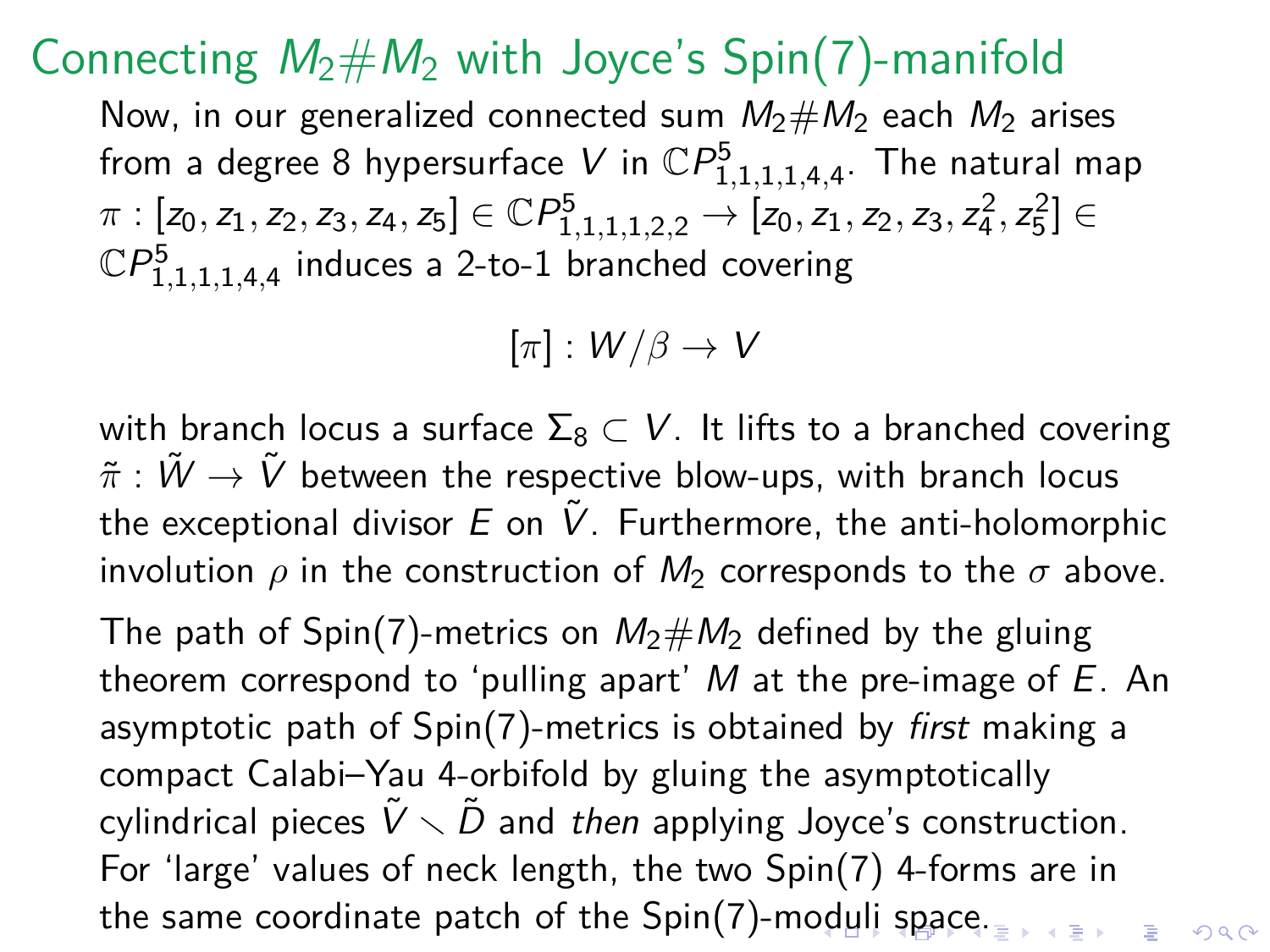# Example of a different type of asymptotically cylindrical, holonomy Spin(7) manifold

We modify an example of Dominic Joyce's first construction of Spin(7)-manifolds, resolving singularities of T <sup>8</sup>*/*Γ. The group Γ generated by

$$
\alpha: (x_1, \ldots, x_7) \mapsto (x_1, x_2, x_3, x_4, -x_5, -x_6, -x_7, -x_8),
$$
  
\n
$$
\beta: (x_1, \ldots, x_7) \mapsto (-x_1, -x_2, -x_3, -x_4, x_5, x_6, x_7, x_8),
$$
  
\n
$$
\gamma: (x_1, \ldots, x_7) \mapsto (\frac{1}{2} - x_1, \frac{1}{2} - x_2, x_3, x_4, \frac{1}{2} - x_5, \frac{1}{2} - x_6, x_7, x_8),
$$
  
\n
$$
\delta: (x_1, \ldots, x_7) \mapsto (-x_1, x_2, \frac{1}{2} - x_3, x_4, \frac{1}{2} - x_5, x_6, \frac{1}{2} - x_7, x_8).
$$

<span id="page-45-0"></span>preserves  $\Phi_0$ , thus  $\Gamma$  is a subgroup of Spin(7) isomorphic to  $\mathbb{Z}_2^4$ .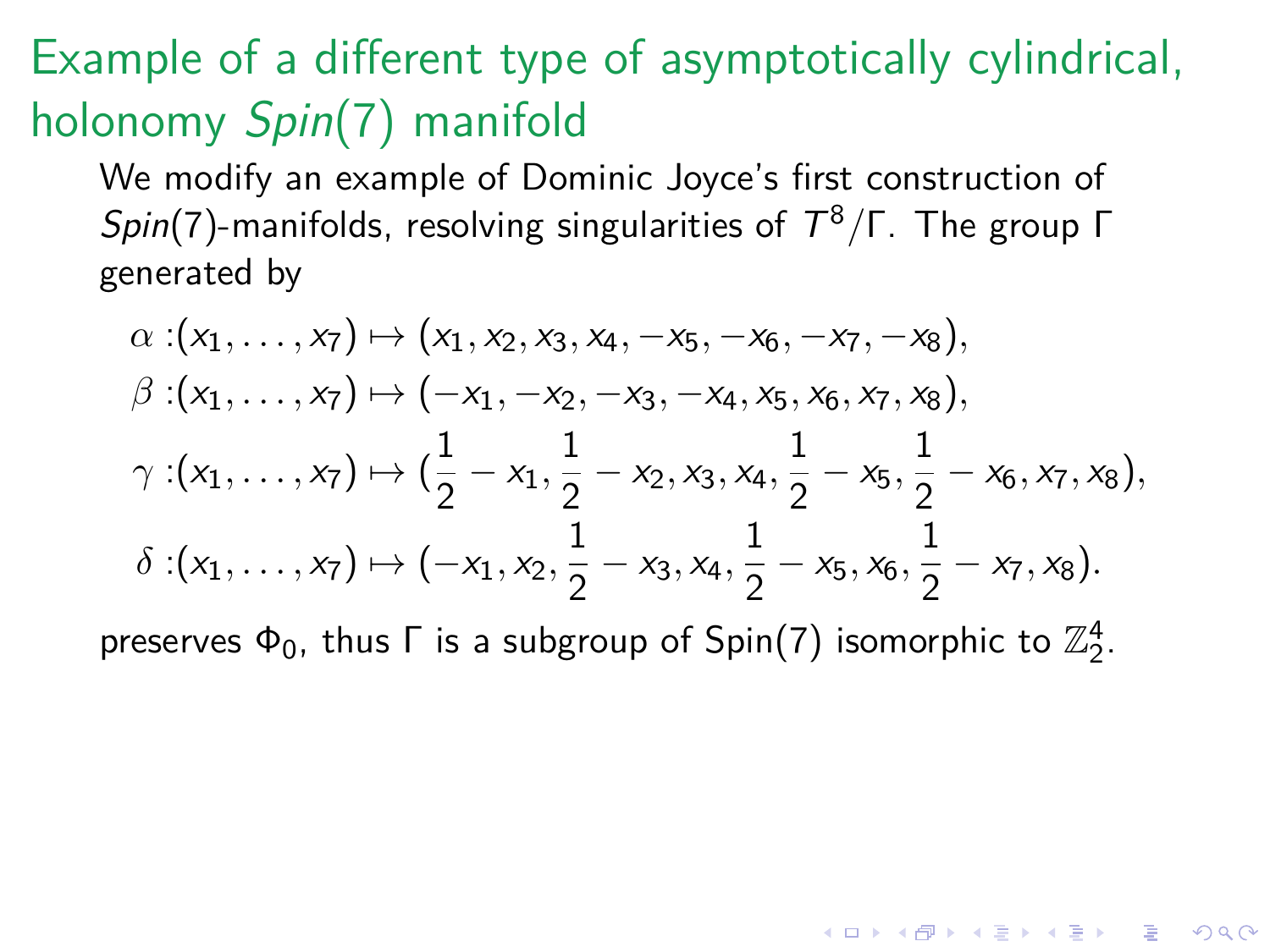# Example of a different type of asymptotically cylindrical, holonomy Spin(7) manifold

We modify an example of Dominic Joyce's first construction of Spin(7)-manifolds, resolving singularities of T <sup>8</sup>*/*Γ. The group Γ generated by

$$
\alpha: (x_1, \ldots, x_7) \mapsto (x_1, x_2, x_3, x_4, -x_5, -x_6, -x_7, -x_8),
$$
  
\n
$$
\beta: (x_1, \ldots, x_7) \mapsto (-x_1, -x_2, -x_3, -x_4, x_5, x_6, x_7, x_8),
$$
  
\n
$$
\gamma: (x_1, \ldots, x_7) \mapsto (\frac{1}{2} - x_1, \frac{1}{2} - x_2, x_3, x_4, \frac{1}{2} - x_5, \frac{1}{2} - x_6, x_7, x_8),
$$
  
\n
$$
\delta: (x_1, \ldots, x_7) \mapsto (-x_1, x_2, \frac{1}{2} - x_3, x_4, \frac{1}{2} - x_5, x_6, \frac{1}{2} - x_7, x_8).
$$

preserves  $\Phi_0$ , thus  $\Gamma$  is a subgroup of Spin(7) isomorphic to  $\mathbb{Z}_2^4$ .

Consider  $\Gamma$  acting on  $(T^7 \times \mathbb{R}_{x_8})$ , then the quotient is an Spin(7)-orbifold with a cylindrical end. The cross-section is an orbifold  $T^7/\Gamma'$  for the subgroup  $\Gamma' \subset \Gamma$  generated by  $\beta$ ,  $\gamma$ ,  $\delta$ isomorphic to  $\mathbb{Z}_2^3$  and fixing  $x_8$ . This 7-orbifold is isomorphic to one used by Dominic Joyce to construct a compact, holonomy  $G_2$ manifold  $X \to T^7/\Gamma'$  by resolving singulariti[es.](#page-45-0)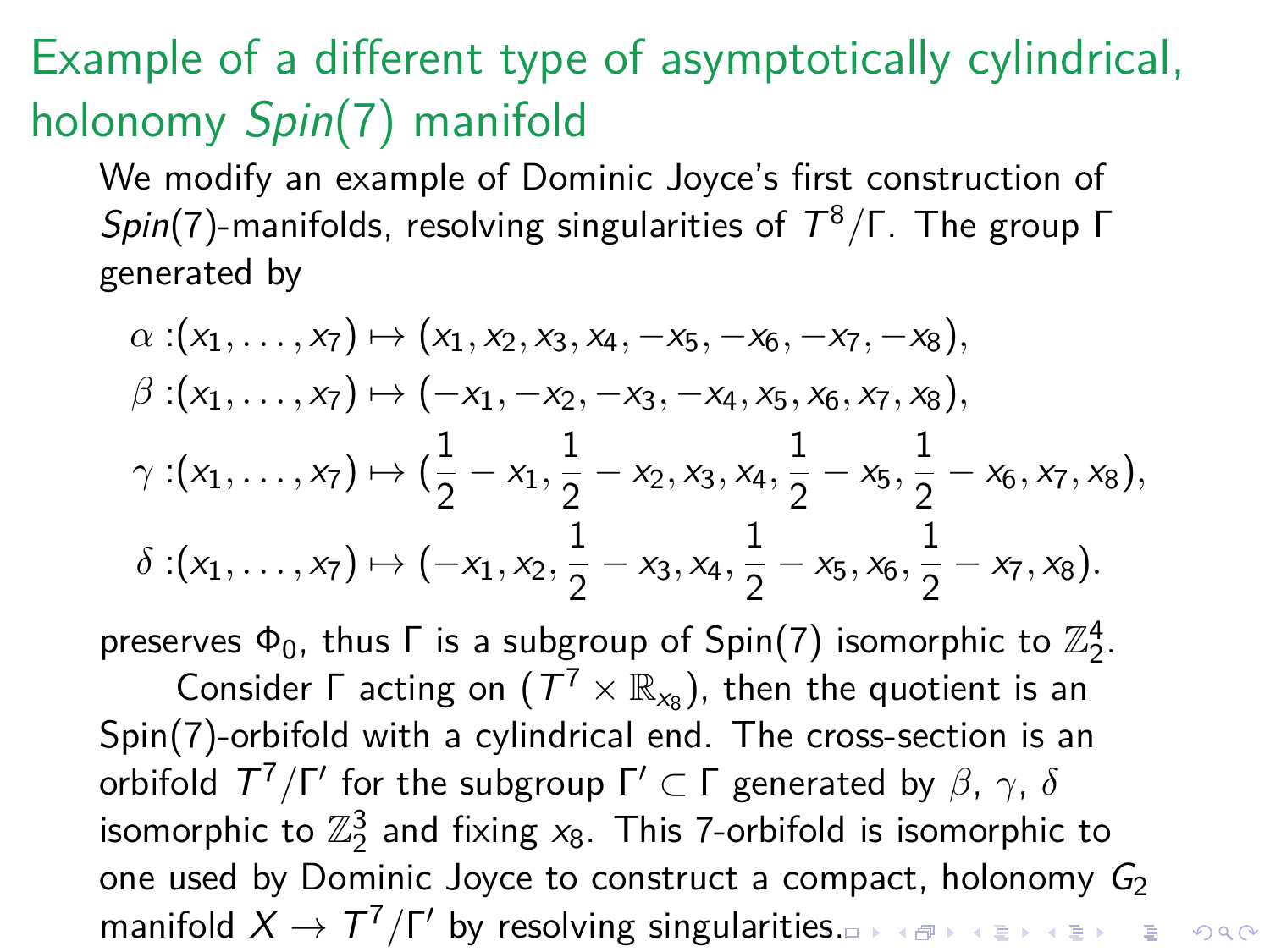It can be shown that a resolution  $M \to (X \times \mathbb{R})/\langle \alpha \rangle$  has a structure of asymptotically cylindrical Spin(7)-manifold. The argument is similar in spirit to that in a joint paper with Johannes Nordström (2010) constructing asymptotically cylindrical, holonomy  $\mathsf{G}_2$  7-manifolds (from quotients of  $\mathcal{T}^6\times\mathbb{R}$ ).